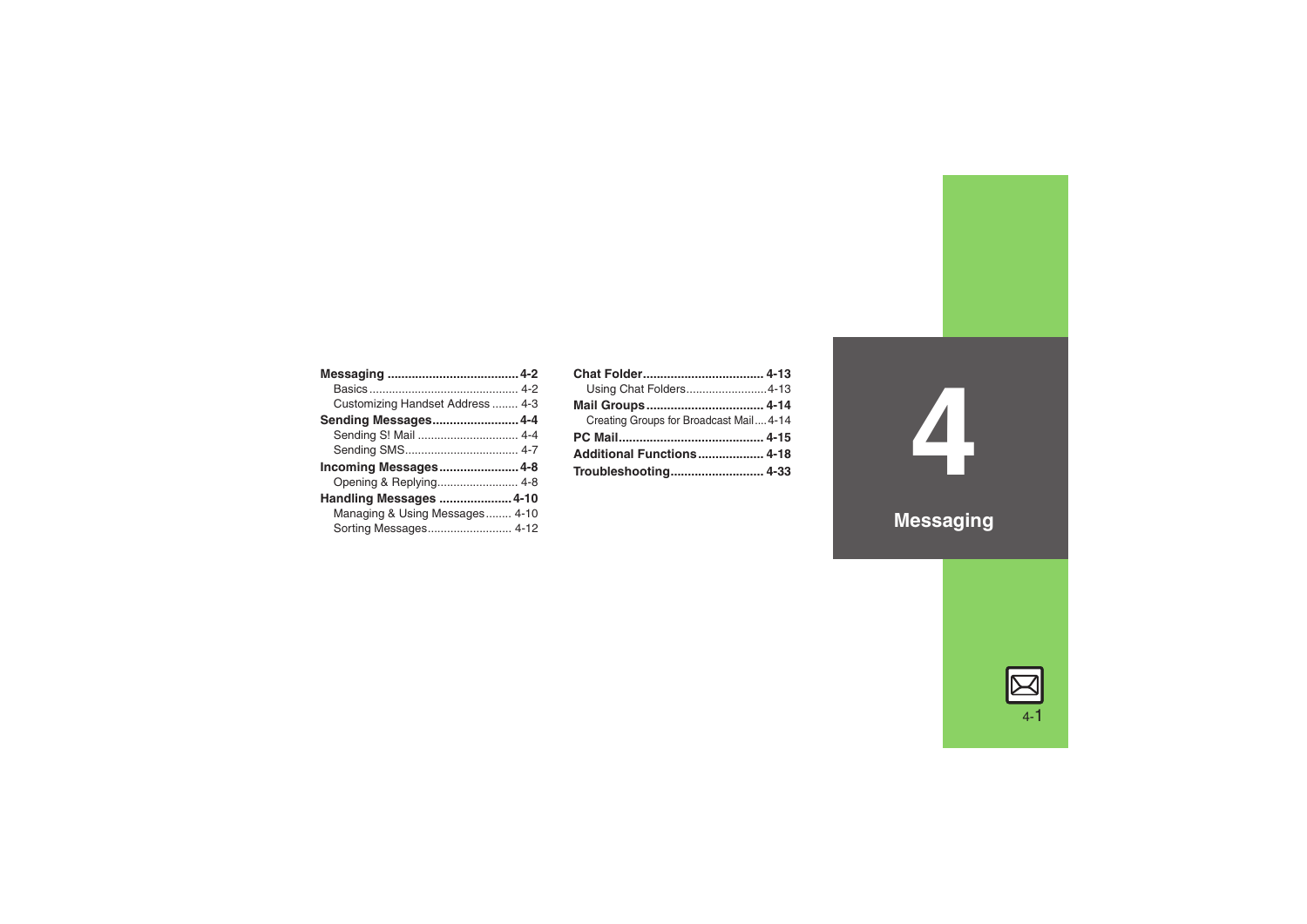### <span id="page-1-1"></span><span id="page-1-0"></span>**Basics**

Use the following messaging services.

#### **SMS**

Exchange up to 160 alphanumerics with SoftBank handsets.

#### **S! Mail**

Exchange up to 30,000 characters with e-mail compatible handsets. PCs, etc; attach media files, etc.

Large Size Messages Transmit messages of up to 1 MB including large images or multiple files; may incur high charges depending on subscribed price plan.

#### **PC Mail**

Receive or reply to PC mail account messages. Use 831SH s to handle PC Mail messages like SMS or S! Mail.

#### **Example Entry Items**

|            | Recipient Subject Message Attachment                   |     |           |     |
|------------|--------------------------------------------------------|-----|-----------|-----|
| <b>SMS</b> | Available'                                             | N/A | Available | N/A |
| S! Mail    | Available Available Available Available                |     |           |     |
|            | <b>PC Mail</b> Available Available Available Available |     |           |     |

\*SoftBank handset numbers only.

- A separate contract is required to use S! Mail and receive e-mail from PCs, etc.
- . For more information, see SoftBank Mobile Website (**P.15-22**).

#### **Auto Retry Function**

If recipient's handset is off/out-of-range, a sent message is saved in Server Mail Box and delivery attempted at regular intervals. (Undeliverable messages are deleted.)

#### **Auto Resend**

When Auto Resend is active, handset makes up to two attempts to send unsent messages automatically. Cancel to disable (**[P.4-28](#page-27-0)**).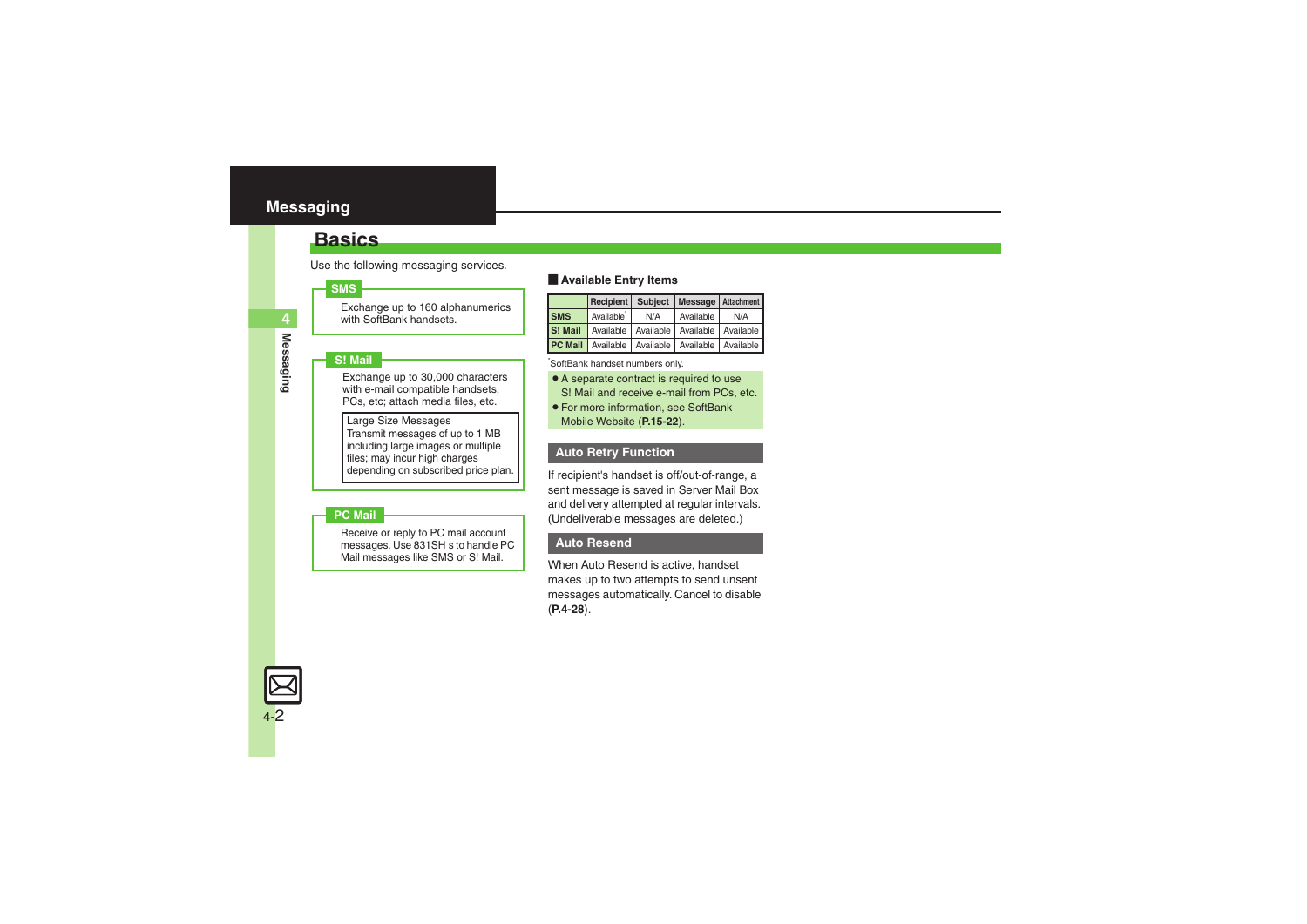# <span id="page-2-0"></span>**Customizing Handset Address**

Change alphanumerics before @ of the default handset mail address.For more information, see SoftBank Mobile Website (**P.15-22**).

#### **Changing Address**



**2** Address Settings  $\rightarrow$  <sup>0</sup> . Handset connects to the Internet. Select *English* and press  $\bullet$ , then follow onscreen instructions.

### **Saving Address**

When handset address is changed, SoftBank sends new address confirmation via S! Mail.



To save new address to My Details, follow these steps. (New address is effective even if not saved.)

▲Kimura Tetsu...







| શ્ર | $Yes \rightarrow \bullet$        |
|-----|----------------------------------|
|     | 15 OS<br>Detai                   |
|     | Last Name:<br>Yamada             |
|     | First Name:<br>Takako            |
|     | Reading-Last N:<br>Yamada        |
|     | Reading-FirstN:<br>Takako        |
|     | Tel 1My:<br><b>■ 090392XXXX5</b> |



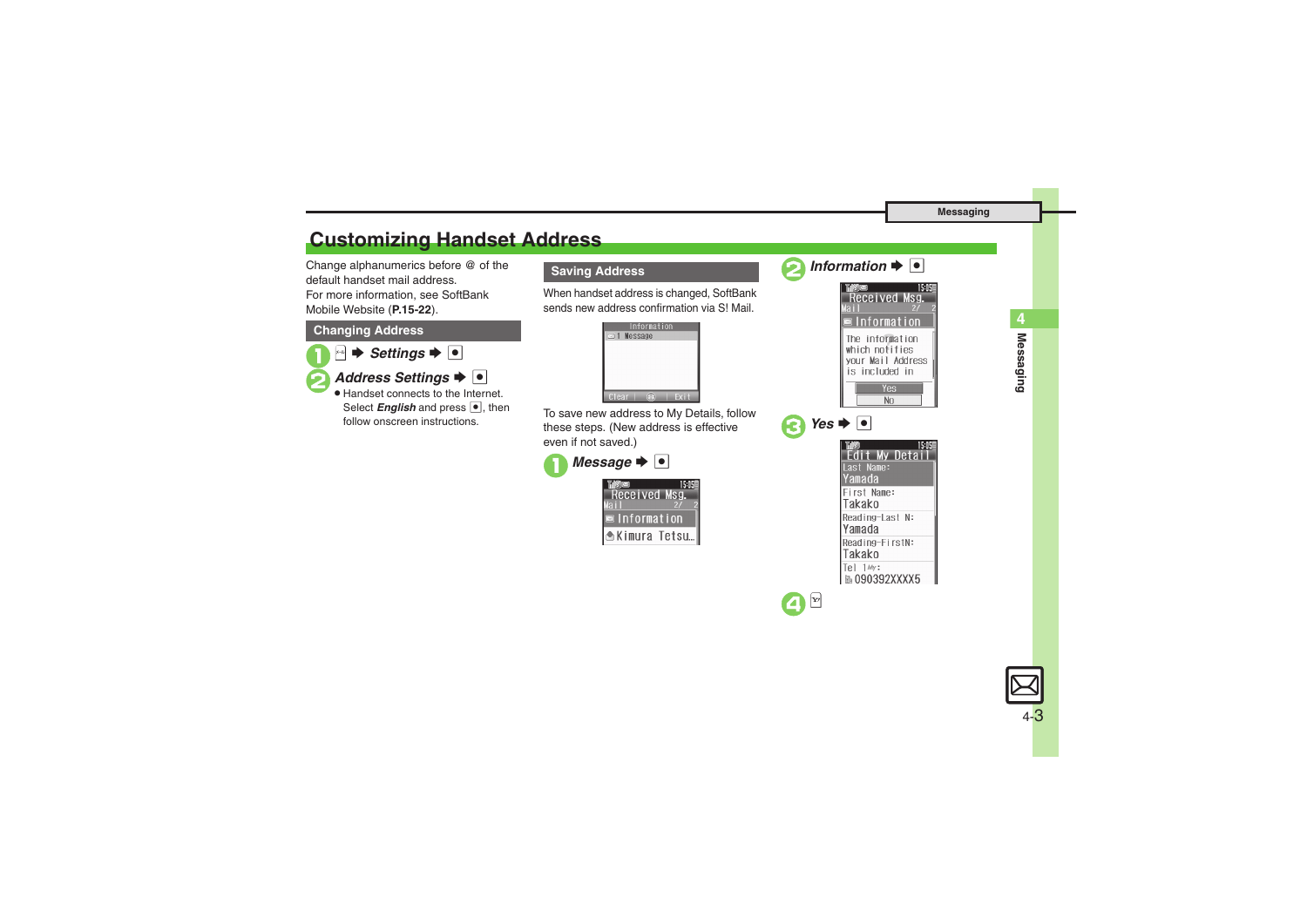### <span id="page-3-0"></span>**Sending Messages**

## <span id="page-3-1"></span>**Sending S! Mail**

*S! Mail* and press  $\bullet$ .

Follow these steps to send S! Mail to a number/address saved in Phone Book:

> Mail Recipient Sub.ject Attach File

**1B Create Msg. Solution Create Msg. 3** 

15:05



### **Select number or mail** address  $\blacktriangleright$   $\blacktriangleright$

- Omit **5** if only one number or address is saved.
- . When a mail address is entered, do not use single-byte katakana in message text or subject.

Select subject field  $\rightarrow$  **۞**  $\rightarrow$ <br>Enter subject  $\rightarrow$  **⊙** 

**Select message text field**  $\rightarrow \bullet$ 



9<sup>A</sup> <sup>S</sup> **Transmission starts** .

 $\bullet$  To cancel, press  $\mathbb{F}$  during transmission.

### **Incoming Calls while Creating Message**

. Content is saved temporarily. End the call to return.

#### **Previewing Outgoing Message**



- In Pictogram List, press is to toggle cross-carrier Pictograms and all Pictograms.
- . Pictogram appearance may differ by carrier. **Specifying Line in Dual Mode**
- **[S! Mail Composition Window]**  $\rightarrow$ *Switch Line*  $\rightarrow$  <sup>●</sup> → Select line  $\rightarrow$  ●
- <Enter Text> S! Mail Composition Window
	- **Select recipient field**  $\blacktriangleright$  $\lceil \bullet \rceil$ *Phone Book*  $\rightarrow$   $\bullet$

**Select entry**  $\rightarrow \infty$ 



### **Advanced**



4-4

0([Using other recipient entry methods](#page-17-1) ([Adding recipients](#page-17-2) ([Inserting signature automatically](#page-17-3) ([Converting mail type \(SMS/S!](#page-17-4) Mail) (And more on **[P.4-18](#page-17-1)**) ([Saving without sending](#page-18-0) ([Requesting delivery confirmation](#page-18-1) ([Designating/editing reply-to address](#page-19-0) (And more on **[P.4-19](#page-18-0)** - **[4-20](#page-19-0)**) **C** [Requesting Delivery Report for all messages](#page-27-1) C [Disabling automatic resend of unsent messages](#page-27-0) C [Hiding progress bar while sending messages](#page-27-2) (And more on **[P.4-28](#page-27-1)**)

**4**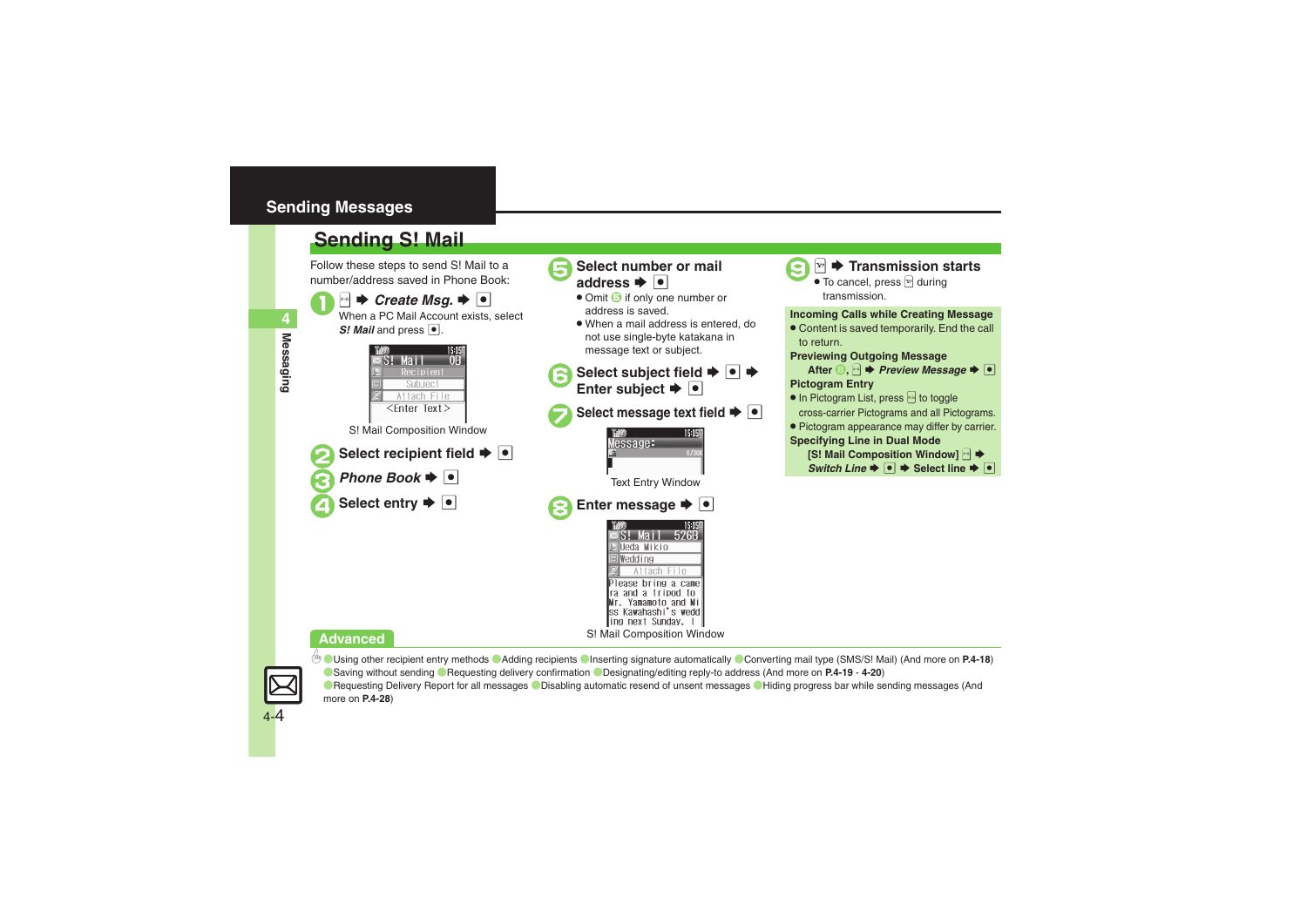Send attachments to compatible handsets. Follow these steps to attach images to S! Mail:

<sup>1</sup>**In S! Mail Composition window after composing message, select attachment field**  $\blacktriangleright$  $\lceil \bullet \rceil$ 





4

**Advanced**

# S **Transmission starts**

**Attaching Files Attaching Non-Image Files** . In 2, select a folder other than *Picture* and press  $\lceil \bullet \rceil$ , then select a file. **Attaching Multiple Files After** *S*, *Attach (1)*  $\blacktriangleright$  <sup>*●*</sup> → *Attach*  $File \rightarrow \lceil \bullet \rceil$  **From 2** ■ *X* in *Attach (X)* indicates the number of attached files.

### **Message Size Limit**

When message size reaches certain limit upon attaching a file, one of the following confirmations appears:



| Create Mail 300KB<br>or more? |
|-------------------------------|
|                               |
|                               |
|                               |

Select message size limit or choose *Yes* and press  $\bullet$  to proceed. (Images may be resized automatically.) To make selection the default setting hereafter, press  $\boxdot$  to check *From now on too.* check-box. (Confirmation will be disabled.)

**If Recipient Cannot Receive Large Messages (Up to 1 MB)**

. Message may be truncated or attachments may be lost.





**Messaging 4**

Messaging

4

**[Changing attached image size](#page-19-1) [Set Auto Play File](#page-19-2) (And more on [P.4-20](#page-19-3))** 

**CLimiting S! [Mail message size](#page-29-0) C[Enabling image auto-resize](#page-29-1) C[Enabling/disabling image auto-open or sound auto-play](#page-29-2) (And more on [P.4-30](#page-29-1))**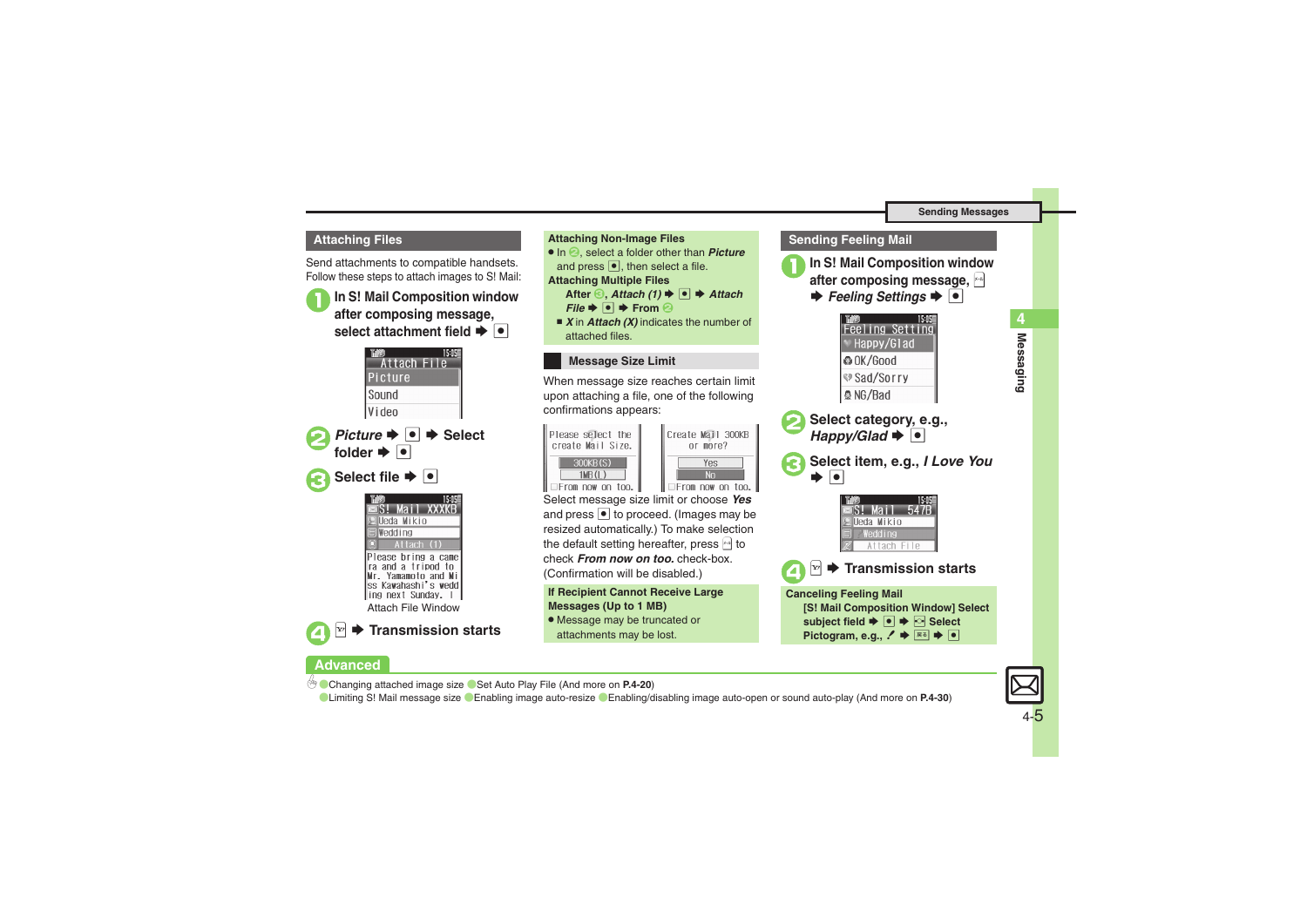

#### **Advanced**



<sup>5</sup>® [Creating Graphic Mail from templates](#page-19-4) [Changing text color, size & effect](#page-19-5) ©[Changing text color](#page-19-6) ©[Inserting background sound](#page-19-7) ©[Inserting Flash](#page-20-0)® file ([Inserting horizontal line](#page-20-1) ([Flashing text](#page-20-2) ([Aligning text \(left/right/center\)](#page-20-3) (And more on **[P.4-20](#page-19-4)** - **[4-21](#page-20-3)**)

Messaging **Messaging**

**4**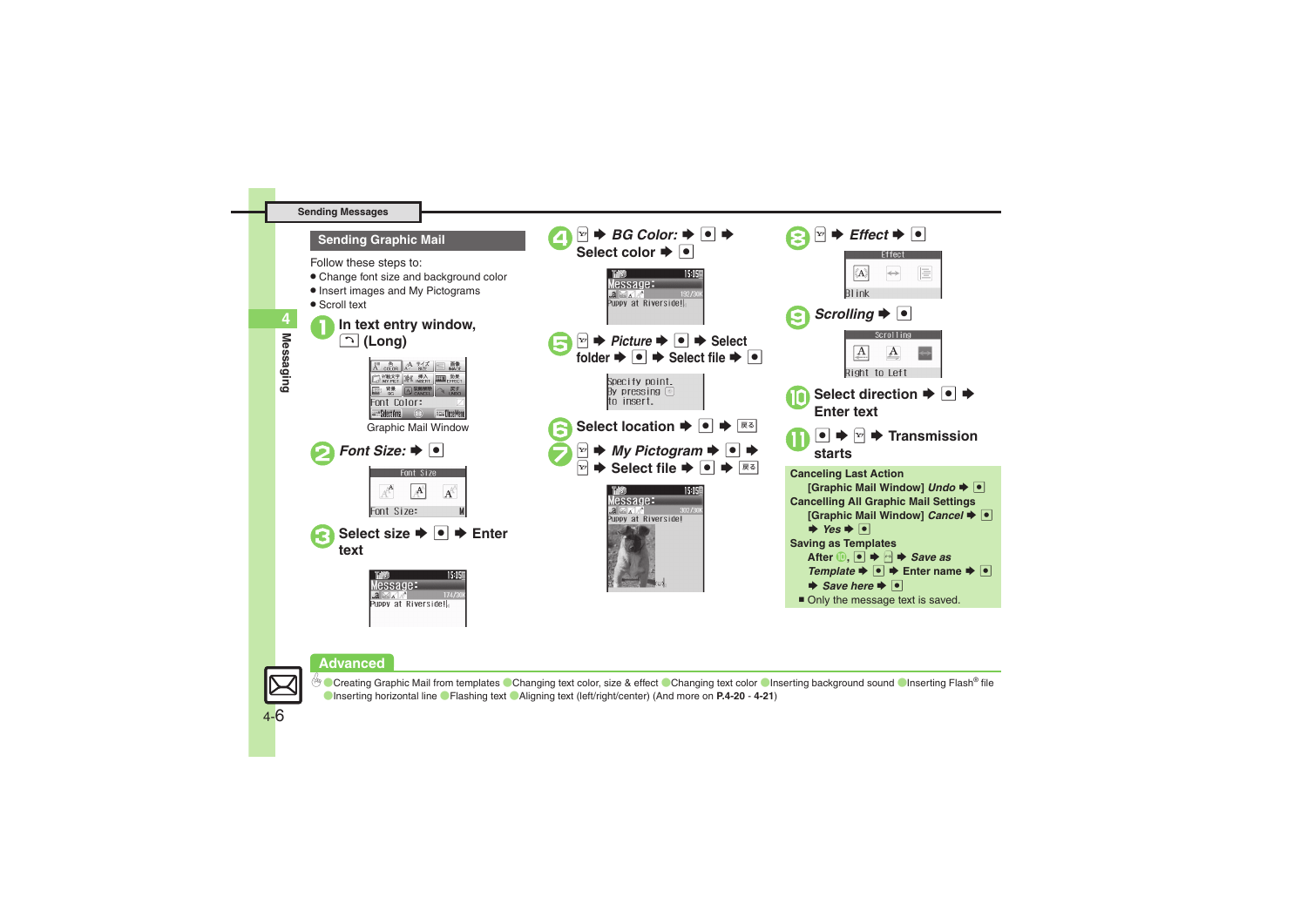<span id="page-6-0"></span>

#### **Advanced**

4 [Using other recipient entry methods](#page-17-1) C[Adding recipients](#page-17-2) C[Using Speed Dial/Mail list](#page-17-5) [Converting mail type \(SMS/S!](#page-17-4) Mail) (And more on [P.4-18](#page-17-1)) **C** [Saving without sending](#page-18-0) C[Requesting delivery confirmation](#page-18-1) C[Changing Server sent message storage limit](#page-19-8) (And more on [P.4-19](#page-18-0) - [4-20](#page-19-8))



**Messaging 4**

Messaging

4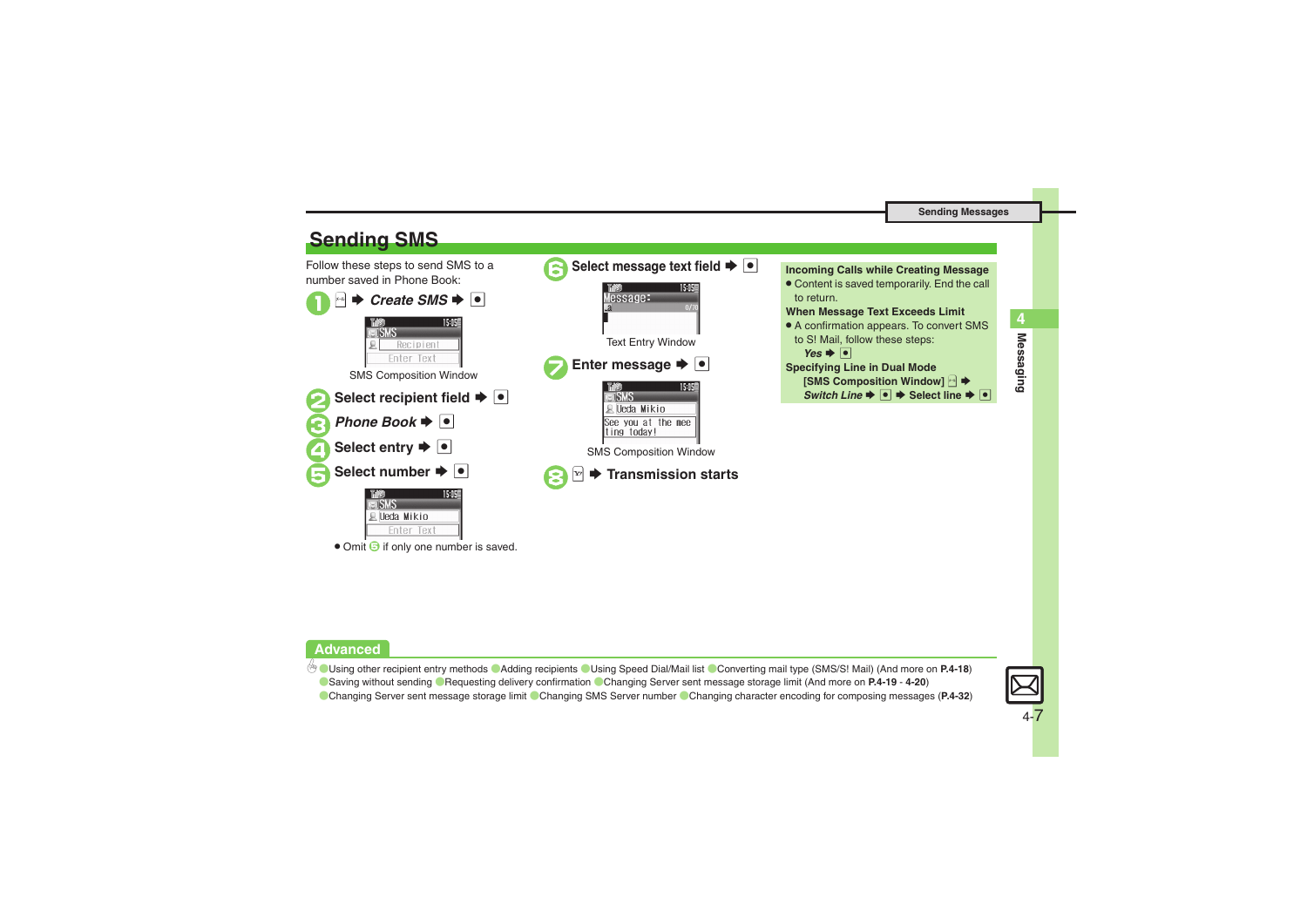### <span id="page-7-0"></span>**Incoming Messages**

# <span id="page-7-1"></span>**Opening & Replying**

**Opening New Messages**

Information window opens for new mail. See **[P.4-17](#page-16-0)** to receive PC Mail.

> **Information** 1 Message

#### **Important Message Retrieval Notes**

- . By default, complete messages including attachments are retrieved in and outside Japan; transmission fees apply depending on subscribed price plan.
- . Automatic message retrieval while abroad may incur high charges since flat-rate packet transmission plans do not apply during international roaming.
- . To retrieve only the initial portion of message text automatically, set Msg. DL to *Manual*; retrieve complete message manually as needed.

#### **Delivery Report**

. Information window opens for Delivery Report. Follow these steps to open it: *Delivery Report*  $\rightarrow$  <sup>●</sup> Select **message with report**  $\blacktriangleright \blacksquare \blacktriangleright \blacksquare$ 

*Message*  $\rightarrow$   $\boxed{\bullet}$ Received Msg. **■Ueda Mikio alleda Mikio** Kondo Koichi Message List **Select message**  $\rightarrow \cdot$ I've just finis hed my work. Ho w about you . Message text appears in 3D animation (3D Pictogram).

### **Select 3D Pictogram option**  $\bullet$

. Message window opens.

### **Receiving Feeling Mail**

**• Small Light, Vibration and ringtone** respond according to settings.

#### **Attached Images**

- . Attached images open automatically. **Messages with Quiz**
	- **Enter or select answer**  $\blacktriangleright$  $\blacksquare$
	- Message cannot be opened until the correct answer is entered or selected.

#### **Animation View**

• When a specific Pictogram is included in subject or message text, corresponding animation appears in message window background.

#### **Mail Notice**

- . When Msg. DL is not set to *Auto (All)*, Server sends initial portion of message text in each of the following cases:
	- The message was sent to multiple recipients
- Files are attached to the message

#### **Advanced**



0([Opening new mail out of Standby](#page-20-4) ([Retrieving new S!](#page-20-5) Mail manually ([Viewing new messages on External Display](#page-21-0) (And more on **[P.4-21](#page-20-4)** - **[4-22](#page-21-0)**) **[Muting ringer, etc. for messages sorted into Secret folders](#page-28-0) C[Disabling 3D Pictogram](#page-28-1) CRetrieving complete S! [Mail messages manually](#page-29-3) CRetrieving** [specified messages](#page-29-4) (And more on **[P.4-29](#page-28-0)** - **[4-30](#page-29-4)**)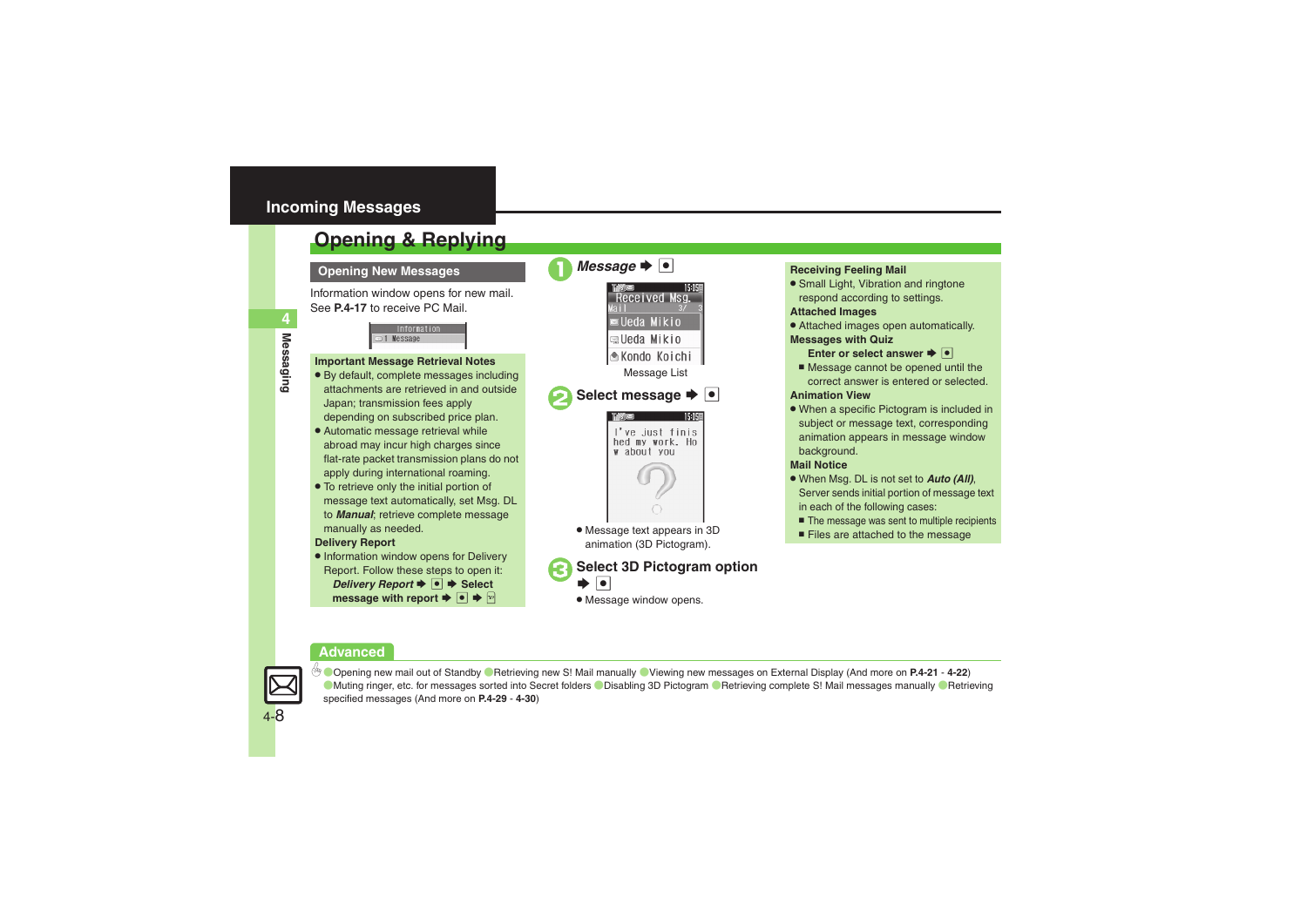#### **Window Description**

#### **Message List**

| Received Msg.<br>Мат                                                                        |                                      |
|---------------------------------------------------------------------------------------------|--------------------------------------|
| $\blacksquare$ Ueda Mikio                                                                   | <b>Message Type/Status</b>           |
| ⊠Ueda Mikio                                                                                 | (see below)                          |
| La Kondo Koichi                                                                             |                                      |
| ■How's it going?<br><b>XX/XX 15:05</b><br><b>IMI've just finished</b><br>my work. How about | Sender or Recipient<br>-Message Text |
|                                                                                             |                                      |

#### [ **Message Type/Status**

| ⊠ | Unread                         | ₩                     | <b>Mail Notice</b><br>(remaining<br>portion exists) |
|---|--------------------------------|-----------------------|-----------------------------------------------------|
| å | Read                           | 屗                     | <b>Unread Delivery</b><br>Report                    |
| 凶 | Sent                           | 0                     | Attachments                                         |
| Ř | Failed                         | ⊕                     | Protected                                           |
| 虔 | Replied                        | $\boldsymbol{\Omega}$ | Priority (High)                                     |
| ⊜ | Forwarded                      | $\bf{O}$              | Priority (Low)                                      |
| H | Send<br><b>Reservation set</b> | $\mathbf{u}$          | <b>USIM Card SMS</b>                                |

sws or Pc appears for SMS/PC Mail messages ( $\mathbb{Q}$ , etc.).

#### **Advanced**



(Manner mode, etc.).

Co [Saving attachments to Data Folder](#page-21-1) Co [Saving to Phone Book](#page-21-2) C [Using linked info](#page-22-0) C [Looking up message text words in dictionaries](#page-22-1) C Jumping to [message top/bottom](#page-22-2) **Reporting unsolicited message sources as spammers** [Selecting mail type/quote option](#page-22-4) Opening received message for [reference](#page-22-5) ([Replying quickly using fixed text](#page-22-6) ([Replying to messages automatically](#page-22-7) (And more on **[P.4-22](#page-21-1)** - **[4-23](#page-22-7)**) ([Selecting quote option](#page-27-3) (**[P.4-28](#page-27-3)**)



**Messaging**

Messaging

**4**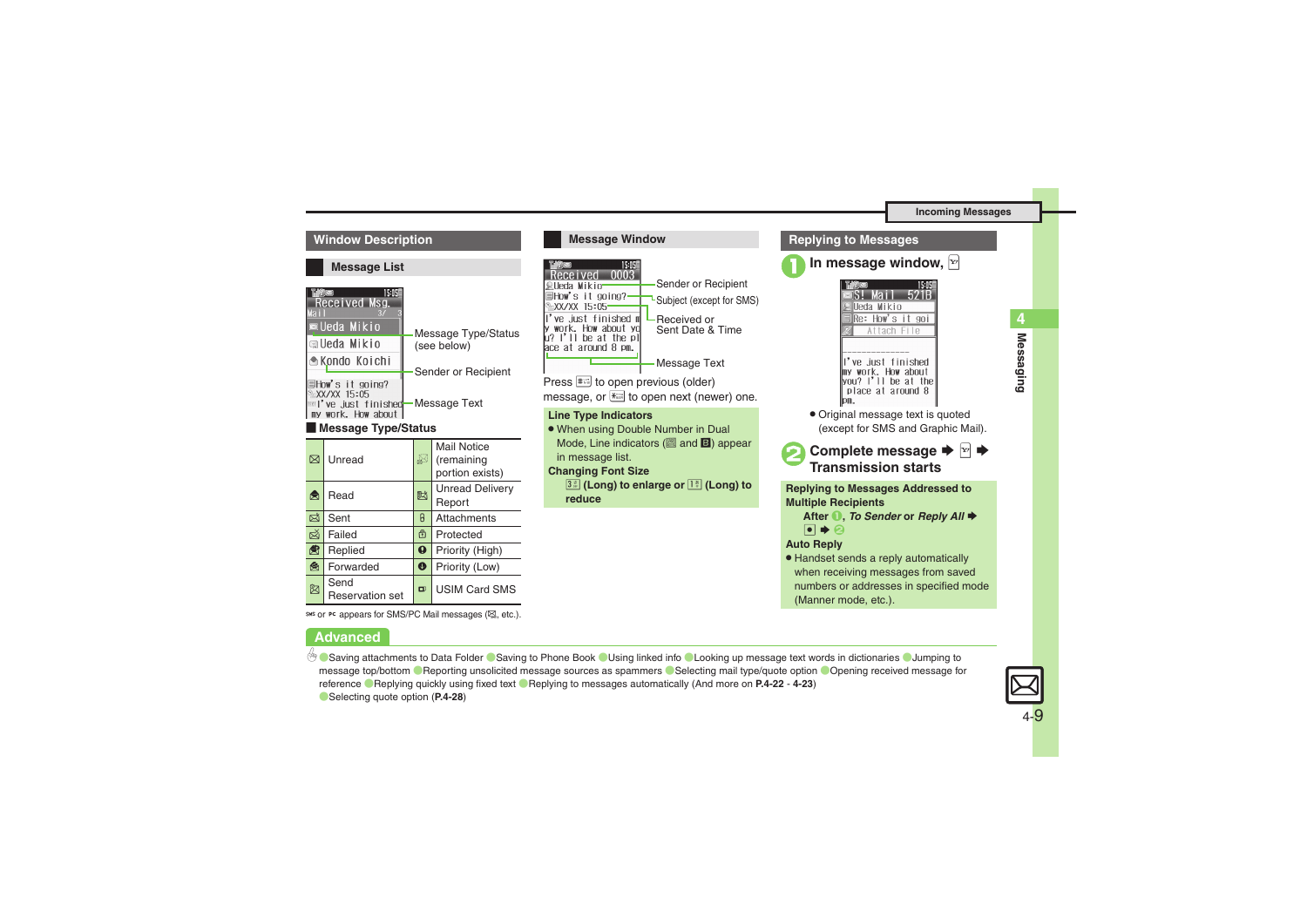### <span id="page-9-0"></span>**Handling Messages**

## <span id="page-9-1"></span>**Managing & Using Messages**

#### **Messaging Folders**



#### **Auto Delete**

- Oldest received/sent messages are deleted automatically to save new ones when memory is full. Protect important messages to avoid unintentional deletion. **Opening Help**
- . Follow these steps in folder list, message list or message window:
	- $A \rightarrow He$ lp  $\rightarrow \Box$

**Checking Messages**

Messages are organized in folders by type. 18 **Received Msg.** or *Sent* Messages  $\blacktriangleright$  **or** 



Folder List

- . When a PC Mail Account exists, PC Mail folder (folder with the name specified in Account Name) appears.
- . Select Mail folder or PC Mail folder and press  $\mathbb{F}$  to hide/show sub folders. To open full message list, hide sub folders and press  $\bullet$ .







**Advanced**

- 0([Selecting multiple messages](#page-23-0) ([Color-tagging messages](#page-23-1) ([Deleting messages](#page-23-2) (And more on **[P.4-24](#page-23-0) [4-25](#page-24-0)**)
- ([Forwarding messages](#page-26-0) ([Sending from Drafts](#page-26-1) ([Checking Server Mail message count and volume](#page-26-2) (And more on **[P.4-27](#page-26-0)**)

[Changing message window scroll unit](#page-27-4) C[Selecting automatic deletion option for received messages](#page-27-5) Canceling automatic deletion of oldest sent [messages](#page-27-6) (And more on **[P.4-28](#page-27-4)**)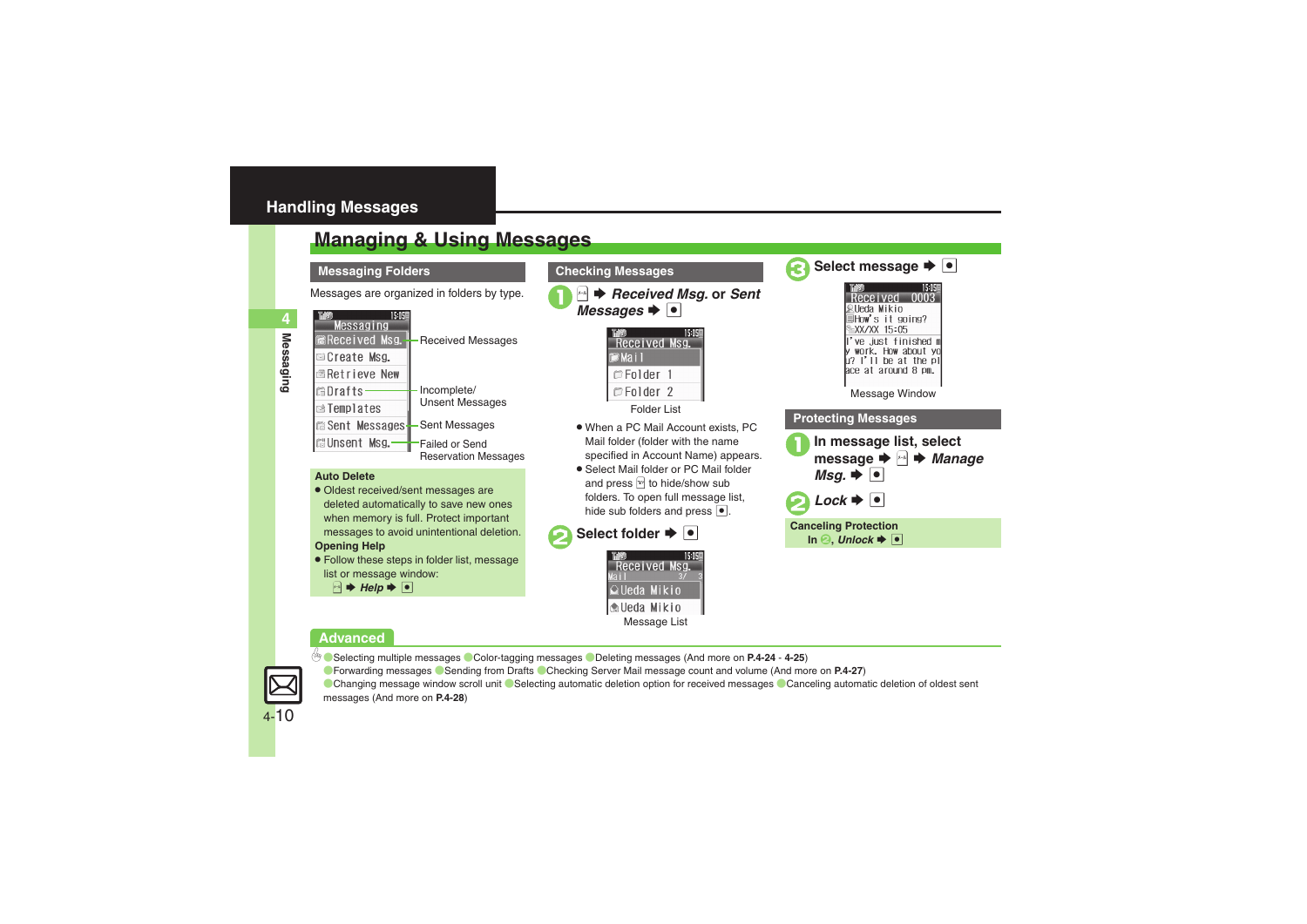#### **Searching Messages**

Search messages by message text, sender/recipient address, etc.



#### **Hiding Folders**

Hide Received Msg./Sent Message folder to require Handset Code for access to the folder and messages within. Chat Folders are not affected.



### **Advanced**

4 **[Moving messages manually](#page-24-1) C** [Renaming folders](#page-24-2) C [Deleting folders](#page-24-3) C [Adding folders](#page-24-4) C [Moving folders](#page-24-5) C Changing status of all messages within folders [to read](#page-24-6)  ([Canceling automatic deletion of messages within folders](#page-24-7) ([Canceling Secret](#page-24-8) (**[P.4-25](#page-24-1)**)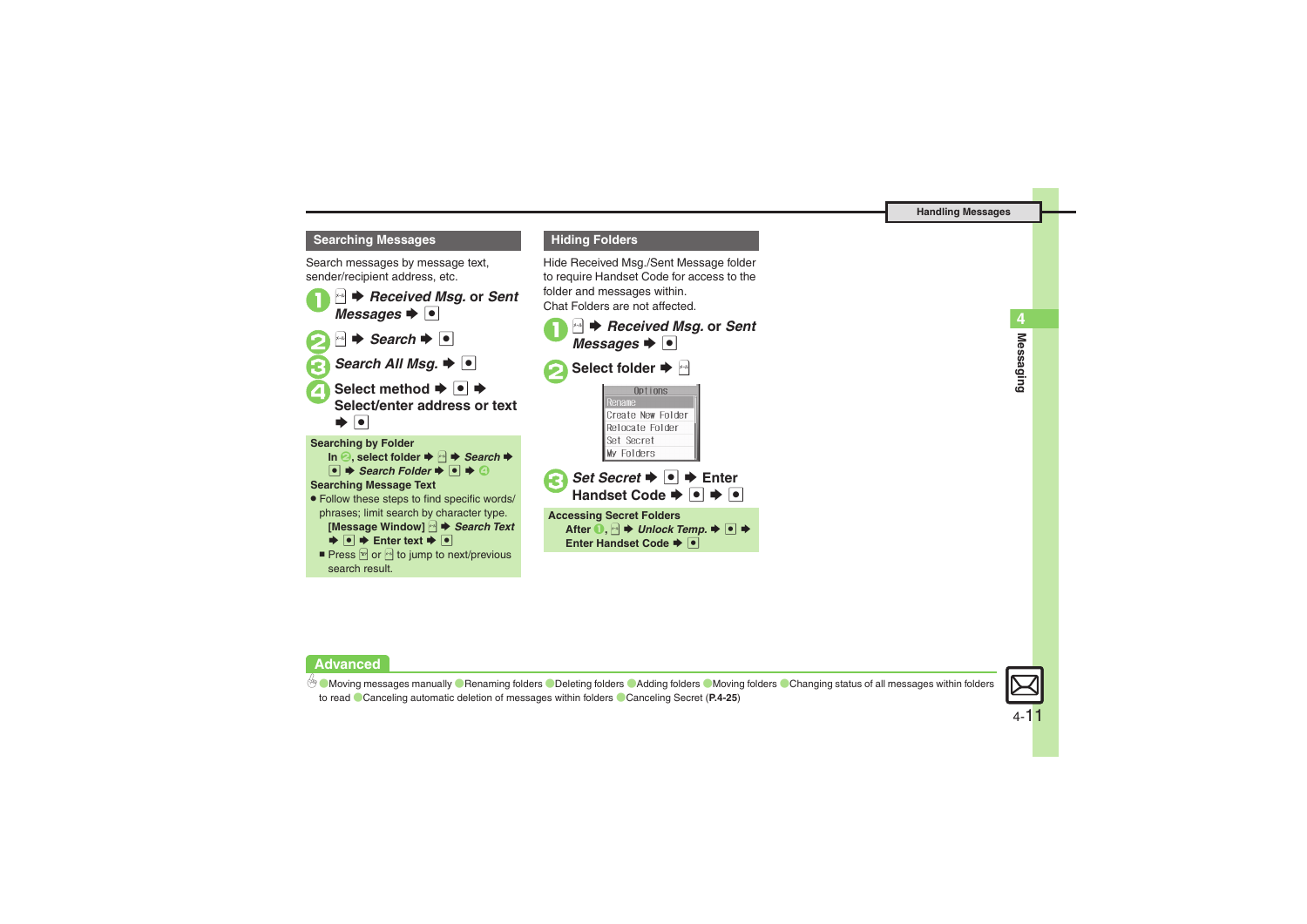## <span id="page-11-0"></span>**Sorting Messages**

**Sorting into Designated Folders**

Sort messages by sender/recipient or partially matching text in sender/recipient address, subject or SMS message text.

<sup>[⊕]</sup> ♦ *Received Msg.* or *Sent Messages*  $\rightarrow$  <sup>[●]</sup> **Select target folder**  $\blacktriangleright$ *My Folders*  $\rightarrow$   $\rightarrow$  Select blank entry  $\rightarrow$  **O** 









handset numbers/addresses not saved in Phone Book into Spam Folder: Alternatively, set sort keys to filter messages.

 $\triangleq$   $\blacktriangleright$  *Settings*  $\blacktriangleright$   $\lceil \bullet \rceil$   $\blacktriangleright$  *Gen.* Settings  $\blacktriangleright$   $\lceil \bullet \rceil$ 



**Enter Handset Code**  $\rightarrow \cdot$ 15:05 Anti Spam ∎Unregistered… □ Unregistered  $\equiv$  Individual (C... Permitted Li. *Unregistered(Mobile)* →<br> **•** (∇) **Exempting Messages from Filtering After <sup>△</sup>,** *Permitted List(Common)* ♦ **B**  $\blacktriangleright$  Select blank entry  $\blacktriangleright$  **O**  $\blacktriangleright$ Select key  $\rightarrow$  <sup>○</sup>  $\rightarrow$  Select/enter number/address/subject **→**  $\bullet$   $\bullet$   $\Join$  $\blacktriangleright$   $\lbrack\!\lbrack\bullet\rbrack\!\rbrack$   $\blacktriangleright$   $\lbrack\!\lbrack\bullet\rbrack\!\rbrack$ **When a PC Mail Account Exists**. Filter PC Mail messages from addresses not saved in Phone Book.

**Advanced**

0([Re-sorting messages](#page-25-0) ([Sorting spam by setting keys](#page-25-1) ([Editing/deleting sort keys](#page-25-2) (**[P.4-26](#page-25-0)**)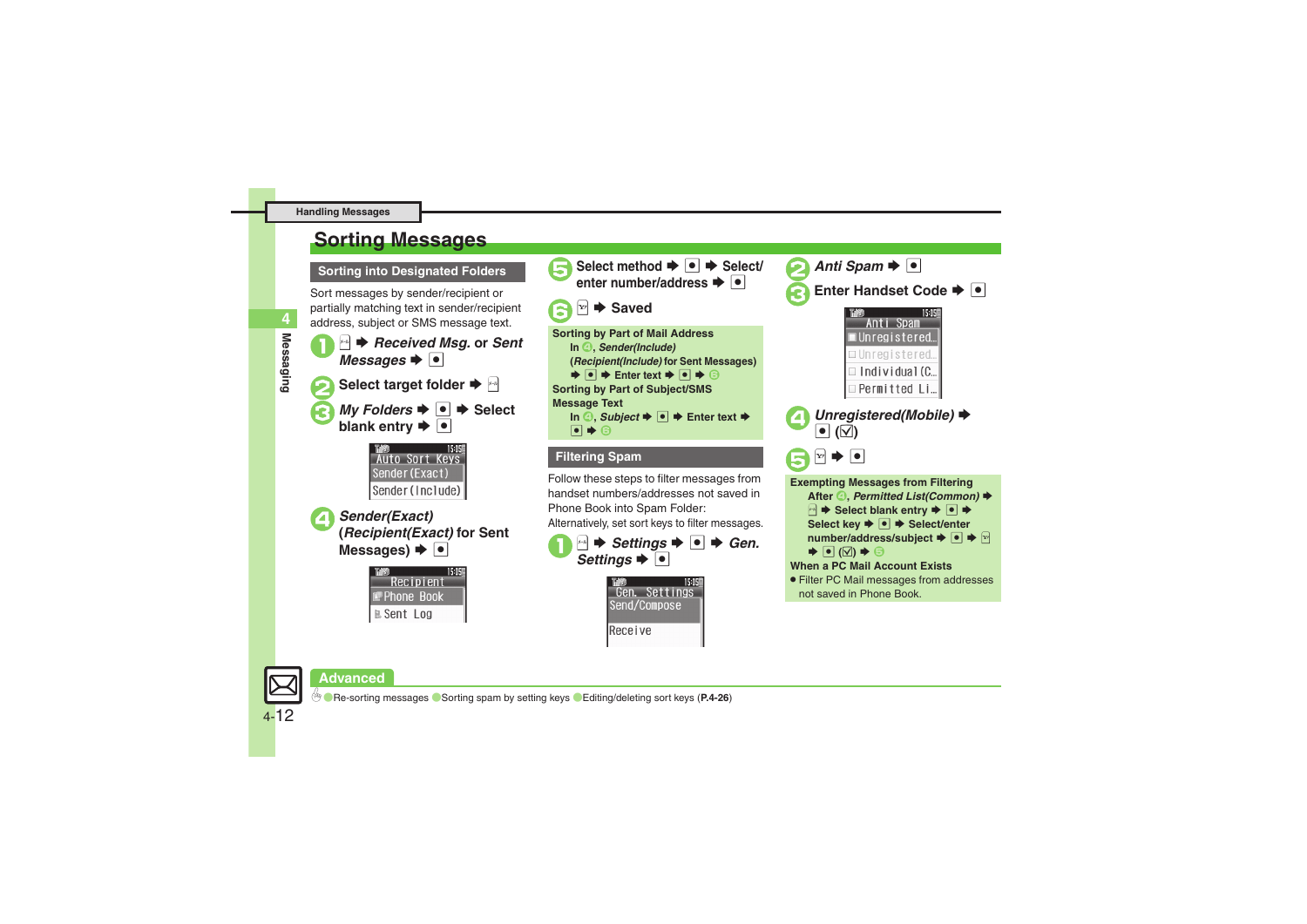# <span id="page-12-1"></span>**Using Chat Folders**

Organize messages exchanged between handset and Chat members' handsets.To hide messages, set Chat Folder to Secret.





<span id="page-12-0"></span>



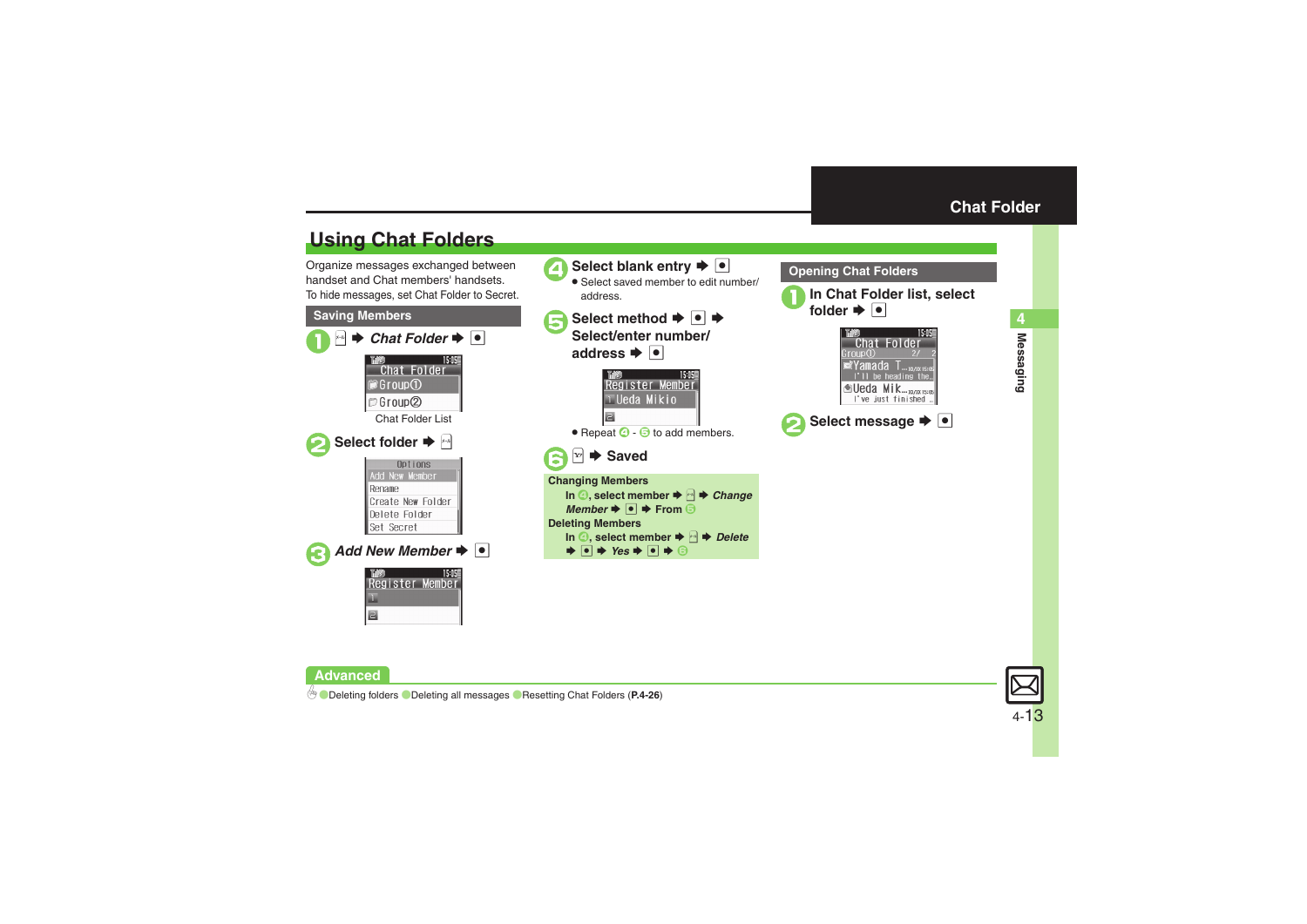### <span id="page-13-0"></span>**Mail Groups**

<span id="page-13-1"></span>

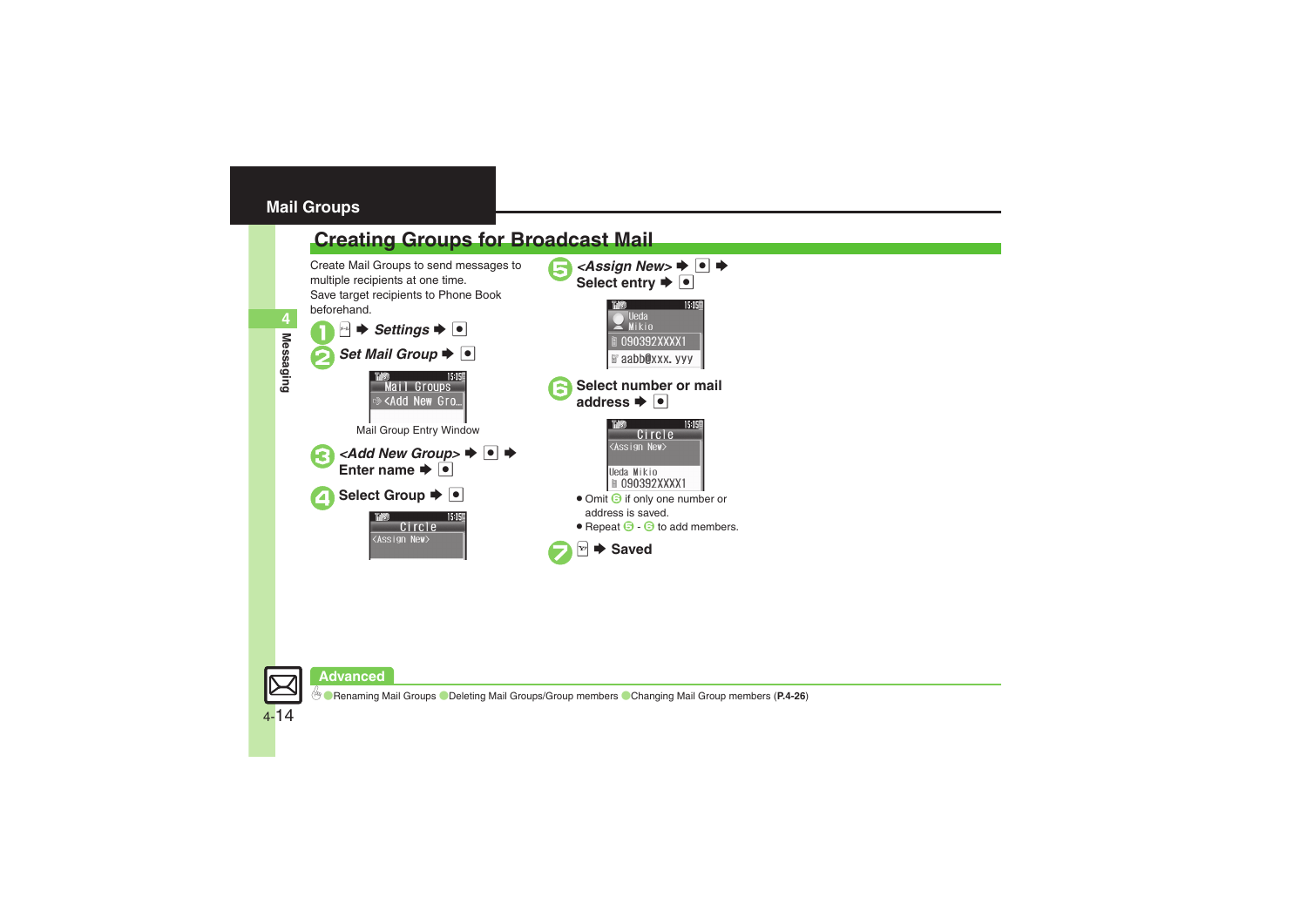**Messaging 4**

**Messaging** 

## **PC Mail**

#### Receive or reply to PC mail account messages.



#### <span id="page-14-0"></span>**Important PC Mail Usage Notes**

- Receiving PC Mail for the first time after PC Mail Account setup may incur high charges due to large-volume packet transmissions.
- **•** Setting handset to retrieve PC Mail automatically may incur high charges; remember this, especially when using handset outside Japan.
- . Other functions may slow while handset is checking for new messages.
- . Checking for new messages may incur transmission fees even when none exists.
- . Single-byte katakana and Pictograms are not supported.
- . When messages sent from handset to PC mail account are retrieved by handset (then opened, replied with quotes, forwarded, etc.), included Pictograms may not appear or may appear as different characters.

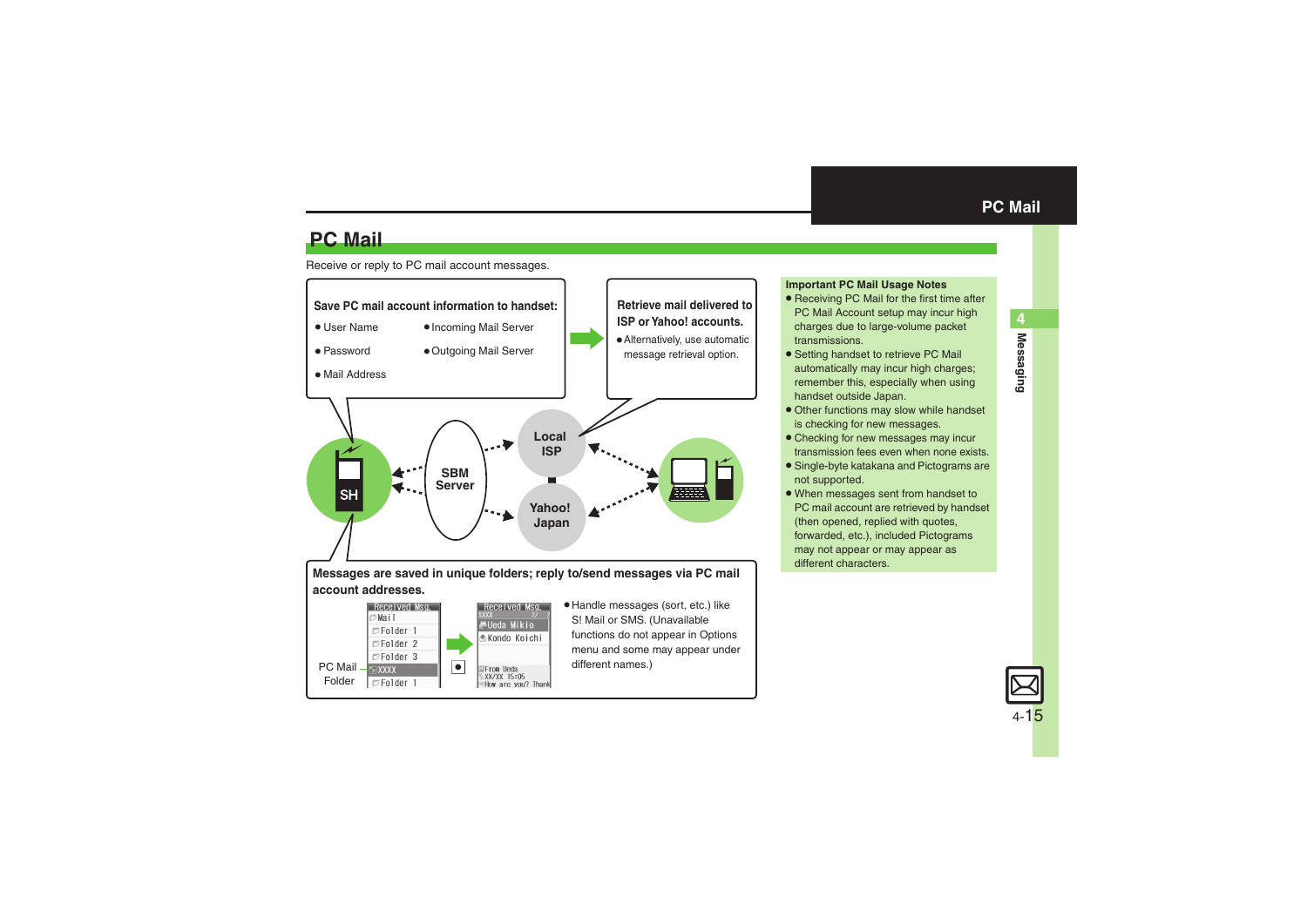#### **PC Mail**

### **PC Mail Account Setup**

- . Proceed with setup according to information supplied by ISP.
- . PC Mail services may be unavailable depending on the services, settings or contract details for your PC mail account. Confirm compatibility with POP/SMTP message retrieval/transmission via e-mail software beforehand.

#### **E** Mandatory Items for Retrieval

| <b>User Name</b>       | Required to connect to<br>incoming mail server |
|------------------------|------------------------------------------------|
| <b>Password</b>        | Required to connect to<br>incoming mail server |
| <b>ReceivingServer</b> | Incoming mail server<br>address                |

#### [ **Mandatory Items for Transmission**

| Mail Address   Address to use PC Mail |
|---------------------------------------|
| Sender Server dutgoing mail server    |

#### **Setting Other Items**

. Edit information as needed; for description, select an item and press  $\mathbb{R}$ .



- $\rightarrow$  **⊙**  $\rightarrow$  Select/enter
- item  $\blacktriangleright$   $\lceil \bullet \rceil$
- . Mail Address and Sender Server are mandatory.

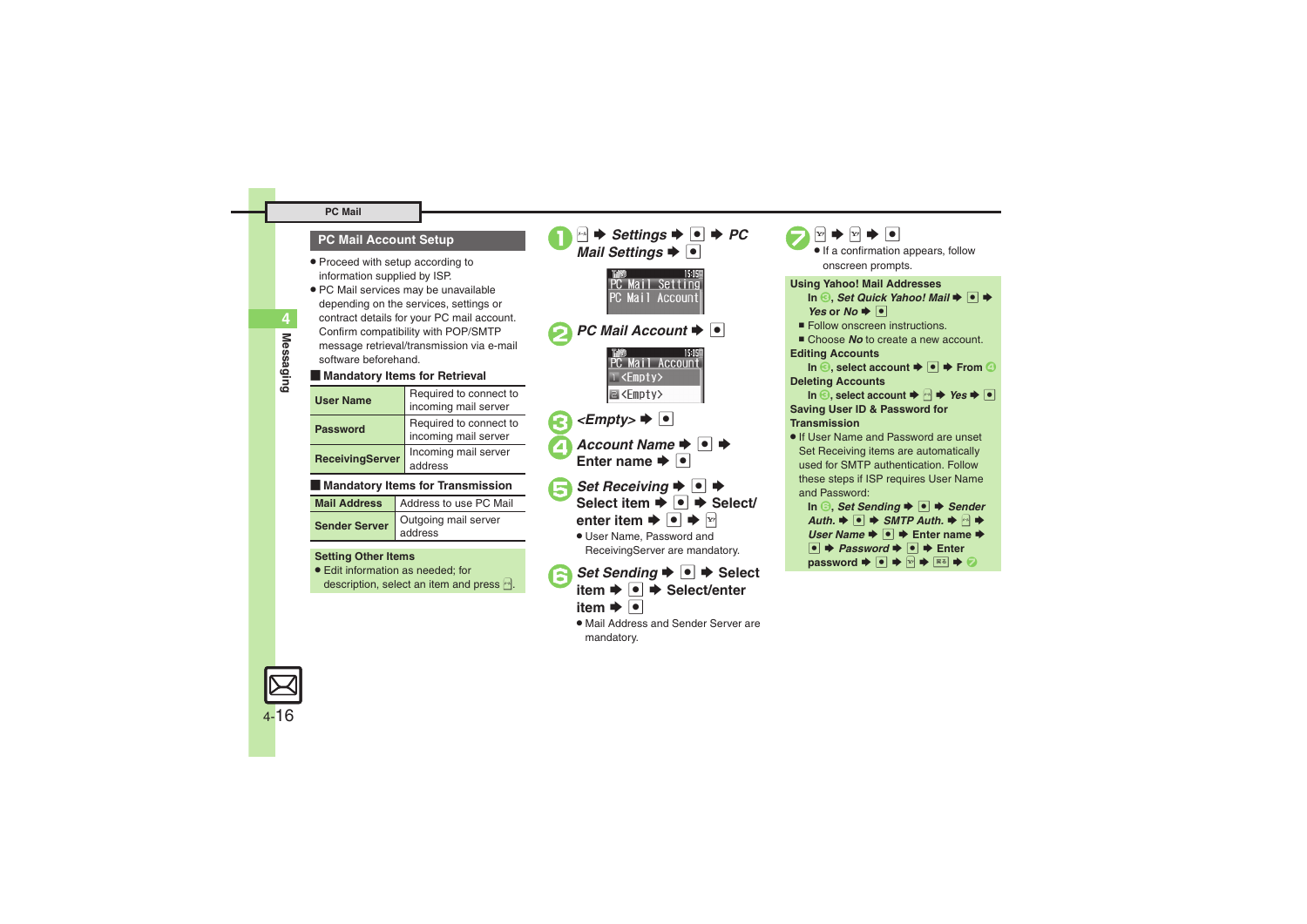#### <span id="page-16-0"></span>**Retrieving New PC Mail**

Retrieve new messages from created accounts. If message count is high, some may not be received on the first attempt.



```
\bullet \star Yes \bullet \bulletRetrieving Messages by Account
After ●, select account \blacktriangleright ● ● ●
```
#### **Checking Received PC Mail**



**▶ Select folder ▶ •** . Message list appears. Message list is similar to that of S! Mail.

# **2** Select message  $\rightarrow$  <sup>0</sup>

. Message window opens.

### **Replying to PC Mail**



- **1** In message window, **PROM** 
	- . PC Mail Composition window opens.
	- . Original message text is quoted (except for HTML messages).
- **2** Complete message **→** <del><sup>1</sup></del> **Transmission starts**

**Replying without Quoting Original Message Text [Message Window]**  B S *Reply* S% $\rightarrow$ *PC Mail*  $\rightarrow$   $\rightarrow$  **Complete message**  SA **Changing Account for Outgoing Messages [PC Mail Composition Window]**  Select recipient field **→** ● *+ From:* 

#### $\blacktriangleright$   $\blacksquare$   $\blacktriangleright$  Select account  $\blacktriangleright$   $\blacksquare$

### **Sending PC Mail**

Follow these steps to create and send PC Mail:

- $\mathbf 0$  $x - \mu$  $\rightarrow$  *Create Msg.*  $\rightarrow$   $\boxed{\bullet}$
- Select PC Mail Account  $\blacktriangleright$  <sup>1</sup>
- **3** Complete message **→** <del><sup>∞</sup></del> → **Transmission starts**

**Converting PC Mail to S! Mail After <sup><b>②**, <u>a</u></u>  $\rightarrow$  *Convert to S! Mail* →</sup>  $\bullet \star$  Yes  $\bullet$   $\bullet$ 

#### **Note**

. Single-byte katakana and Pictograms are not supported.

4 O[Retrieving complete PC Mail messages](#page-30-0) O[Retrieving new messages automatically](#page-30-1) O[Retrieving PC Mail for specified folder](#page-30-2) ODisabling automatic word [wrap](#page-30-3)  ([Retrieving complete messages from specified addresses](#page-30-4) ([Restricting complete message retrieval by size](#page-30-5) (**[P.4-31](#page-30-0)**)

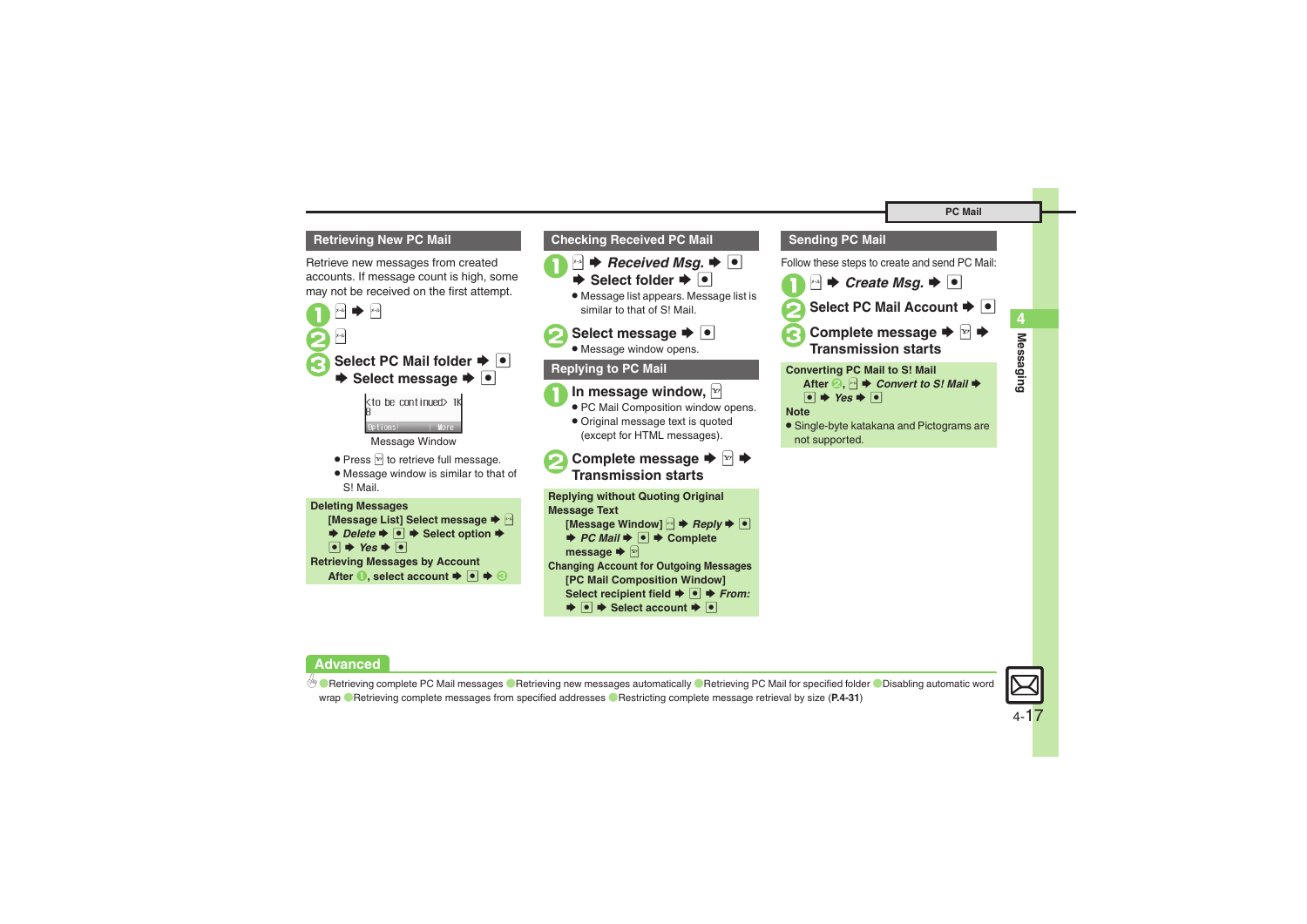#### <span id="page-17-0"></span>**Recipient**

<span id="page-17-5"></span><span id="page-17-2"></span><span id="page-17-1"></span>

| $\blacksquare$ necipient                                 |                                                                                                                                                                                                                                                                                                                                                                                                                        |
|----------------------------------------------------------|------------------------------------------------------------------------------------------------------------------------------------------------------------------------------------------------------------------------------------------------------------------------------------------------------------------------------------------------------------------------------------------------------------------------|
| <b>Using other recipient</b><br>entry methods            | In Mail Composition window, select recipient<br>field $\rightarrow \bullet$ $\rightarrow$ Select method $\rightarrow \bullet$ $\rightarrow$ Select/<br>enter number/address $\bullet$ $\bullet$                                                                                                                                                                                                                        |
| <b>Adding recipients</b>                                 | In Mail Composition window, select recipient<br>field $\rightarrow$ $\bullet$ $\rightarrow$ Add Recipient $\rightarrow$ $\bullet$ $\rightarrow$ Select<br>method → ● → Select/enter number/address<br>$\bullet$ $\bullet$ $\bullet$ $\heartsuit$                                                                                                                                                                       |
| <b>Switching</b><br>recipient status<br>(To, Cc and Bcc) | In Mail Composition window, select recipient<br>field $\blacktriangleright \lceil \bullet \rceil$ $\blacktriangleright$ Select recipient $\blacktriangleright$ $\lvert \bullet \rvert$ $\blacktriangleright$ Select<br>status $\bullet$ $\bullet$<br>· Other recipients cannot see numbers/addresses set<br>to Bcc.                                                                                                    |
| <b>Using Speed Dial/</b><br><b>Mail list</b>             | <b>Saving Recipients</b><br>$\ket{\cdot}$ Settings $\blacktriangleright$ $\ket{\bullet}$ Speed Dial/Mail $\blacktriangleright$ $\ket{\bullet}$<br>$\leq$ <i>Empty&gt;</i> $\rightarrow$ $\circ$ $\rightarrow$ Select entry $\rightarrow$ $\circ$ $\rightarrow$ Select<br>number or mail address $\rightarrow \Box$ Do not<br>Assign $\blacktriangleright$ $\blacktriangleright$ $\blacktriangleright$ $\triangleright$ |
|                                                          | <b>Creating Messages</b><br>In Standby, <sup>[02]</sup> - <sup>9.5</sup> [9.5] (Speed Dial/Mail entry<br>$number) \rightarrow \Box$<br>. When messaging to SoftBank handset numbers,<br>select $S!$ Mail or SMS and press $\lceil \bullet \rceil$ .                                                                                                                                                                    |
|                                                          | Start Here In Mail Composition window, select<br>recipient field $\Rightarrow \bullet \Rightarrow$ See below                                                                                                                                                                                                                                                                                                           |
| <b>Editing/deleting</b><br>recipients                    | <b>Editing Recipients</b><br>Select recipient $\rightarrow \bullet$ $\rightarrow$ Edit $\rightarrow \bullet$                                                                                                                                                                                                                                                                                                           |
|                                                          | <b>Deleting a Recipient</b><br>Select recipient $\blacktriangleright \lnot \blacktriangleright$ Delete $\blacktriangleright \lnot$                                                                                                                                                                                                                                                                                     |
|                                                          | <b>Deleting All Recipients</b><br>Select recipient $\Rightarrow$ $\Rightarrow$ Delete All $\Rightarrow$ $\Rightarrow$ Yes<br>$\bullet$<br>ь                                                                                                                                                                                                                                                                            |

<span id="page-17-4"></span><span id="page-17-3"></span>

| <b>Editing Speed Dial/</b><br><b>Mail list</b> | Start Here $\ket{\cdot}$ $\Rightarrow$ Settings $\Rightarrow$ $\ket{\bullet}$ $\Rightarrow$ Speed Dial/Mail<br>$\bullet \Rightarrow$ See below                                                                                                                                                                                                                                                                                                                                                                                                                                                               |  |
|------------------------------------------------|--------------------------------------------------------------------------------------------------------------------------------------------------------------------------------------------------------------------------------------------------------------------------------------------------------------------------------------------------------------------------------------------------------------------------------------------------------------------------------------------------------------------------------------------------------------------------------------------------------------|--|
|                                                | <b>Editing Entries</b><br>Select entry $\blacktriangleright$ $\bowtie$ $\blacktriangleright$ Change $\blacktriangleright$ $\blacktriangleright$ $\blacktriangleright$ Select<br>number/address → • Select new number/<br>address $\bullet$ $\bullet$ $\bullet$ $\bullet$                                                                                                                                                                                                                                                                                                                                     |  |
|                                                | <b>Canceling Entries</b><br>Select entry $\blacktriangleright$ $\bowtie$ $\blacktriangleright$ Remove Selected $\blacktriangleright$ $\blacktriangleright$ $\blacktriangleright$<br>$Yes \rightarrow \bullet$                                                                                                                                                                                                                                                                                                                                                                                                |  |
|                                                | <b>Canceling All Entries</b><br>$\mathbb{H}$ $\rightarrow$ Remove All $\rightarrow$ $\mathbb{H}$ $\rightarrow$ Yes $\rightarrow$<br>$  \bullet  $                                                                                                                                                                                                                                                                                                                                                                                                                                                            |  |
| <b>Message Text</b>                            |                                                                                                                                                                                                                                                                                                                                                                                                                                                                                                                                                                                                              |  |
| <b>Inserting signature</b><br>automatically    | $\blacksquare$ $\blacktriangleright$ Settings $\blacktriangleright$ $\blacksquare$ $\blacktriangleright$ S! Mail Settings $\blacktriangleright$ $\blacksquare$<br>Signature $\rightarrow$ $\bullet$ $\rightarrow$ Edit $\rightarrow$ $\bullet$ $\rightarrow$ Enter signature<br>$\bullet$ $\Rightarrow$ Auto Insert $\Rightarrow$ $\circ$ $\Rightarrow$ On $\Rightarrow$ $\circ$<br>• Signature is inserted above message text when<br>forwarding messages or quoting original message<br>text in replies.<br>. Not available for SMS.<br>. When using Double Number in Dual Mode, set<br>signature by mode. |  |
| <b>Inserting signature</b><br>manually         | In text entry window, $\Box$ insert/Font Size $\Rightarrow$<br>$\bullet$ $\bullet$ Signature $\bullet$ $\bullet$                                                                                                                                                                                                                                                                                                                                                                                                                                                                                             |  |
| <b>Inserting ASCII Art</b>                     | In text entry window, $\Box$ $\rightarrow$ Call ASCII Art $\rightarrow$<br>Select entry $\rightarrow$ $\bullet$                                                                                                                                                                                                                                                                                                                                                                                                                                                                                              |  |
| <b>Previewing 3D</b><br>Pictogram              | In Mail Composition window, $\rightarrow$ 3D<br>Pictogram $\bullet$ $\bullet$                                                                                                                                                                                                                                                                                                                                                                                                                                                                                                                                |  |
| <b>Converting mail</b><br>type (SMS/S! Mail)   | In Mail Composition window, $\rightarrow$ Change to<br>SMS or Convert to S! Mail $\rightarrow \rightarrow$ Yes $\rightarrow$                                                                                                                                                                                                                                                                                                                                                                                                                                                                                 |  |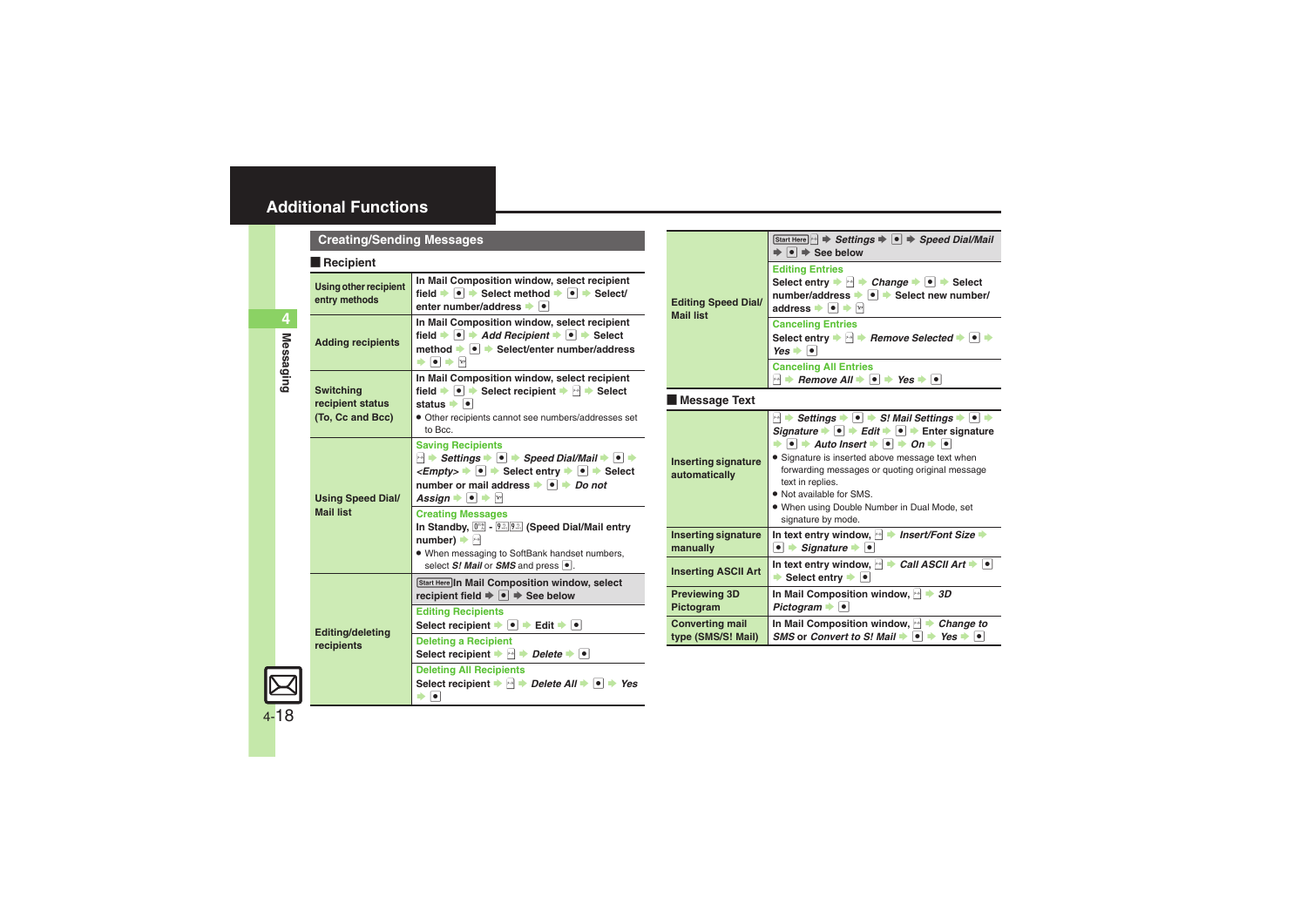#### [ **Save/Send Reservation/Cancel**

<span id="page-18-0"></span>

| <b>Saving without</b><br>sending | After completing message, $\rightarrow$ <i>Save to Drafts</i>                                                                                                                                                                                                                         |
|----------------------------------|---------------------------------------------------------------------------------------------------------------------------------------------------------------------------------------------------------------------------------------------------------------------------------------|
| Sending<br>automatically later   | Start Here After completing message, MA → Send<br><i>Reservation</i> $\Rightarrow$ $\bullet$ $\Rightarrow$ See below                                                                                                                                                                  |
|                                  | <b>Auto Send when Signal Returns</b><br>Within the Net. $\rightarrow \bullet$ $\rightarrow$ Yes $\rightarrow \bullet$                                                                                                                                                                 |
|                                  | <b>Designating Send Date/Time (within one week)</b><br>Date & Time $\blacktriangleright$ $\blacktriangleright$ $\blacktriangleright$ Enter date/time $\blacktriangleright$ $\blacktriangleright$<br>$Yes =$<br>$  \bullet  $                                                          |
| <b>Canceling sent</b><br>S! Mail | Sent Messages<br>$\left \bullet\right $ Select folder $\Rightarrow$<br>$\mathbf{x}\text{-}\mathbf{y}$<br>Select message $\blacktriangleright$ $\blacktriangleright$ Set Sent Cancel<br>$\bullet \bullet$ Yes $\bullet \bullet$<br>• Available for messages sent to SoftBank handsets. |

#### [ **Messaging Settings**

. For SMS, only Delivery Report and Expiry Time are available.

. For PC Mail, only Reply to Settings and Priority are available.

<span id="page-18-1"></span>

| <b>Requesting delivery</b><br>confirmation                              | In Mail Composition window, $\rightarrow$ Msg.<br>Settings $\bullet \bullet$ Delivery Report $\bullet \bullet$<br>Ωn<br>• Delivery Report arrives when message is delivered.<br>• Open sent message to check delivery status indicator:<br>■ 網: Delivered, 国: Unknown, 鹛: Failed<br>. Available when messaging to SoftBank handsets. |
|-------------------------------------------------------------------------|--------------------------------------------------------------------------------------------------------------------------------------------------------------------------------------------------------------------------------------------------------------------------------------------------------------------------------------|
| <b>Setting priority</b>                                                 | In Mail Composition window,<br>Msq.<br>Settings $\bullet \; \bullet \; \bullet$ Priority $\bullet \; \bullet \; \bullet$ Select<br>priority ➡  ●                                                                                                                                                                                     |
| Setting message to<br>be deleted from<br>recipient handset<br>once read | In Mail Composition window, $\rightarrow$ Msq.<br>$\bullet$ $\bullet$ Set Auto Delete $\bullet$ $\bullet$<br>Settinas $\blacktriangleright$<br>Ωn<br>. Available when messaging to SoftBank handsets.                                                                                                                                |

| <b>Adding a reply</b><br>request                                                                                                                                                                                                                                          | In Mail Composition window, $\rightarrow$ <i>Msg. Settings</i><br>$\bullet$ $\Rightarrow$ Reply Request $\Rightarrow$ $\circ$ $\Rightarrow$ On $\Rightarrow$ $\circ$<br>• Available when messaging to SoftBank handsets.                                                                                                                                                                                                                                                                                                           |  |
|---------------------------------------------------------------------------------------------------------------------------------------------------------------------------------------------------------------------------------------------------------------------------|------------------------------------------------------------------------------------------------------------------------------------------------------------------------------------------------------------------------------------------------------------------------------------------------------------------------------------------------------------------------------------------------------------------------------------------------------------------------------------------------------------------------------------|--|
| In Mail Composition window, $\mathbb{R}$ $\blacktriangleright$ Msq.<br>Settings $\bullet \bullet$ Forward NG or Delete NG $\bullet$<br><b>Restricting</b><br>$\bullet \bullet$ On $\bullet \bullet$<br>forward/delete<br>• Available when messaging to SoftBank handsets. |                                                                                                                                                                                                                                                                                                                                                                                                                                                                                                                                    |  |
| Locking message<br>with Quiz                                                                                                                                                                                                                                              | Start Here In Mail Composition window, → $\Rightarrow$<br>Msq. Settings $\Rightarrow$ $\bullet$ $\Rightarrow$ Quiz $\Rightarrow$ $\circ$ $\Rightarrow$ Switch<br>$On/Off \Rightarrow \lceil \bullet \rceil \Rightarrow On \Rightarrow \lceil \bullet \rceil \Rightarrow$ See below<br>• Available when messaging to SoftBank handsets.                                                                                                                                                                                             |  |
|                                                                                                                                                                                                                                                                           | <b>Using Preset Questions (Multiple Choice)</b><br>Select question $\rightarrow \bullet$ $\rightarrow$ Selection $\rightarrow \bullet$ $\rightarrow$ Select<br>number $\Rightarrow$ $\bullet$ $\Rightarrow$ Enter/edit option $\Rightarrow$ $\bullet$ $\Rightarrow$ Enter/<br>edit all options $\blacktriangleright$ Select answer $\blacktriangleright$ $\triangleright$ $\blacktriangleright$ $\dashv$ $\blacktriangleright$ $\dashv$<br>. May be unavailable for some questions.                                                |  |
|                                                                                                                                                                                                                                                                           | <b>Using Preset Questions (Exact Answer Entry)</b><br>Select question $\rightarrow \rightarrow$ Match Characters $\rightarrow$<br>$\bullet$ $\bullet$ Enter answer $\bullet$ $\bullet$ $\bullet$ $\bullet$<br>. May be unavailable for some questions.                                                                                                                                                                                                                                                                             |  |
|                                                                                                                                                                                                                                                                           | <b>Creating Custom Quiz (Multiple Choice)</b><br><create original=""> → I → Enter question →<br/><math>\bullet</math> <math>\rightarrow</math> Selection <math>\rightarrow</math> <math>\bullet</math> <math>\rightarrow</math> Select number <math>\rightarrow</math> <math>\bullet</math><br/>Enter option <math>\rightarrow \bullet</math> <math>\rightarrow</math> Complete entry <math>\rightarrow</math><br/>Select answer <math>\blacktriangleright \boxdot \blacktriangleright \boxdot \blacktriangleright</math></create> |  |
|                                                                                                                                                                                                                                                                           | <b>Creating Custom Quiz (Exact Answer Entry)</b><br>< <i>Create Original&gt;</i> $\rightarrow$ $\bullet$ $\rightarrow$ Enter question $\rightarrow$<br>$\bullet$ $\bullet$ <i>Match Characters</i> $\bullet$ $\bullet$ $\bullet$ Enter answer<br>$\begin{array}{ c c }\n\hline\n\bullet & \bullet\n\end{array}$                                                                                                                                                                                                                    |  |
| <b>Editing assigned</b><br>Quiz                                                                                                                                                                                                                                           | In Mail Composition window, $\mathbb{R}$ $\blacktriangleright$ Msq.<br>Settings $\bullet \; \bullet \; \bullet$ Quiz $\bullet \; \bullet \; \bullet$ Edit Question<br>$\blacktriangleright \lceil \bullet \rceil$ $\blacktriangleright$ Edit question/options/answer $\blacktriangleright$ $\lceil \cdot \rceil$ ( $\lceil \cdot \rceil$<br>again after editing options)<br>· Available when messaging to SoftBank handsets.                                                                                                       |  |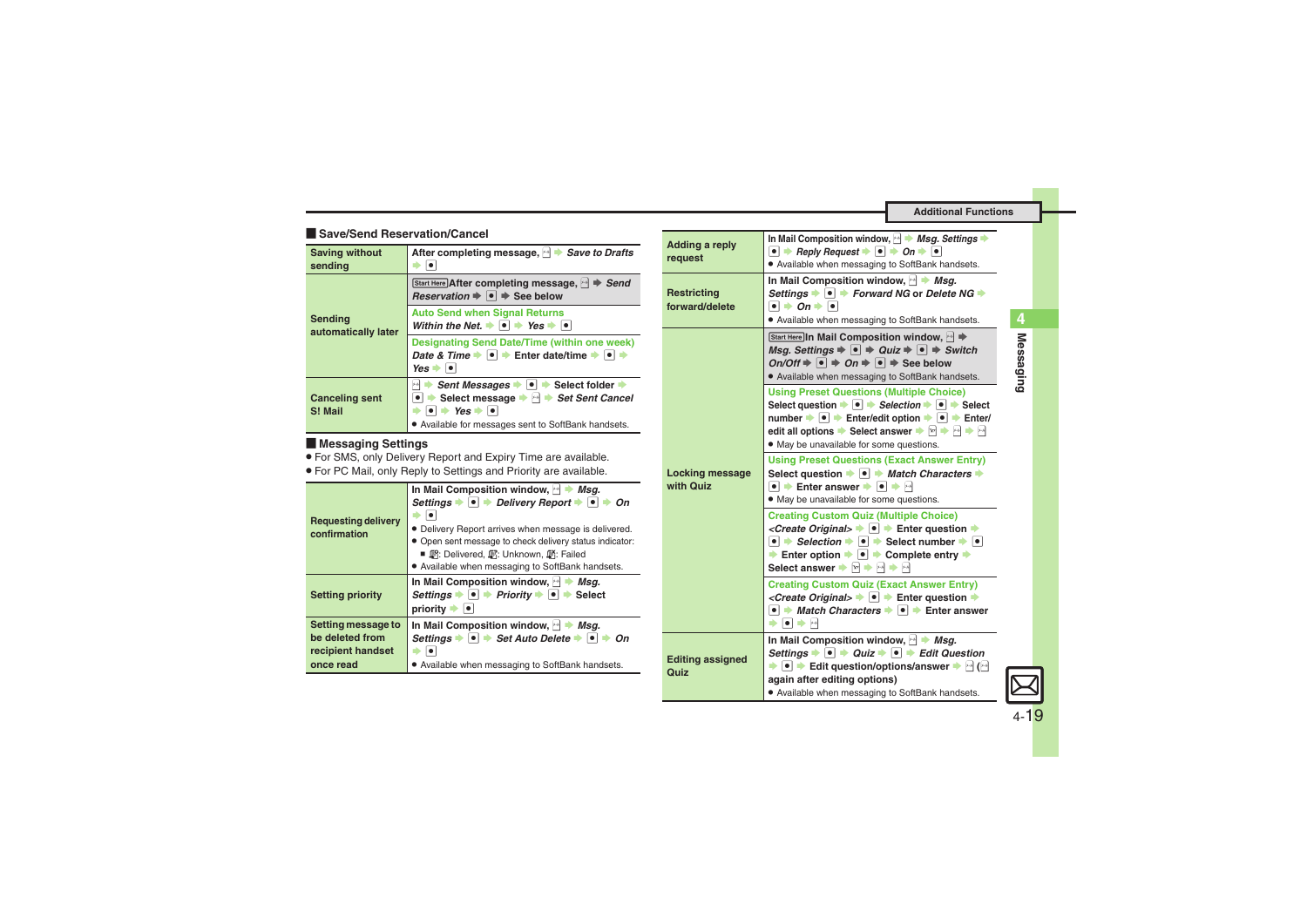| <b>Additional Functions</b> |  |  |  |
|-----------------------------|--|--|--|
|-----------------------------|--|--|--|

<span id="page-19-8"></span><span id="page-19-7"></span><span id="page-19-6"></span><span id="page-19-5"></span><span id="page-19-4"></span><span id="page-19-3"></span><span id="page-19-2"></span><span id="page-19-1"></span><span id="page-19-0"></span>

| <b>Lowering size limit</b><br>for outgoing<br>S! Mail messages | In Mail Composition window, $\mathbb{R}$ $\rightarrow$ Msq.<br>Settings $\bullet \; \bullet \; \bullet$ Create Msg. Size $\bullet \; \bullet \; \bullet$<br>$300KB \rightarrow \bullet$                                                                                                                             | <b>Set Auto Play File</b>                             | Select attached file $\blacktriangleright \lvert \cdot \rvert$ Set Auto Play $\blacktriangleright \lvert \cdot \rvert$<br>$\Rightarrow$ Switch On/Off $\Rightarrow$ $\bullet$ $\Rightarrow$ On $\Rightarrow$ $\bullet$ $\Rightarrow$ Enter<br>Message $\blacktriangleright \lceil \bullet \rceil$ $\blacktriangleright$ Enter comment $\blacktriangleright \lceil \bullet \rceil$ $\blacktriangleright$ $\lceil \overline{\ast} \rceil$ |
|----------------------------------------------------------------|---------------------------------------------------------------------------------------------------------------------------------------------------------------------------------------------------------------------------------------------------------------------------------------------------------------------|-------------------------------------------------------|-----------------------------------------------------------------------------------------------------------------------------------------------------------------------------------------------------------------------------------------------------------------------------------------------------------------------------------------------------------------------------------------------------------------------------------------|
|                                                                | Start Here In Mail Composition window, $\mathbb{R} \Rightarrow$<br>Msq. Settings $\Rightarrow \bullet \Rightarrow$ Reply to Settings $\Rightarrow \bullet$<br>$\Rightarrow$ See below                                                                                                                               | <b>Graphic Mail</b>                                   | $\Rightarrow$ $\boxed{Y}$<br>. Not available for PC Mail.                                                                                                                                                                                                                                                                                                                                                                               |
| <b>Designating/editing</b><br>reply-to address                 | <b>Designating</b><br>Switch On/Off $\Rightarrow$ $\boxed{\bullet}$ $\Rightarrow$ On $\Rightarrow$ $\boxed{\bullet}$ $\Rightarrow$ Select<br>method $\bullet \bullet$ Select/enter address $\bullet \bullet$<br><b>Editina</b><br>Edit Address $\rightarrow$ 0 $\rightarrow$ Edit $\rightarrow$ 0                   |                                                       | <b>Opening Templates from Messaging Menu</b><br>$\Box \rightarrow$ Templates $\rightarrow \Box$ Select template $\rightarrow \Box$<br>• Complete message • $\boxed{\triangleright}$<br>• Template size may change when used for creating<br>messages.                                                                                                                                                                                   |
| <b>Changing Server</b><br>sent message<br>storage limit        | In Mail Composition window, $\mathbb{R}$ $\rightarrow$ Msq.<br>Settings $\blacktriangleright \lceil \bullet \rceil$ $\blacktriangleright$ Expiry Time $\blacktriangleright \lceil \bullet \rceil$ $\blacktriangleright$ Select<br>option $\blacktriangleright$ $\lceil \bullet \rceil$<br>• Available for SMS only. | <b>Creating Graphic</b><br><b>Mail from templates</b> | <b>Opening Templates from S! Mail Composition</b><br><b>Window</b><br>In S! Mail Composition window, $\mathbb{P}$ $\blacktriangleright$ Launch<br>Template $\rightarrow \bullet$ $\rightarrow$ Select template $\rightarrow \bullet$ $\rightarrow$                                                                                                                                                                                      |
| Attachments                                                    |                                                                                                                                                                                                                                                                                                                     |                                                       | Complete message $\blacktriangleright$ $\triangleright$<br>· Open a template before entering message text.                                                                                                                                                                                                                                                                                                                              |
| <b>Changing attached</b><br>image size                         | Select attached file → A Resize Picture →<br>$\bullet$ $\bullet$ Select size $\bullet$ $\bullet$<br>. May be unavailable for some images.                                                                                                                                                                           | <b>Changing text</b><br>color, size & effect          | In text entry window, $\bigcap$ (Long) $\Rightarrow$ $\bigcap$ $\Rightarrow$ Select<br>start point $\blacktriangleright \lceil \bullet \rceil$ $\blacktriangleright$ Highlight text range $\blacktriangleright \lceil \bullet \rceil$<br>▶ Font Color:, Font Size: or Effect $\rightarrow \boxed{\bullet}$ $\rightarrow$ Set<br>$\bullet$ $\bullet$                                                                                     |
|                                                                | Start Here Select attachment field → ● → See<br>below<br><b>Still Images</b>                                                                                                                                                                                                                                        | <b>Changing text color</b>                            | In text entry window, $\boxed{\sim}$ (Long) > Font Color:<br>$\bullet$ $\bullet$ Select color $\bullet$ $\bullet$ $\bullet$ Enter text                                                                                                                                                                                                                                                                                                  |
|                                                                | Picture $\blacktriangleright$ $\lvert \bullet \rvert$ $\blacktriangleright$ Take Picture $\blacktriangleright$ $\lvert \bullet \rvert$ $\blacktriangleright$ $\lvert \bullet \rvert$ to<br>shoot $\bullet$ $\bullet$                                                                                                |                                                       | Start Here In text entry window, <u>(1)</u> (Long) $\Rightarrow$<br>Insert $\Rightarrow$ $\bullet$ $\Rightarrow$ See below                                                                                                                                                                                                                                                                                                              |
| Capturing/recording<br>and attaching                           | Video<br>Video $\Rightarrow$ $\bullet$ $\Rightarrow$ Record Video $\Rightarrow$ $\bullet$ $\Rightarrow$ $\bullet$ to<br>start recording $\blacktriangleright$ $\lceil \bullet \rceil$ to stop $\blacktriangleright$ Accept $\blacktriangleright$ $\lceil \bullet \rceil$<br>Select storage media • •                | <b>Inserting</b><br>background sound                  | <b>Inserting</b><br>$BGM Sound \rightarrow \bullet$ Select folder $\rightarrow \bullet$<br>Select file $\bullet$ $\bullet$                                                                                                                                                                                                                                                                                                              |
|                                                                | <b>Sounds</b><br>Sound $\rightarrow$ $\mid \cdot \mid$ $\rightarrow$ Record Voice $\rightarrow$ $\mid \cdot \mid$ $\rightarrow$ $\mid \cdot \mid$ to<br>start recording $\rightarrow \bullet$ to stop $\rightarrow$ <i>Accept</i> $\rightarrow \bullet$<br>Select storage media $\rightarrow$ $\bullet$             |                                                       | <b>Deletina</b><br>Delete BGM $\Rightarrow$ $\bullet$ $\Rightarrow$ Yes $\Rightarrow$ $\bullet$                                                                                                                                                                                                                                                                                                                                         |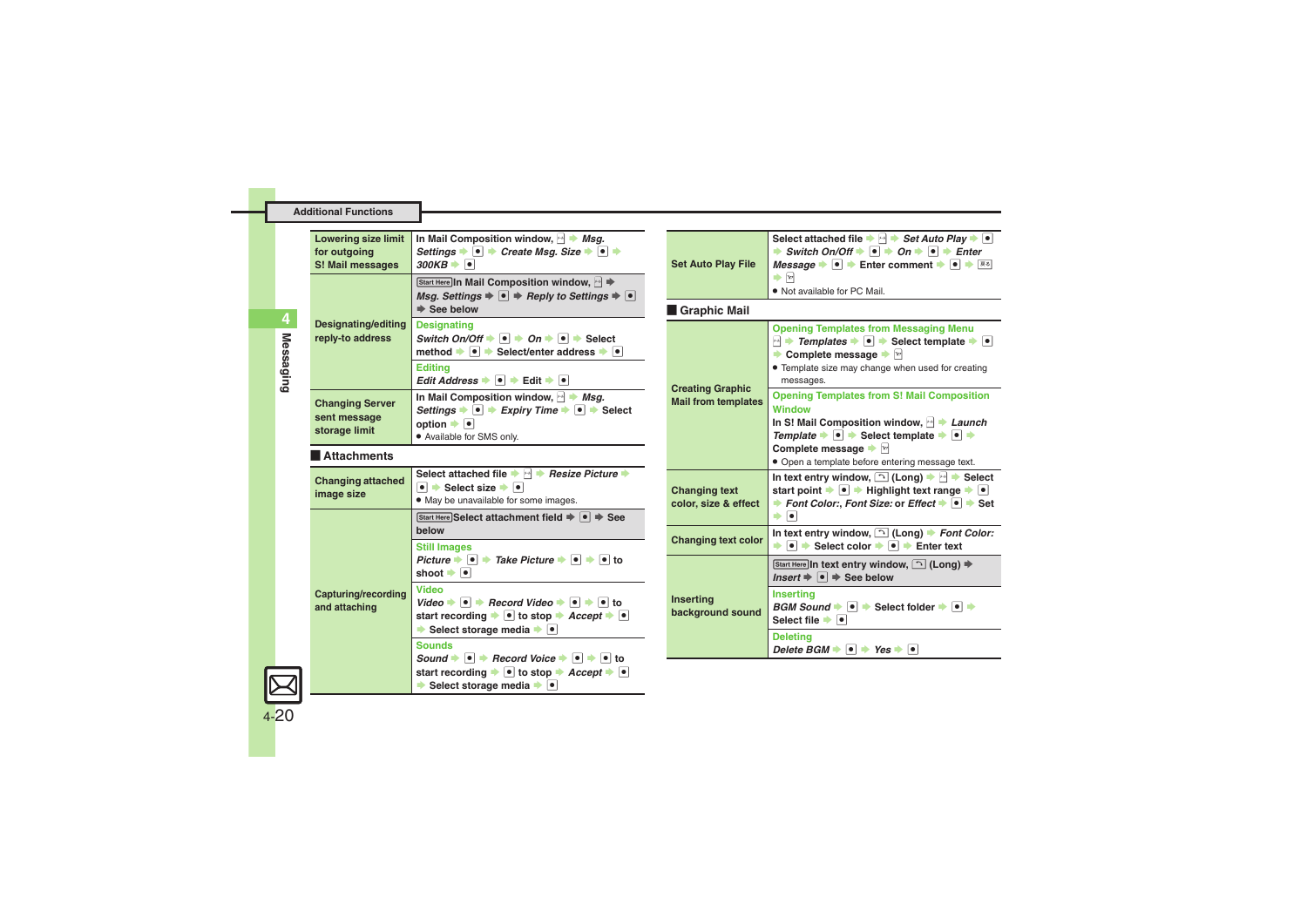<span id="page-20-3"></span><span id="page-20-2"></span><span id="page-20-1"></span><span id="page-20-0"></span>

| Inserting Flash <sup>®</sup> file     | In text entry window, $\bigcap$ (Long) $\rightarrow$ Insert $\rightarrow \bullet$<br><b><math>\rightarrow</math> Flash <math>\rightarrow</math> <math>\bullet</math></b> $\rightarrow$ Select file $\rightarrow$ $\bullet$                                                                                             |  |
|---------------------------------------|------------------------------------------------------------------------------------------------------------------------------------------------------------------------------------------------------------------------------------------------------------------------------------------------------------------------|--|
| Previewing Flash <sup>®</sup><br>file | In text entry window after inserting Flash <sup>®</sup> file,<br>$\vdash$ Preview $\blacktriangleright$ $\lvert \bullet \rvert$<br>• When Graphic Mail window is open, press Me first.                                                                                                                                 |  |
| Deleting Flash <sup>®</sup> file      | In text entry window after inserting Flash® file,<br>move cursor before Flash <sup>®</sup> icon → <u><b><del>R</del></b></u><br>• When Graphic Mail window is open, press $\lbrack v \rbrack$ first.                                                                                                                   |  |
| <b>Inserting</b><br>horizontal line   | In text entry window, $\bigcap$ (Long) $\blacktriangleright$ Insert $\blacktriangleright$<br>$\rightarrow$ Line $\rightarrow$ $\lceil \bullet \rceil$                                                                                                                                                                  |  |
| <b>Flashing text</b>                  | Start Here In text entry window, [∩] (Long) ⇒ See<br>helow                                                                                                                                                                                                                                                             |  |
|                                       | <b>Flashing</b><br>$Effect \rightarrow \blacksquare \rightarrow Blink \rightarrow \blacksquare \rightarrow Blink \ On \rightarrow \blacksquare \rightarrow$<br><b>Enter text</b>                                                                                                                                       |  |
|                                       | <b>Canceling</b><br>$\blacktriangleright$ Select start point $\blacktriangleright$ $\blacktriangleright$ $\blacktriangleright$ Highlight text<br>range $\Rightarrow$ $\bullet$ $\Rightarrow$ Effect $\Rightarrow$ $\circ$ $\Rightarrow$ Blink $\Rightarrow$ $\circ$ $\Rightarrow$<br>Blink Off $\rightarrow$ $\bullet$ |  |
| Aligning text (left/<br>right/center) | In text entry window, $\bigcap$ (Long) $\Rightarrow$ <i>Effect</i> $\Rightarrow$ $\bigcirc$<br>Alignment $\bullet$ $\bullet$ $\bullet$ Select option $\bullet$ $\bullet$ $\bullet$<br><b>Enter text</b>                                                                                                                |  |

### **Receiving/Opening Messages**

#### **Receiving**

<span id="page-20-5"></span><span id="page-20-4"></span>

| Opening new mail<br>out of Standby           | $\mathbb{H}$ (Long)                                                                                                                                                                                                                                          |  |
|----------------------------------------------|--------------------------------------------------------------------------------------------------------------------------------------------------------------------------------------------------------------------------------------------------------------|--|
| <b>Retrieving new</b><br>S! Mail manually    | $ s-a $<br>$\mathbf{x}\text{-}\mathbf{z}$<br>. When a PC Mail Account exists, select S! Mail and<br>press $ • $ .<br>• Retrieve messages missed while handset is<br>out-of-range.                                                                            |  |
| <b>Retrieving Server</b><br><b>Mail list</b> | Server Mail $\rightarrow$ $\rightarrow$ Mail List $\rightarrow$ $\rightarrow$<br>Yes<br>$\mathbf{x}\text{-}\mathbf{z}$<br>٠o<br>. When using Double Number in Dual Mode, select a<br>line and press $\bullet$ to proceed.                                    |  |
|                                              | <b>Via Mail Notice</b><br>In message list, select Mail Notice     •  <br><b>Via Server Mail List</b>                                                                                                                                                         |  |
| Retrieving<br>remaining portions             | $\mathbb{H}$ $\Rightarrow$ Server Mail $\Rightarrow$ $\mathbf{ \bullet }$ $\Rightarrow$ Mail List $\Rightarrow$ $\mathbf{ \bullet }$ $\Rightarrow$<br>Select message →  ● <br>If retrieve list confirmation appears, choose Yes and<br>press $  \bullet  $ . |  |

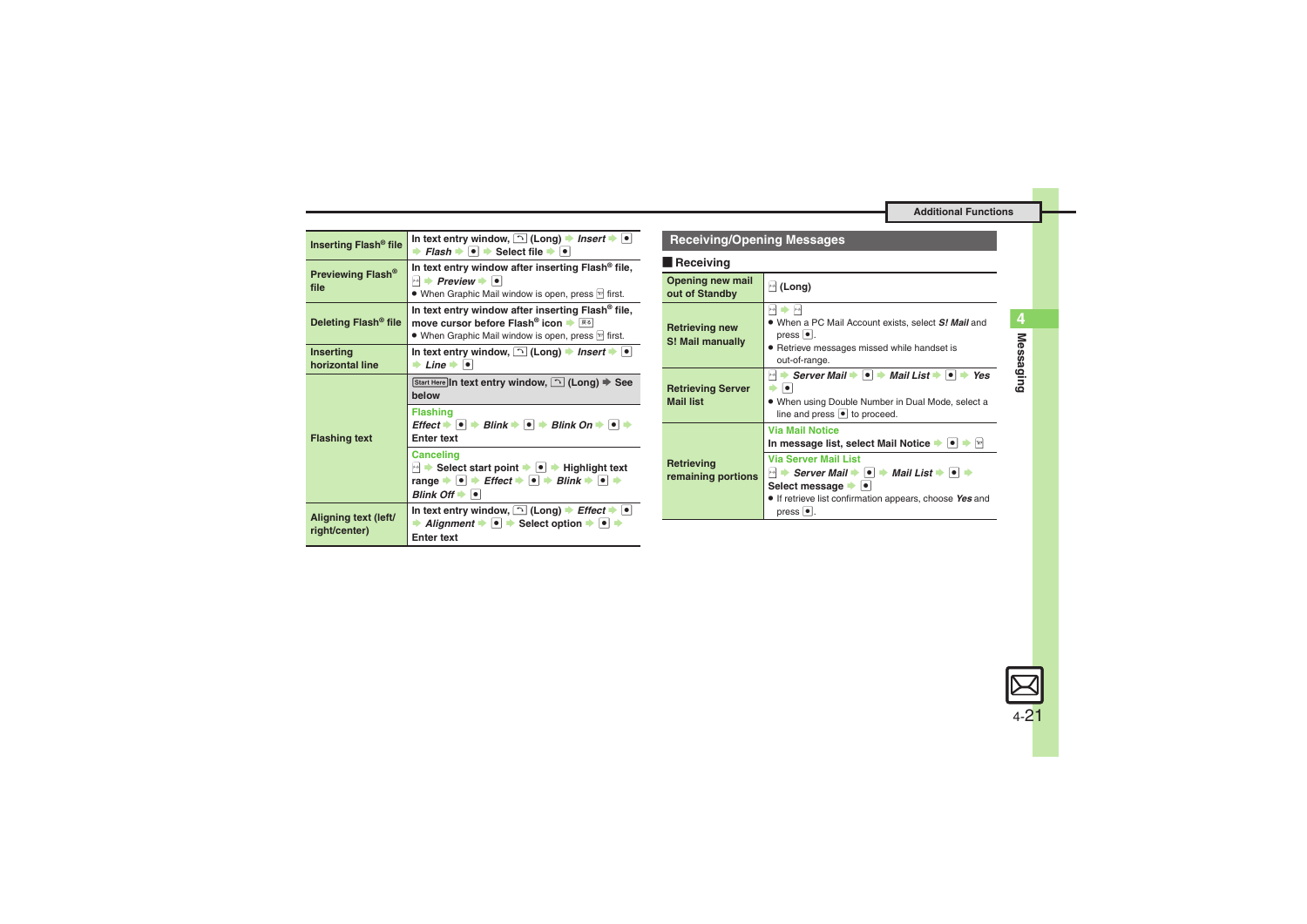<span id="page-21-1"></span><span id="page-21-0"></span>

| <b>Retrieving all</b>                                        | Start Here $\ket{\cdot}$ $\Rightarrow$ Server Mail $\Rightarrow$ $\ket{\bullet}$ $\Rightarrow$ See below<br><b>Directly from Server</b><br>Retrieve All $\rightarrow$ $\mid \bullet \mid$                                                                                             |                |
|--------------------------------------------------------------|---------------------------------------------------------------------------------------------------------------------------------------------------------------------------------------------------------------------------------------------------------------------------------------|----------------|
| <b>Server Mail</b>                                           | <b>Via Server Mail List</b><br>Mail List $\blacktriangleright \lceil \bullet \rceil \blacktriangleright \lceil \bullet \rceil$ Retrieve All $\blacktriangleright \lceil \bullet \rceil$<br><b>•</b> If retrieve list confirmation appears, choose Yes and<br>$pres \nightharpoonup$ . | Using at       |
| Opening                                                      |                                                                                                                                                                                                                                                                                       |                |
| <b>Viewing new</b><br>messages on<br><b>External Display</b> | <b>ROT</b><br>20<br>• Available with handset closed.<br>• Press <b>D</b> for more; press <b>D</b> to navigate back.                                                                                                                                                                   |                |
| Message Window                                               |                                                                                                                                                                                                                                                                                       |                |
|                                                              | In message window, select file $\blacktriangleright$ $\bowtie$ $\blacktriangleright$ <i>Save to</i>                                                                                                                                                                                   | <b>Playing</b> |
| <b>Saving attachments</b><br>to Data Folder                  | $DF \rightarrow \bullet \Rightarrow$ Enter name $\rightarrow \bullet \Rightarrow$ Save here $\rightarrow$<br>$\bullet$<br>• For templates, Save as Template appears. (Omit<br>file name entry step.)                                                                                  |                |
| Installing attached<br>widgets                               | In message window, select file $\blacktriangleright$ $\blacktriangleright$<br><b>Install</b><br>$\bullet$ $\bullet$ Enter name $\bullet$ $\bullet$                                                                                                                                    | Saving t       |
|                                                              |                                                                                                                                                                                                                                                                                       | <b>Book</b>    |

<span id="page-21-2"></span>

| <b>Using attachments</b>              | Start Here In message window, select file ⇒ $\rightarrow$ →<br>See below                                                                                                                                                                                                                                                        |
|---------------------------------------|---------------------------------------------------------------------------------------------------------------------------------------------------------------------------------------------------------------------------------------------------------------------------------------------------------------------------------|
|                                       | <b>As Wallpaper</b><br>Set as Wallpaper $\rightarrow \bullet$ $\rightarrow$ Enter name $\rightarrow \bullet$ $\rightarrow$<br>Save here $\rightarrow$ $\rightarrow$ $\rightarrow$ $\rightarrow$<br>• For images smaller or larger than Display, select an<br>option.                                                            |
|                                       | <b>As Ringtone/Ringvideo</b><br>Set as Ringtone or Set as Ring Video → ● →<br>Enter name $\rightarrow \bullet$ $\rightarrow$ Save here $\rightarrow \bullet$ $\rightarrow$ Select<br>item $\rightarrow$ $\rightarrow$                                                                                                           |
|                                       | . For For New Message or For New PC Mail, enter<br>ring time and press $  \bullet  $ .                                                                                                                                                                                                                                          |
| <b>Playing slides</b>                 | In message window, $\blacktriangleright$ Slide Play $\blacktriangleright$ $\lceil \bullet \rceil$<br>• A slide consists of message text with attachments.                                                                                                                                                                       |
| <b>Saving to Phone</b><br><b>Book</b> | <b>Saving Sender Address</b><br>In message window, $\ket{\cdot}$ <i>Save Address</i> $\ket{\cdot}$<br>Select number or mail address $\rightarrow$ $\rightarrow$ As<br><i>New Entry</i> $\rightarrow$ $\bullet$ $\rightarrow$ Complete other fields $\rightarrow$ $\sim$<br>. To add to an existing entry, select As New Detail. |
|                                       | <b>Saving Linked Info</b><br>In message window, select number or mail<br>address ▶ ● ▶ Save to Ph.Book or Save<br>Address $\bullet$ $\bullet$ $\bullet$ As New Entry $\bullet$ $\bullet$ $\bullet$<br>Complete other fields $\blacktriangleright$ $\triangleright$<br>. To add to an existing entry, select As New Detail.      |

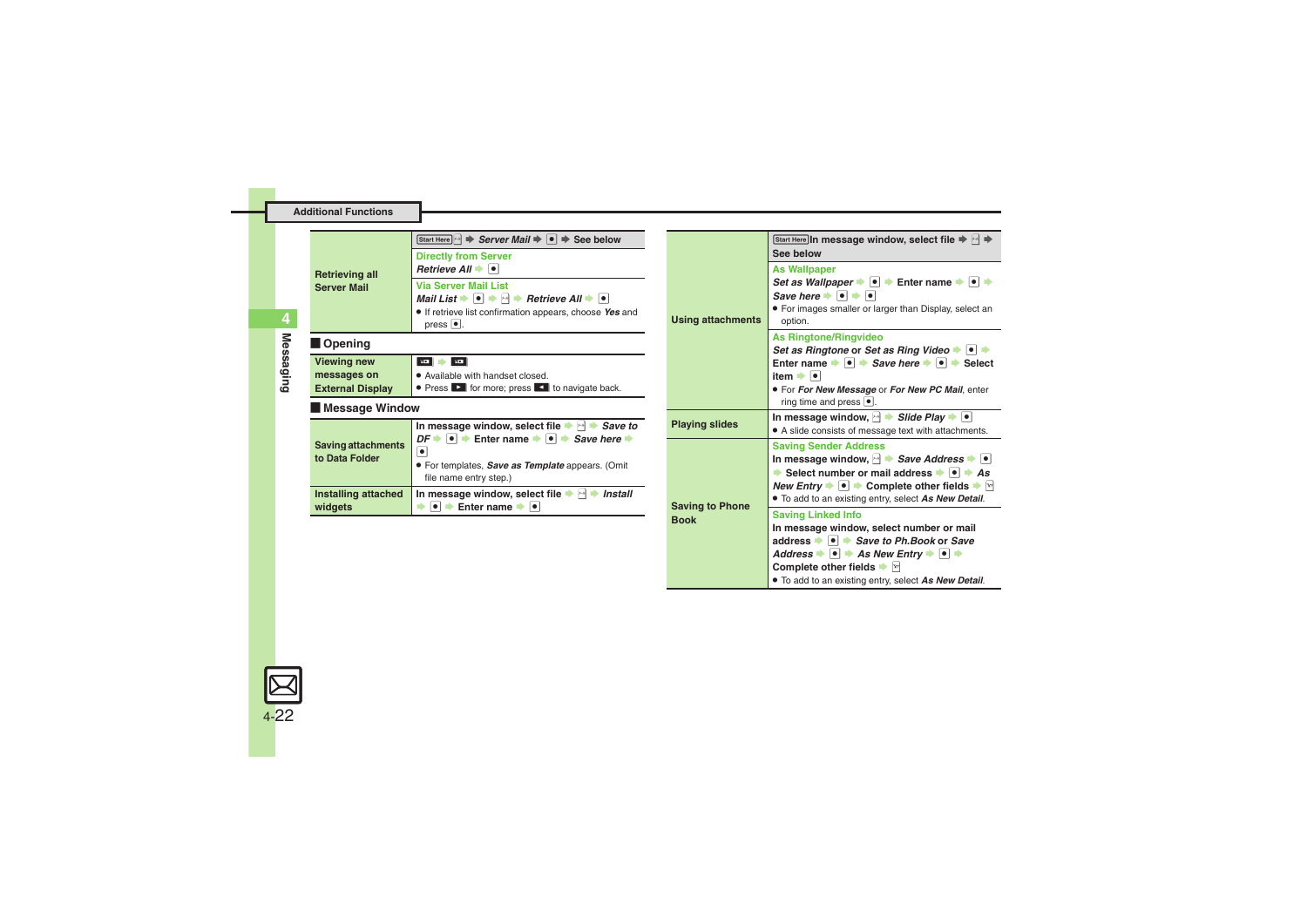<span id="page-22-3"></span><span id="page-22-2"></span><span id="page-22-1"></span><span id="page-22-0"></span>

|                                                     | <b>Dialing Numbers</b>                                                                                                                                                                                                                                               | Replying                                            |  |
|-----------------------------------------------------|----------------------------------------------------------------------------------------------------------------------------------------------------------------------------------------------------------------------------------------------------------------------|-----------------------------------------------------|--|
|                                                     | In message window, select number $\rightarrow \rightarrow \rightarrow$<br>Call or Video Call $\rightarrow \blacksquare$                                                                                                                                              | Selecting mail<br>type/quote option                 |  |
| <b>Using linked info</b>                            | <b>Sending Messages</b><br>In message window, select number or mail<br>address $\rightarrow \bullet$ $\rightarrow$ Create Message $\rightarrow \bullet$ $\rightarrow$                                                                                                | <b>Opening received</b><br>message for<br>reference |  |
|                                                     | S! Mail or SMS $\blacktriangleright$ $\blacksquare$ $\blacktriangleright$ Complete message $\blacktriangleright$ $\triangleright$<br>· For mail addresses, omit mail type selection step.<br><b>Accessing Internet Sites</b>                                         |                                                     |  |
|                                                     | In message window, select URL $\rightarrow \bullet$ Yes<br>$\bullet$ 0                                                                                                                                                                                               | <b>Replying quickly</b><br>using fixed text         |  |
|                                                     | • Select PC Site Br. to connect via PC Site Browser.                                                                                                                                                                                                                 |                                                     |  |
|                                                     | Start Here In message window, $\boxed{\rightarrow}$ $\rightarrow$ $Copy \rightarrow \boxed{\bullet}$<br>$\Rightarrow$ See below                                                                                                                                      |                                                     |  |
| <b>Copying text</b>                                 | <b>Sender/Recipient Number/Address</b><br>Address $\bullet$ $\bullet$ Select number/address $\bullet$ $\bullet$                                                                                                                                                      |                                                     |  |
|                                                     | <b>Subject or Message Text</b><br>Subject or Message Text $\blacktriangleright$ $\lvert \bullet \rvert$ Select first<br>character $\blacktriangleright \lceil \bullet \rceil$ $\blacktriangleright$ Highlight text range $\blacktriangleright \lceil \bullet \rceil$ |                                                     |  |
| Looking up<br>message text words<br>in dictionaries | In message window, $\rightarrow$ Copy & Search Dict.<br>$\bullet \bullet$ Select first character $\bullet \bullet$<br>Highlight text range $\blacktriangleright \lceil \bullet \rceil$ $\blacktriangleright$ Select dictionary                                       | <b>Replying to</b><br>messages                      |  |
|                                                     | $\rightarrow$ $\rightarrow$ Search $\rightarrow$ $\rightarrow$ Select word $\rightarrow$ $\rightarrow$                                                                                                                                                               | automatically                                       |  |
| Jumping to<br>message top/bottom                    | In message window, $\rightarrow$ View Settings $\rightarrow$ $\rightarrow$<br>Scroll Jump $\Rightarrow$ $\bullet$ $\Rightarrow$ Jump to Top or Jump<br>to Bottom $\blacktriangleright$ $\lceil \bullet \rceil$                                                       |                                                     |  |
| <b>Deleting</b><br>attachments                      | In message window, select file $\blacktriangleright \bowtie \blacktriangleright$ Remove<br>$File \rightarrow \Box \rightarrow Yes \rightarrow \Box$                                                                                                                  |                                                     |  |
| Reporting<br>unsolicited                            | In message window, $\rightarrow$ Report Spam $\rightarrow \rightarrow$<br>$\Rightarrow$ $\boxed{Y}$                                                                                                                                                                  |                                                     |  |
| message sources<br>as spammers                      | • Signature is not inserted automatically.<br>. Not available for PC Mail.                                                                                                                                                                                           |                                                     |  |

<span id="page-22-7"></span><span id="page-22-6"></span><span id="page-22-5"></span><span id="page-22-4"></span>

| eplying                              |                                                                                                                                                                                                                                                                                                                                                                                                             |
|--------------------------------------|-------------------------------------------------------------------------------------------------------------------------------------------------------------------------------------------------------------------------------------------------------------------------------------------------------------------------------------------------------------------------------------------------------------|
| ecting mail<br>e/quote option        | In message window, $\rightarrow$ Reply $\rightarrow$ $\rightarrow$ Select<br>type/option $\blacktriangleright \lceil \bullet \rceil$ $\blacktriangleright$ Complete message $\blacktriangleright$ $\lbrack x \rbrack$                                                                                                                                                                                       |
| ening received<br>ssage for<br>rence | In message window, $\rightarrow$ Rep. with View $\rightarrow$ $\bullet$<br>Select option $\rightarrow \bullet$ $\rightarrow$ Complete message<br>$\rightarrow \sqrt{2}$                                                                                                                                                                                                                                     |
| lying quickly<br>ng fixed text       | <b>Editing Quick Reply Text</b><br>$\Box \rightarrow$ Settings $\rightarrow \Box \rightarrow$ Gen. Settings $\rightarrow \Box \rightarrow \Box$<br>Send/Compose $\bullet \; \bullet \; \bullet$ Set Quick Reply $\bullet \; \bullet$<br>Select text $\bullet \bullet$ $\bullet$ Edit $\bullet \bullet$                                                                                                      |
|                                      | <b>Using Quick Reply</b><br>In message window, $\boxed{\infty}$ (Long) $\blacktriangleright$ Select text $\blacktriangleright$ $\blacktriangleright$                                                                                                                                                                                                                                                        |
| lying to<br>ssages<br>omatically     | Start Here $\ket{\cdot}$ $\Rightarrow$ Settings $\Rightarrow$ $\ket{\bullet}$ $\Rightarrow$ Gen. Settings $\Rightarrow$<br>$\bullet$ $\Rightarrow$ Send/Compose $\Rightarrow$ $\bullet$ $\Rightarrow$ Auto Reply $\Rightarrow$<br>$\bullet$ $\Rightarrow$ See below                                                                                                                                         |
|                                      | <b>Saving Recipients</b><br>Address Setting → <sup>●</sup> → Select blank entry →<br>$\bullet$ $\bullet$ Select method $\bullet$ $\bullet$ $\bullet$ Select/enter<br>number/address $\rightarrow \bullet$ $\rightarrow$ Select mode $\rightarrow \bullet$<br>$(\Box/\Box)$ $\rightarrow$ $\triangleright$ $\rightarrow$ $\triangleright$<br>• Select saved recipient and press • to edit number/<br>address |
|                                      | <b>Editing Reply Text</b><br>Reply Message $\bullet \; \bullet \; \bullet$ Select mode $\bullet \; \bullet \; \bullet$<br>Enter text $\rightarrow$ $\boxed{\bullet}$<br>• Edit text for each mode.                                                                                                                                                                                                          |
|                                      | <b>Activating Auto Reply</b><br>Switch On/Off $\bullet$ $\bullet$ $\bullet$ On $\bullet$ $\bullet$<br>· Replies are sent via S! Mail.<br>• Replies are sent to the same sender only once after<br>each time Auto Reply is activated.<br>• Auto Reply is not available for PC Mail or while abroad.                                                                                                          |

**Messaging**

**4**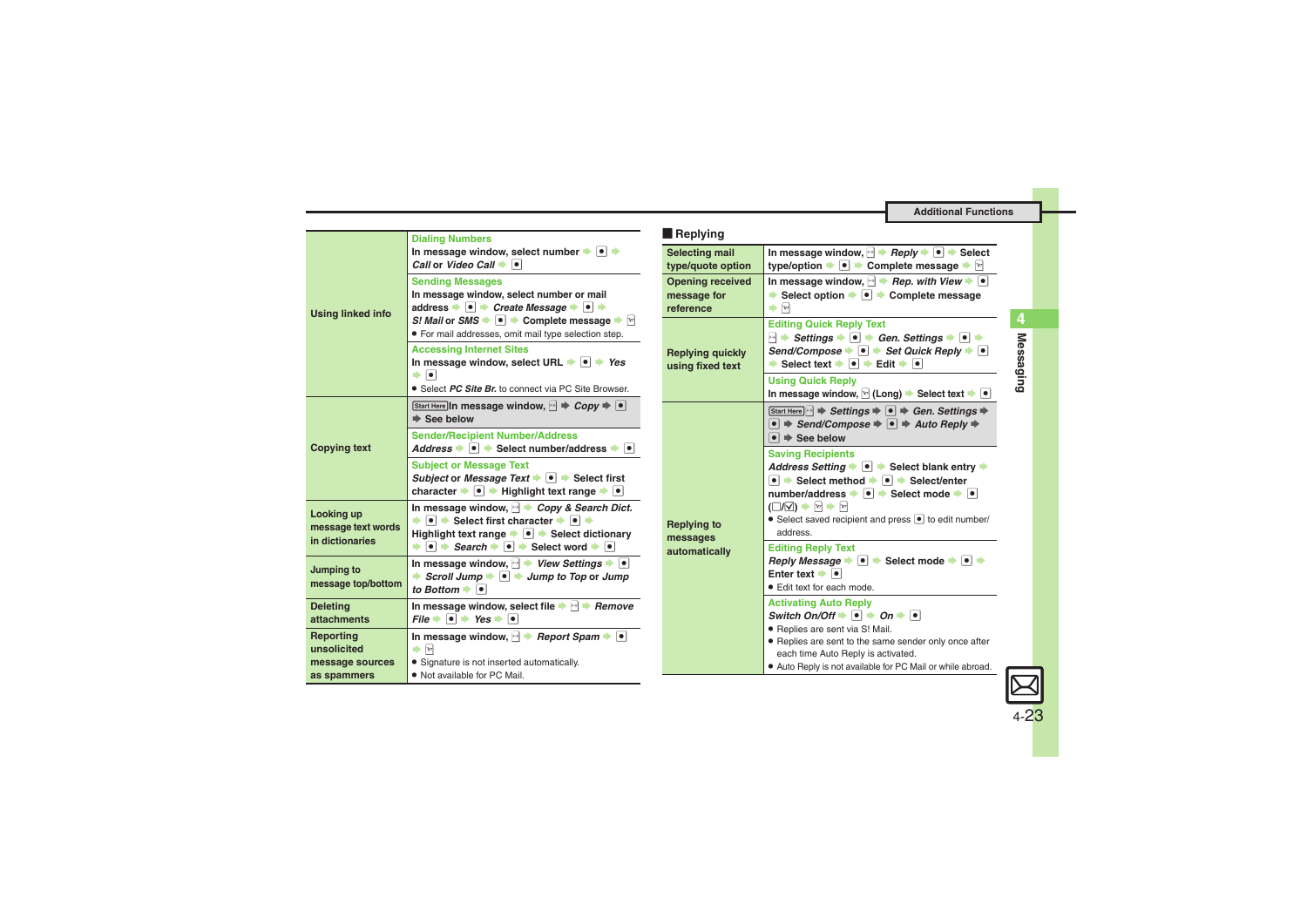### **Managing Messages**

#### [ **Message List**

<span id="page-23-1"></span><span id="page-23-0"></span>

|                                          | <b>Selecting</b><br>In message list, $\boxed{v}$ $\blacktriangleright$ Select message $\blacktriangleright$ $\blacktriangleright$ $\boxed{0}$ ( $\boxed{\triangle}$ )<br>• To uncheck, press • again.                                                                                                                                                    |
|------------------------------------------|----------------------------------------------------------------------------------------------------------------------------------------------------------------------------------------------------------------------------------------------------------------------------------------------------------------------------------------------------------|
| <b>Selecting multiple</b><br>messages    | <b>Selecting Up to 50 Messages at Once</b><br>In message list, $\rightarrow$ <i>Manage Msg.</i> $\rightarrow$ $\rightarrow$ $\rightarrow$<br>$CheckInBlock \rightarrow \bullet$                                                                                                                                                                          |
|                                          | <b>Unchecking All</b><br>In message list, $  $ $\rightarrow$ <i>Unselect All</i> $\rightarrow$ $\rightarrow$                                                                                                                                                                                                                                             |
| Color-tagging<br>messages                | In message list, $\rightarrow$ <i>Manage Msg.</i> $\rightarrow$ $\rightarrow$<br>Color Label $\bullet$ $\bullet$ Select color $\bullet$ $\bullet$                                                                                                                                                                                                        |
| <b>Sorting messages</b>                  | In message list, N > View Settings → O +<br>Sort $\rightarrow \bullet$ $\rightarrow$ Select option $\rightarrow \bullet$                                                                                                                                                                                                                                 |
| Opening sender/<br>recipient details     | In message list, select message<br>View<br>Mail Address $\bullet$ $\bullet$ Select sender or<br>recipient $\bullet$                                                                                                                                                                                                                                      |
| <b>Checking memory</b><br>status         | $\ket{\cdot}$ Memory Status $\blacktriangleright$ $\ket{\bullet}$ Select item $\blacktriangleright$ $\ket{\bullet}$<br>• Press <sup>[27]</sup> to check memory status by service (SMS &<br>S! Mail or PC Mail). When using Double Number in<br>Dual Mode, select a mode for SMS & S! Mail.<br>· USIM Card SMS message count and volume do not<br>appear. |
| <b>Opening properties</b>                | In message list, select message $\blacktriangleright \lnot \blacktriangleright$<br>Message Details $\blacktriangleright$ $\blacktriangleright$ $\blacktriangleright$                                                                                                                                                                                     |
| <b>Changing template</b><br>name display | <b>Templates</b> $\bullet$ $\bullet$ $\bullet$ $\bullet$<br>××<br><b>Item Displayed</b><br>$\bullet$ $\bullet$ Select item $\bullet$<br>$\bullet$                                                                                                                                                                                                        |

<span id="page-23-2"></span>

| <b>Saving SMS</b><br>messages to USIM<br>Card               | In message list, select SMS message<br>$x - x$<br>Manage Msg. $\bullet$ $\bullet$ $\bullet$ SIM Sync $\bullet$ $\bullet$<br>. Available for compatible USIM Cards.                                                                                                                                                                                                                                                                                             |  |
|-------------------------------------------------------------|----------------------------------------------------------------------------------------------------------------------------------------------------------------------------------------------------------------------------------------------------------------------------------------------------------------------------------------------------------------------------------------------------------------------------------------------------------------|--|
| <b>Changing received</b><br>message status<br>(read/unread) | In message list, select message<br>$\mathbf{x}\text{-}\mathbf{g}$<br>Manage Msq. $\bullet$ $\bullet$ Switch to Unread or<br>Switch to Read $\Rightarrow$ $\bullet$ $\vdash$                                                                                                                                                                                                                                                                                    |  |
| <b>Deleting Messages</b>                                    |                                                                                                                                                                                                                                                                                                                                                                                                                                                                |  |
| <b>Deleting messages</b>                                    | <b>One Message</b><br>In message list, select message $\rightarrow \rightarrow$ Delete<br>$\bullet \bullet$ Yes $\bullet \bullet$<br>• Alternatively, delete an open message.<br><b>All Messages</b><br>In message list, $ \cdot $ <i>Manage Msg.</i> $\rightarrow$ <b>e</b><br>Delete All $\blacktriangleright$ $\blacktriangleright$ $\blacktriangleright$ Delete All or Except Locked<br>One $\rightarrow \bullet$ Fnter Handset Code $\rightarrow \bullet$ |  |
|                                                             | All Messages in Drafts or Unsent Msg.<br>In message list (Drafts or Unsent Msg.), and<br>Delete All $\rightarrow \bullet$ $\rightarrow$ Enter Handset Code $\rightarrow \bullet$                                                                                                                                                                                                                                                                               |  |
| <b>Deleting Server</b><br><b>Mail via Mail Notice</b>       | In message list, select Mail Notice $\blacktriangleright$ $\blacktriangleright$<br>Delete $\rightarrow  \bullet $ $\rightarrow$ Select option $\rightarrow  \bullet $ $\rightarrow$ Yes $\rightarrow$                                                                                                                                                                                                                                                          |  |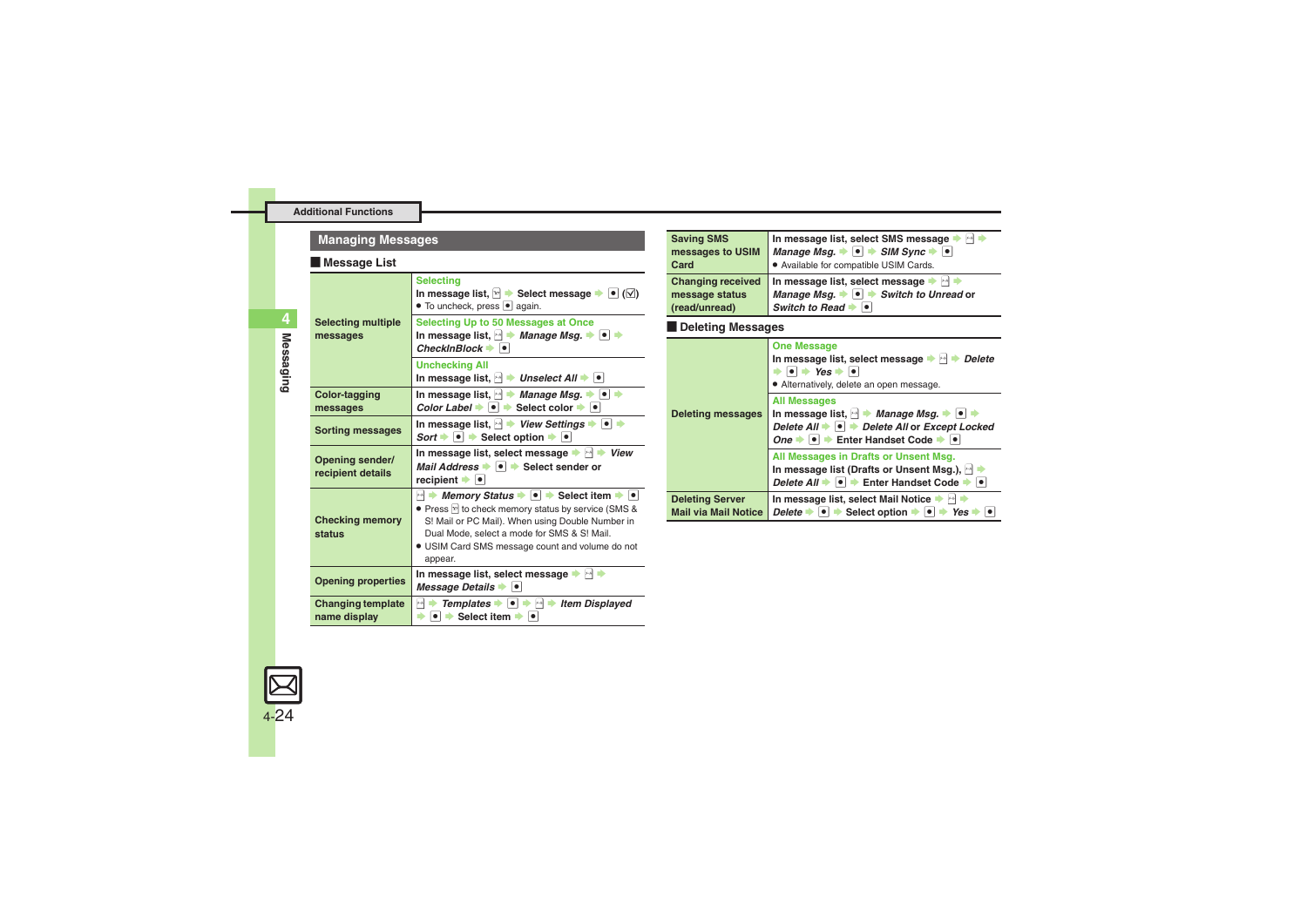<span id="page-24-0"></span>

| <b>Deleting Server</b><br><b>Mail via Server</b><br><b>Mail list</b>     | Start Here $\ket{\cdot}$ $\Rightarrow$ Server Mail $\Rightarrow$ $\ket{\bullet}$ $\Rightarrow$ Mail List $\Rightarrow$<br>$\bullet$ $\Rightarrow$ See below<br>• If retrieve list confirmation appears, choose Yes and<br>$pres \nightharpoonup$ . |
|--------------------------------------------------------------------------|----------------------------------------------------------------------------------------------------------------------------------------------------------------------------------------------------------------------------------------------------|
|                                                                          | <b>One Message</b><br>Delete $\bullet \bullet$ Yes $\bullet \bullet$<br>, p.n.<br>Select message                                                                                                                                                   |
|                                                                          | <b>All Messages</b><br>Delete All $\rightarrow$ $\rightarrow$ Enter Handset Code $\rightarrow$<br>$\cdot$ Yes $\bullet$ $\bullet$                                                                                                                  |
| <b>Deleting all Server</b><br><b>Mail directly from</b><br><b>Server</b> | Start Here $\ket{\cdot}$ $\Rightarrow$ Server Mail $\Rightarrow$ $\ket{\bullet}$ $\Rightarrow$ Delete All $\Rightarrow$<br>$\bullet$ $\Rightarrow$ Enter Handset Code $\Rightarrow$ $\bullet$ $\Rightarrow$ See below                              |
|                                                                          | <b>All Retrieved Messages</b><br>Except New Msq. $\rightarrow$ $\mid \bullet \mid$                                                                                                                                                                 |
|                                                                          | <b>All Messages</b><br>Delete $All \rightarrow \blacksquare$                                                                                                                                                                                       |

#### [ **Folders**

<span id="page-24-2"></span><span id="page-24-1"></span>

| <b>Moving messages</b><br>manually | In message list, select message<br>Manage Msg. $\bullet \bullet \bullet$ Move to Folder $\bullet \bullet$<br>Select folder $\blacktriangleright$ $\lceil \bullet \rceil$<br>If sort messages confirmation appears, choose Yes<br>and press $\bullet$ ; messages sent to/received from the<br>number/address will be sorted into selected folder<br>automatically. |  |
|------------------------------------|-------------------------------------------------------------------------------------------------------------------------------------------------------------------------------------------------------------------------------------------------------------------------------------------------------------------------------------------------------------------|--|
| <b>Renaming folders</b>            | In folder list, select folder $\blacktriangleright$ $\bowtie$ $\blacktriangleright$<br><b>Rename</b><br>Enter name $\rightarrow \boxed{\bullet}$<br>· Available in Chat Folder list as well.                                                                                                                                                                      |  |

<span id="page-24-8"></span><span id="page-24-7"></span><span id="page-24-6"></span><span id="page-24-5"></span><span id="page-24-4"></span><span id="page-24-3"></span>

| <b>Deleting folders</b>                                          | In folder list, select folder $\blacktriangleright \lvert \mathbf{A} \rvert \blacktriangleright$ Delete $\blacktriangleright \lvert \mathbf{A} \rvert$<br>Solement Handset Code → I<br>• If delete message confirmation appears, choose<br>Yes and press $\bullet$ .<br>• When Double Number is active, corresponding<br>folders in other modes are also deleted. |
|------------------------------------------------------------------|-------------------------------------------------------------------------------------------------------------------------------------------------------------------------------------------------------------------------------------------------------------------------------------------------------------------------------------------------------------------|
| <b>Adding folders</b>                                            | In folder list, $\rightarrow$ Create New Folder $\rightarrow$ $\rightarrow$<br>Enter name →  ● <br>• Available in Chat Folder list as well.                                                                                                                                                                                                                       |
| <b>Moving folders</b>                                            | In folder list, select folder $\blacktriangleright$ $\bowtie$ $\blacktriangleright$ Relocate<br>Folder $\rightarrow \rightarrow$ Select location $\rightarrow$<br>$\bullet$                                                                                                                                                                                       |
| Changing status of<br>all messages within<br>folders to read     | In folder list, select folder $\rightarrow \rightarrow \rightarrow$ To All Read<br>$\bullet \bullet \bullet$ Yes $\bullet \bullet$                                                                                                                                                                                                                                |
| Canceling<br>automatic deletion<br>of messages<br>within folders | In folder list, select folder $\Rightarrow$ $\rightarrow$ Protect $\Rightarrow$ $\bullet$<br>• To cancel protection, select <b>Not Protect</b> and press <b>•</b><br>in the steps above.                                                                                                                                                                          |
| <b>Canceling Secret</b>                                          | Unlock Secret folders temporarily and select<br>Secret folder → A → Unset Secret → O<br>Enter Handset Code ⇒                                                                                                                                                                                                                                                      |

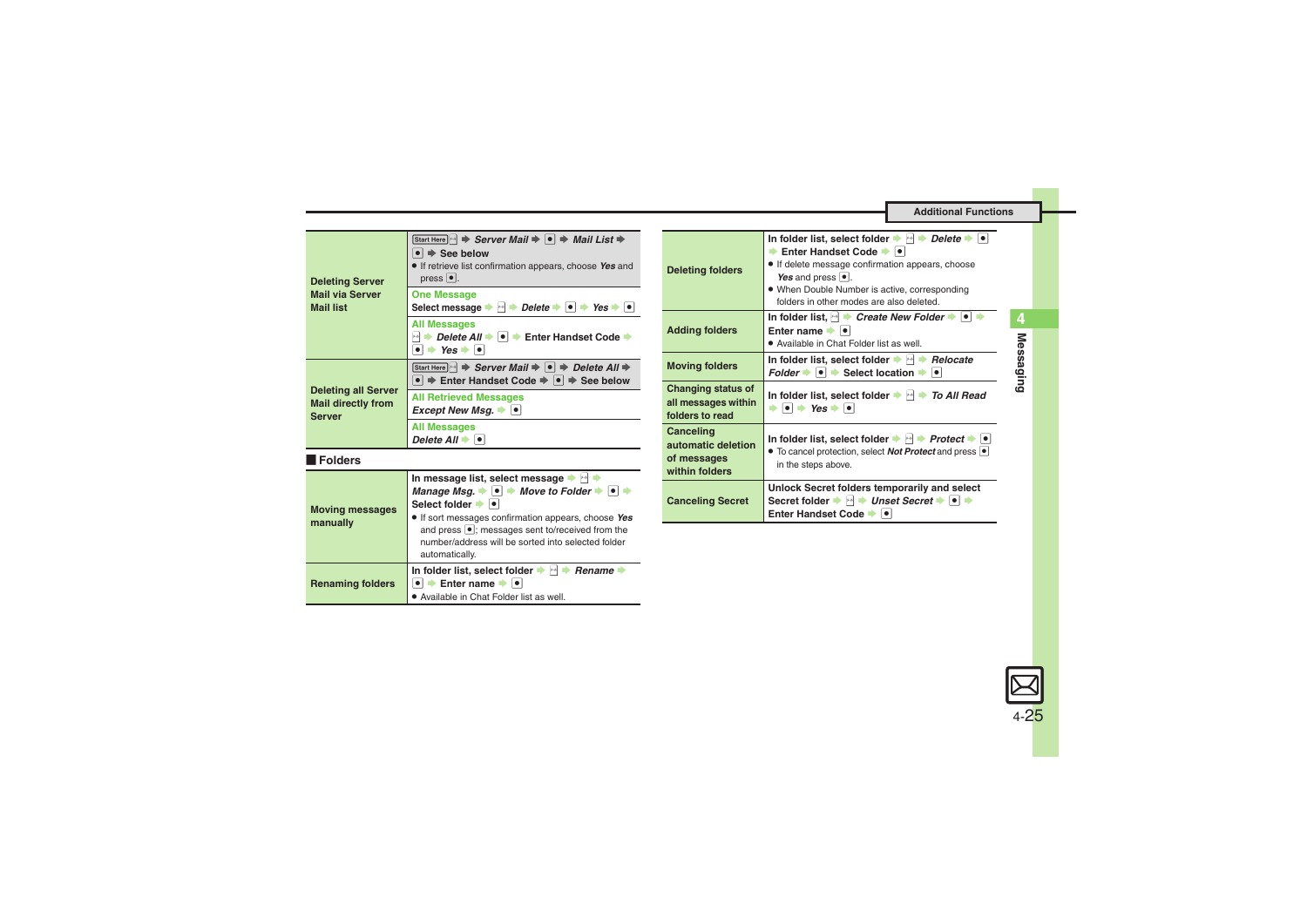#### **Sorting into Folders**

<span id="page-25-0"></span>

| <b>Re-sorting</b>                    | In folder list, select folder $\Rightarrow$ $\Box$ $\Rightarrow$ <i>Classify</i> $\Rightarrow$ $\Box$                                                                                                                                                                                                                                                                                                                                                                 |
|--------------------------------------|-----------------------------------------------------------------------------------------------------------------------------------------------------------------------------------------------------------------------------------------------------------------------------------------------------------------------------------------------------------------------------------------------------------------------------------------------------------------------|
| messages                             | . Available in Chat Folder list as well.                                                                                                                                                                                                                                                                                                                                                                                                                              |
| Sorting spam by<br>setting keys      | A Settings → O → Gen. Settings → O →<br>Anti Spam $\rightarrow \bullet$ $\rightarrow$ Enter Handset Code $\rightarrow \bullet$<br>ightharpoontal (Common) $\Rightarrow$ [o] ( $\boxtimes$ ) $\Rightarrow$ [a] $\Rightarrow$<br>Select blank entry $\Rightarrow$ $\bullet$ $\Rightarrow$ Select key $\Rightarrow$ $\bullet$ $\Rightarrow$<br>Select/enter number/address/subject $\rightarrow$ •<br>$\mathbf{r}$ $\rightarrow$ $\mathbf{r}$ $\rightarrow$ $\mathbf{r}$ |
| <b>Editing/deleting</b><br>sort keys | Start Here In folder list, select folder $\Rightarrow$ $\Rightarrow$ Mv<br>$Folds \Rightarrow \bullet \Rightarrow \bullet$ Select entry $\Rightarrow$ See below                                                                                                                                                                                                                                                                                                       |
|                                      | <b>Editing Sender/Recipient Key</b><br>$\blacksquare$ $\blacktriangleright$ <i>Replace</i> $\blacktriangleright$ $\blacksquare$ $\blacktriangleright$ Select method $\blacktriangleright$ $\blacksquare$<br>Select/enter number/address → ● → ☆                                                                                                                                                                                                                       |
|                                      | <b>Editing Subject Key</b><br>$\bullet$ $\bullet$ Edit $\bullet$ $\bullet$ $\bullet$ $\bullet$                                                                                                                                                                                                                                                                                                                                                                        |
|                                      | <b>Deleting an Entry</b><br>$\blacksquare$ $\blacktriangleright$ Delete $\blacktriangleright$ $\blacksquare$ $\blacktriangleright$ Yes $\blacktriangleright$ $\blacksquare$                                                                                                                                                                                                                                                                                           |
|                                      | <b>Deleting All Entries</b>                                                                                                                                                                                                                                                                                                                                                                                                                                           |
|                                      | $\blacksquare$ $\blacktriangleright$ Clear All $\blacktriangleright$ $\blacksquare$ Yes $\blacktriangleright$ $\blacksquare$                                                                                                                                                                                                                                                                                                                                          |
| <b>Chat Folders</b>                  |                                                                                                                                                                                                                                                                                                                                                                                                                                                                       |
| <b>Deleting folders</b>              | <b>A</b> Chat Folder $\rightarrow \bullet$ <b>•</b> Select folder $\rightarrow \rightarrow \bullet$                                                                                                                                                                                                                                                                                                                                                                   |
|                                      | Delete Folder → O → Enter Handset Code → O<br>· If delete message confirmation appears, choose<br>Yes and press $\boxed{\bullet}$ .<br>. When Double Number is active, corresponding                                                                                                                                                                                                                                                                                  |
|                                      | folders in other modes are also deleted.                                                                                                                                                                                                                                                                                                                                                                                                                              |

<span id="page-25-8"></span><span id="page-25-7"></span><span id="page-25-6"></span><span id="page-25-5"></span><span id="page-25-4"></span>

| <b>Deleting all</b><br>messages                        | $\ket{\cdot}$ Chat Folder $\Rightarrow$ $\ket{\bullet}$ Select folder $\Rightarrow$ $\ket{\bullet}$<br>$\Rightarrow$ $\Rightarrow$ Manage Msg. $\Rightarrow$ $\bullet$ $\Rightarrow$ Delete All $\Rightarrow$ $\bullet$<br>$\rightarrow$ Yes $\rightarrow$ $\bullet$                                                                                                                                                                                                                               |  |
|--------------------------------------------------------|----------------------------------------------------------------------------------------------------------------------------------------------------------------------------------------------------------------------------------------------------------------------------------------------------------------------------------------------------------------------------------------------------------------------------------------------------------------------------------------------------|--|
| <b>Resetting Chat</b><br><b>Folders</b>                | → Chat Folder → $\bullet$ + $\bullet$ + Reset + $\bullet$ +<br>$x - x$<br>Enter Handset Code $\rightarrow \bullet$ $\rightarrow$ Yes $\rightarrow \bullet$                                                                                                                                                                                                                                                                                                                                         |  |
| Mail Groups                                            |                                                                                                                                                                                                                                                                                                                                                                                                                                                                                                    |  |
| <b>Renaming Mail</b><br><b>Groups</b>                  | A → Settings → $\bullet \rightarrow$ Set Mail Group → $\bullet$ $\rightarrow$<br>Select Group $\Rightarrow$ $\Box \Rightarrow$ Edit Name $\Rightarrow$ $\Box \Rightarrow$ Enter<br>name $\bullet \bullet \bullet$ Yes $\bullet \bullet$                                                                                                                                                                                                                                                            |  |
| <b>Deleting Mail</b><br><b>Groups/Group</b><br>members | Start Here $\ket{\cdot}$ $\Rightarrow$ Settings $\Rightarrow$ $\ket{\bullet}$ $\Rightarrow$ Set Mail Group<br>$\bullet$ $\Rightarrow$ Select Group $\Rightarrow$ See below                                                                                                                                                                                                                                                                                                                         |  |
|                                                        | <b>Mail Groups</b><br>$\blacksquare$ $\blacktriangleright$ Delete $\blacktriangleright$ $\blacksquare$ $\blacktriangleright$ Yes $\blacktriangleright$ $\blacksquare$ $\blacktriangleright$ Enter<br>Handset Code                                                                                                                                                                                                                                                                                  |  |
|                                                        | <b>Group Members</b><br>• Select member $\rightarrow \rightarrow$ Remove Entry<br>$\bullet$ $\bullet$ Yes $\bullet$ $\bullet$ $\bullet$ $\bullet$<br>• Source Phone Book entries remain even after<br>deleting members.                                                                                                                                                                                                                                                                            |  |
| <b>Changing Mail</b><br><b>Group members</b>           | $\ket{\cdot}$ Settings $\blacktriangleright$ $\ket{\bullet}$ Set Mail Group $\blacktriangleright$ $\ket{\bullet}$<br>Select Group $\blacktriangleright \lceil \bullet \rceil$ $\blacktriangleright$ Select member $\blacktriangleright$ $\lnot \rightharpoonup$<br>Re-assign Entry $\blacktriangleright$ $\blacktriangleright$ $\blacktriangleright$ Select entry $\blacktriangleright$ $\blacktriangleright$<br>Select number or mail address $\rightarrow \rightarrow$ Yes $\rightarrow$<br>[xz] |  |

<span id="page-25-2"></span><span id="page-25-1"></span>**4**Messaging **Messaging**

<span id="page-25-3"></span>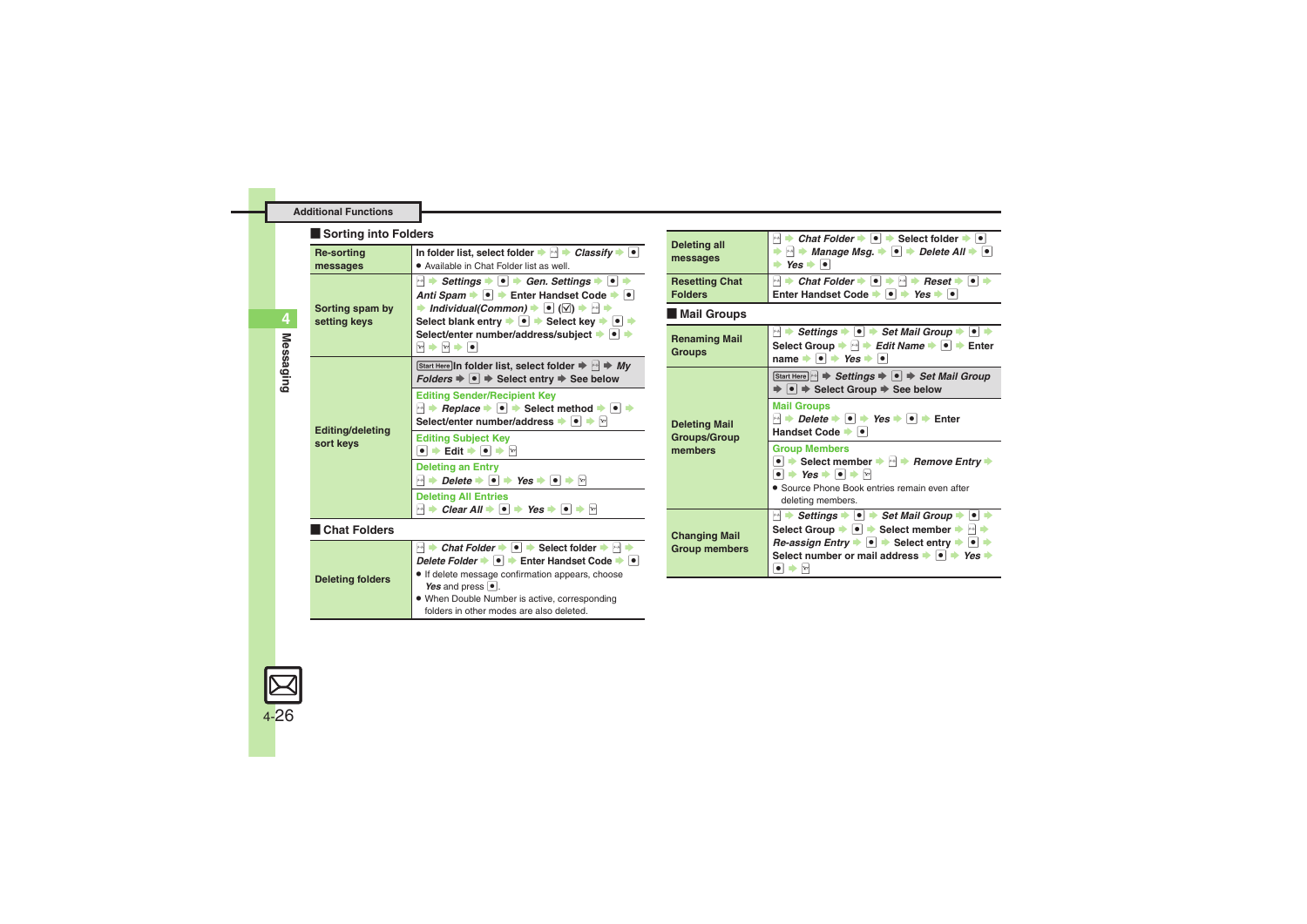<span id="page-26-1"></span><span id="page-26-0"></span>

| <b>Using Messages</b>                        |                                                                                                                                                                                                                                                                                                                                                                                                               |                                                  | <b>Via Mail Notice</b><br>In message list, select Mail Notice $\blacktriangleright$ $\blacktriangleright$                                                                                                                                                                                                                                                                                                                                                                                                                    |
|----------------------------------------------|---------------------------------------------------------------------------------------------------------------------------------------------------------------------------------------------------------------------------------------------------------------------------------------------------------------------------------------------------------------------------------------------------------------|--------------------------------------------------|------------------------------------------------------------------------------------------------------------------------------------------------------------------------------------------------------------------------------------------------------------------------------------------------------------------------------------------------------------------------------------------------------------------------------------------------------------------------------------------------------------------------------|
| <b>Forwarding</b><br>messages                | In message window, $\rightarrow$ Forward $\rightarrow$ $\rightarrow$<br>Select recipient field → ● → Select method →<br>• Select/enter number/address → • •<br>• Attached files are forwarded.<br>. To forward SMS messages, select S! Mail or SMS<br>and press $\bullet$ .                                                                                                                                   | <b>Forwarding Server</b><br><b>Mail</b>          | Forward $\blacktriangleright$ $\blacktriangleright$ $\blacktriangleright$ Notifi. Forward (forward Mail<br>Notice text only) or Remote Forward $\rightarrow$ $\bullet$<br>Select recipient field $\blacktriangleright$ $\lceil \bullet \rceil$ $\blacktriangleright$ Select method $\blacktriangleright$<br>• Select/enter number/address • • • $\rightarrow$ $\boxed{\bullet}$<br><b>Via Server Mail List</b><br>$\Box \Rightarrow$ Server Mail $\Rightarrow$ $\Box \Rightarrow$ Mail List $\Rightarrow$ $\Box \Rightarrow$ |
| <b>Sending from</b><br><b>Drafts</b>         | $\blacksquare$ $\blacktriangleright$ Drafts $\blacktriangleright$ $\blacksquare$ $\blacktriangleright$ Select message $\blacktriangleright$ $\blacksquare$ $\blacktriangleright$<br>Complete message $\blacktriangleright$ $\triangleright$                                                                                                                                                                   |                                                  | Select message $\blacktriangleright$ $\blacktriangleright$ Remote Forward $\blacktriangleright$ $\blacktriangleright$<br>Select recipient field $\bullet$ $\bullet$ $\bullet$ Select method                                                                                                                                                                                                                                                                                                                                  |
| <b>Sending unsent</b><br>messages            | Start Here $\mathbb{R}$ $\Rightarrow$ Unsent Msq. $\Rightarrow$ $\mathbf{0}$ $\Rightarrow$ Select<br>message $\Rightarrow$ $\Box \Rightarrow$ See below<br><b>Sending without Editing</b><br>$Resend$ $\bullet$ $\bullet$<br><b>Edit &amp; Send</b>                                                                                                                                                           | <b>Opening Server</b>                            | $\bullet$ $\bullet$ Select/enter number/address $\bullet$ $\bullet$<br>$\sqrt{2}$<br>• If retrieve list confirmation appears, choose Yes and<br>$pres \, \overline{\bullet}$ .<br>$\Box$ $\Rightarrow$ Server Mail $\Rightarrow$ $\Box$ $\Rightarrow$ Mail List $\Rightarrow$ $\Box$ $\Rightarrow$<br>Select message $\blacktriangleright$ $\blacktriangleright$ Message Details $\blacktriangleright$ $\blacktriangleright$                                                                                                 |
| <b>Using sent</b><br>messages                | Edit $\rightarrow \bullet$ $\rightarrow$ Complete message $\rightarrow \Box$<br>Sent Messages $\bullet$ $\bullet$ Select folder $\bullet$<br>图●<br>Select message $\Rightarrow$ $\Rightarrow$ Edit & Send $\Rightarrow$<br>$\bullet$<br>$\Rightarrow$                                                                                                                                                         | <b>Mail properties</b><br><b>Checking Server</b> | • If retrieve list confirmation appears, choose Yes and<br>press $\bullet$ .<br>$\mathbb{R}^{n}$<br>Server Mail $\rightarrow \bullet$ $\rightarrow$ Mailbox Volume $\rightarrow$                                                                                                                                                                                                                                                                                                                                             |
|                                              | Complete message $\blacktriangleright$ $\triangleright$<br>$\bullet$ $\bullet$<br>In message list, select message $\blacktriangleright$                                                                                                                                                                                                                                                                       | <b>Mail message</b><br>count and volume          | $\bullet$                                                                                                                                                                                                                                                                                                                                                                                                                                                                                                                    |
| <b>Saving schedules</b><br>from message list | Manage Msg. $\rightarrow \bullet$ $\rightarrow$ Save to Calendar $\rightarrow \bullet$<br>Enter subject $\bullet$ $\bullet$ Enter start/end date/<br>time $\blacktriangleright \lceil \bullet \rceil$ $\blacktriangleright$ Complete other fields $\blacktriangleright$ $\lbrack \triangleright \rbrack$<br>• Source message is accessible from schedule<br>window (via <b>Related Mail</b> in Options menu). |                                                  |                                                                                                                                                                                                                                                                                                                                                                                                                                                                                                                              |

<span id="page-26-2"></span>

**Messaging**

Messaging

**4**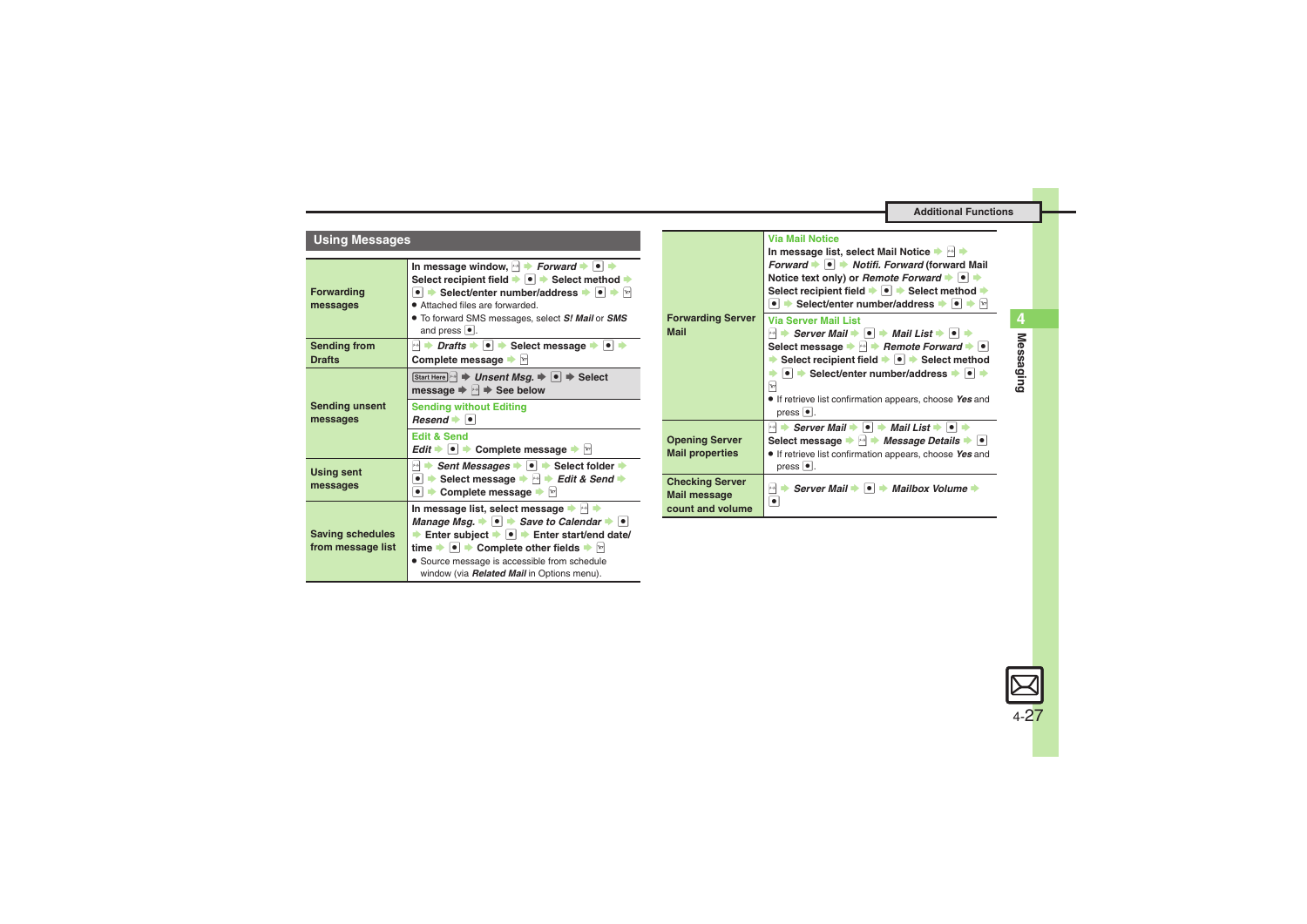### **General Settings**

<span id="page-27-4"></span>

| <b>Changing message</b><br>window scroll unit                   | $ \cdot $ $\rightarrow$ Settings $\rightarrow$ $ \cdot $ $\rightarrow$ Gen. Settings $\rightarrow$ $ \cdot $ $\rightarrow$<br>Scroll Unit $\blacktriangleright$ $\lvert \bullet \rvert$ $\blacktriangleright$ Select unit $\blacktriangleright$ $\lvert \bullet \rvert$                                                                         |  |
|-----------------------------------------------------------------|-------------------------------------------------------------------------------------------------------------------------------------------------------------------------------------------------------------------------------------------------------------------------------------------------------------------------------------------------|--|
| Changing<br>message list view                                   | <b>Settings →  •  + Gen. Settings →  •  +</b><br>$x - x$<br>List View $\bullet$ $\bullet$ $\bullet$ Select option $\bullet$ $\bullet$                                                                                                                                                                                                           |  |
| <b>Showing complete</b><br>sent/received<br>message addresses   | $\ket{\cdot}$ Settings $\blacktriangleright$ $\ket{\bullet}$ $\Rightarrow$ Gen. Settings $\Rightarrow$ $\ket{\bullet}$ $\Rightarrow$<br>Address View $\rightarrow$ $\rightarrow$ Show All $\rightarrow$ $\rightarrow$                                                                                                                           |  |
| Changing view for<br><b>Received Msg.</b><br>folder             | $\lvert \cdot \rvert$ $\Rightarrow$ Settings $\Rightarrow$ $\lvert \bullet \rvert$ $\Rightarrow$ Gen. Settings $\Rightarrow$ $\lvert \bullet \rvert$ $\Rightarrow$<br>Received View $\rightarrow$ $\bullet$ $\rightarrow$ Select option $\rightarrow$ $\rightarrow$<br>• Folder View by Account is selectable when a PC<br>Mail Account exists. |  |
| Changing view for<br><b>Sent Messages</b><br>folder             | $\ket{\cdot}$ Settings $\blacktriangleright$ $\ket{\bullet}$ $\blacktriangleright$ Gen. Settings $\blacktriangleright$ $\ket{\bullet}$ $\blacktriangleright$<br>Sent View $\rightarrow$ $\bullet$ $\rightarrow$ Select option $\rightarrow$ $\rightarrow$<br>• Folder View by Account is selectable when a PC<br>Mail Account exists.           |  |
| Selecting automatic<br>deletion option for<br>received messages | $\ket{\cdot}$ Settings $\blacktriangleright$ $\ket{\bullet}$ $\blacktriangleright$ Gen. Settings $\blacktriangleright$ $\ket{\bullet}$ $\blacktriangleright$<br>Auto Delete $\rightarrow \bullet$ Received Msq. $\rightarrow \bullet$ $\rightarrow$<br>Select option <b>b e</b>                                                                 |  |
| Canceling automatic<br>deletion of oldest<br>sent messages      | $\ket{\cdot}$ Settings $\blacktriangleright$ $\ket{\bullet}$ $\Rightarrow$ Gen. Settings $\blacktriangleright$ $\ket{\bullet}$<br>Auto Delete → ● → Sent Messages → ●<br>Not Auto Del $\rightarrow$ $\mid \bullet \mid$                                                                                                                         |  |
| <b>Changing spam</b><br>report recipient                        | $\ket{\cdot}$ Settings $\blacktriangleright$ $\ket{\bullet}$ Gen. Settings $\blacktriangleright$ $\ket{\bullet}$<br>Report Spam →<br>Edit address $\bullet$ $\bullet$<br>$\bullet$ $\bullet$<br>$Yes \rightarrow \bullet$                                                                                                                       |  |

#### <span id="page-27-3"></span><span id="page-27-2"></span><span id="page-27-1"></span><span id="page-27-0"></span>**Requesting Delivery Report for all messages**  $\blacksquare$   $\blacktriangleright$  *Settings*  $\blacktriangleright$   $\blacksquare$   $\blacktriangleright$   $\blacksquare$   $\blacktriangleright$   $\blacksquare$   $\blacktriangleright$   $\blacksquare$   $\blacktriangleright$   $\blacksquare$   $\blacktriangleright$   $\blacksquare$   $\blacktriangleright$   $\blacksquare$   $\blacktriangleright$   $\blacksquare$   $\blacktriangleright$   $\blacksquare$   $\blacktriangleright$   $\blacksquare$   $\blacktriangleright$   $\blacksquare$   $\blacktriangleright$   $\blacksquare$   $\blacktriangleright$   $\blacksquare$   $Send/Compose \rightarrow \text{ } \bullet \rightarrow$  *Delivery Report*  $\rightarrow \text{ } \bullet$  $\rightarrow$  On  $\rightarrow$   $\blacksquare$  . Available when messaging to SoftBank handsets. **Disabling automatic resend of unsent messages**  $\blacksquare$   $\blacktriangleright$  *Settings*  $\blacktriangleright$   $\blacksquare$   $\blacktriangleright$  *Gen. Settings*  $\blacktriangleright$   $\blacksquare$   $\blacktriangleright$  $Send/Compose \rightarrow \lceil \bullet \rceil$  *Auto Resend*  $\rightarrow \lceil \bullet \rceil$   $\rightarrow$  $Off \rightarrow \lceil \bullet \rceil$ **Designating/editing reply-to address Start Here R**  $\bullet$  **Settings**  $\bullet$  **e**  $\bullet$  **Gen. Settings**  $\bullet$  $\bullet$   $\Rightarrow$  *Send/Compose*  $\Rightarrow$   $\bullet$   $\Rightarrow$  *Reply to*  $Setting \Rightarrow \; \bullet \Rightarrow$  See below **Designating**  $Switch On/Off \rightarrow \odot \rightarrow On \rightarrow \odot \rightarrow Select$ **nethod**  $\rightarrow$  **• Select/enter address**  $\rightarrow$  **• Editing**  $Edit$  *Address*  $\rightarrow$  **O**  $\rightarrow$  Edit  $\rightarrow$  **O Selecting quote option**  $\boxed{\odot}$   $\rightarrow$  *Settings*  $\rightarrow$   $\boxed{\bullet}$   $\rightarrow$  *Gen. Settings*  $\rightarrow$   $\boxed{\bullet}$  $Send/Compose \rightarrow \bullet \rightarrow$  *Reply With Text*  $\rightarrow \bullet$ Select option  $\rightarrow$  **O Hiding progress bar while sending messages B**  $\rightarrow$  Settings  $\rightarrow$  **e**  $\rightarrow$  Gen. Settings  $\rightarrow$  **e** *Send/Compose*  $\bullet$   $\bullet$   $\bullet$  *Sending Status*  $\bullet$   $\bullet$ **Off(Background)**  $\rightarrow$  <sup>o</sup>

**General Settings (Send/Compose)**

<span id="page-27-6"></span><span id="page-27-5"></span>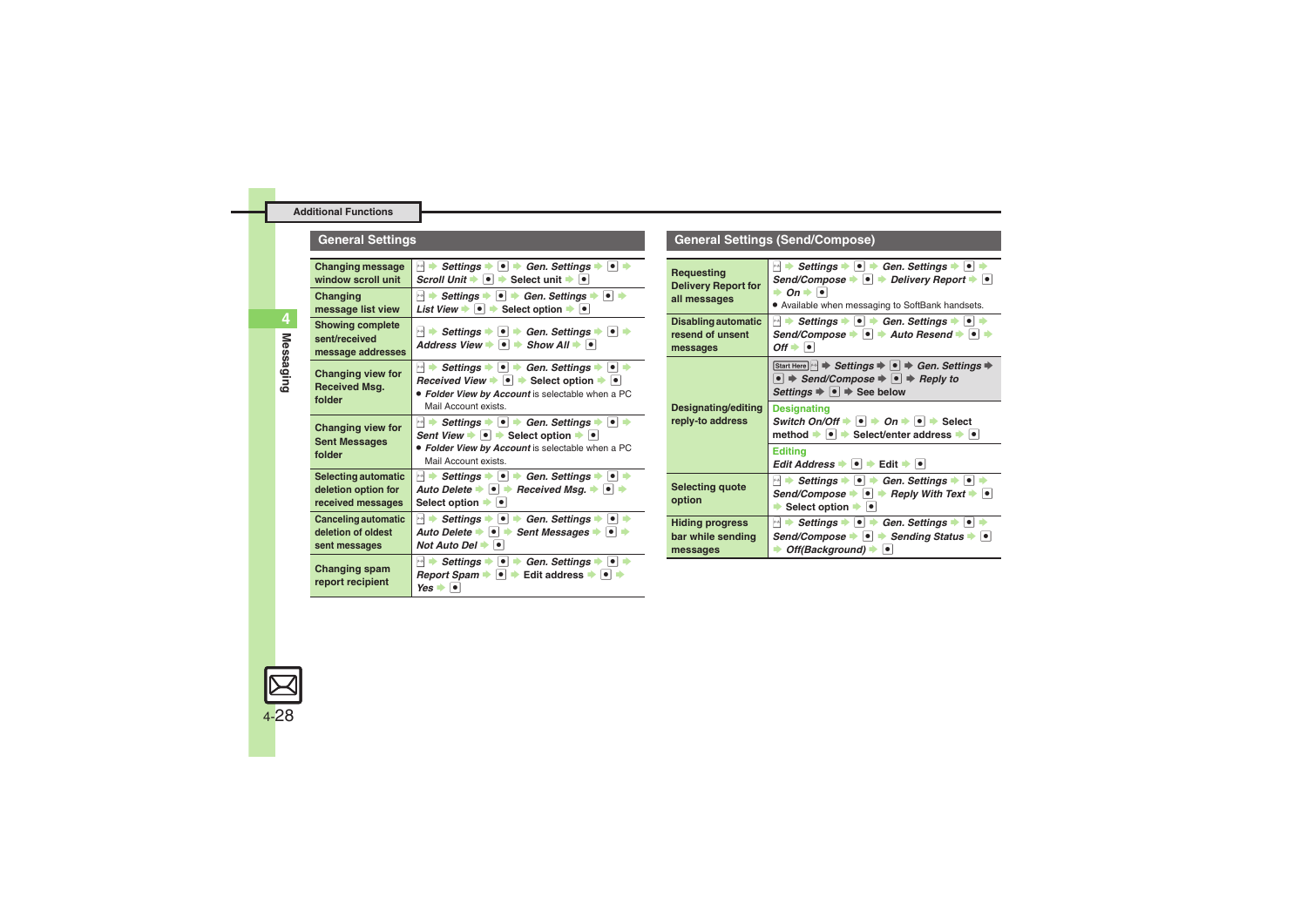### **General Settings (Receive)**

#### [ **Message Notice & Animation View**

<span id="page-28-0"></span>

| Muting ringer, etc.<br>for messages<br>sorted into Secret<br>folders | $\ket{\cdot}$ Settings $\blacktriangleright$ $\ket{\bullet}$ $\blacktriangleright$ Gen. Settings $\blacktriangleright$ $\ket{\bullet}$ $\blacktriangleright$<br>$h$ Receive $\blacktriangleright$ $\lceil \bullet \rceil$ $\blacktriangleright$ Message Notice $\blacktriangleright$ $\lceil \bullet \rceil$ $\blacktriangleright$<br>Secret Folder $\bullet \bullet \bullet \bullet$ No Response $\bullet \bullet$ |
|----------------------------------------------------------------------|---------------------------------------------------------------------------------------------------------------------------------------------------------------------------------------------------------------------------------------------------------------------------------------------------------------------------------------------------------------------------------------------------------------------|
|                                                                      | Start Here $\ket{\cdot}$ $\Rightarrow$ Settings $\Rightarrow$ $\ket{\bullet}$ $\Rightarrow$ Gen. Settings $\Rightarrow$<br>$\bullet$ $\Rightarrow$ Receive $\Rightarrow$ $\bullet$ $\Rightarrow$ Message Notice $\Rightarrow$ $\bullet$<br>$\Rightarrow$ See below                                                                                                                                                  |
| <b>Changing alerts for</b><br>messages received                      | <b>Showing New Message Window</b><br>On Active Screen $\rightarrow \bullet \rightarrow$ On $\rightarrow \bullet$                                                                                                                                                                                                                                                                                                    |
| during handset use                                                   | <b>Selecting Scrolling Notice Option</b><br>View Setting $\rightarrow \bullet$ Select option $\rightarrow \bullet$                                                                                                                                                                                                                                                                                                  |
|                                                                      | <b>Muting Alert Sound</b><br>Alert Sound $\bullet$ $\bullet$ $\bullet$ Off $\bullet$ $\bullet$                                                                                                                                                                                                                                                                                                                      |
| <b>Disabling</b><br><b>Animation View</b>                            | $\ket{\cdot}$ Settings $\blacktriangleright$ $\ket{\bullet}$ $\blacktriangleright$ Gen. Settings $\blacktriangleright$ $\ket{\bullet}$ $\blacktriangleright$<br>Receive $\rightarrow \bullet$ $\rightarrow$ Animation View $\rightarrow \bullet$ $\rightarrow$ Off<br>▶ │●│                                                                                                                                         |
| <b>Feeling Mail</b>                                                  |                                                                                                                                                                                                                                                                                                                                                                                                                     |
| <b>Hiding graphics</b><br>above Information                          | Settings $\bullet$ $\bullet$ $\bullet$ Gen. Settings $\bullet$ $\bullet$<br>$\left  \mathbf{x} \right $<br>Receive $\blacktriangleright$ $\blacktriangleright$ $\blacktriangleright$ Link to Feeling $\blacktriangleright$ $\blacktriangleright$ $\blacktriangleright$ Idle                                                                                                                                         |

| window           | Screen Info. $\rightarrow \boxed{\bullet}$ $\rightarrow$ Off $\rightarrow \boxed{\bullet}$ |
|------------------|--------------------------------------------------------------------------------------------|
| <b>Disabling</b> | B → Settings → O → Gen. Settings → O →                                                     |
| illumination     | Receive $\Rightarrow$ 0 $\rightarrow$ Link to Feeling $\rightarrow$ 0 $\rightarrow$ Light  |

<span id="page-28-1"></span>

| <b>Changing vibration</b><br>pattern | $\ket{\cdot}$ Settings $\blacktriangleright$ $\ket{\bullet}$ Gen. Settings $\blacktriangleright$ $\ket{\bullet}$<br>Receive $\blacktriangleright$ $\lceil \bullet \rceil$ $\blacktriangleright$ Link to Feeling $\blacktriangleright$ $\lceil \bullet \rceil$ $\blacktriangleright$<br>Vibration Pattern $\blacktriangleright \lceil \bullet \rceil$ $\blacktriangleright$ Select pattern $\blacktriangleright \lceil \bullet \rceil$ |
|--------------------------------------|---------------------------------------------------------------------------------------------------------------------------------------------------------------------------------------------------------------------------------------------------------------------------------------------------------------------------------------------------------------------------------------------------------------------------------------|
|                                      | Start Here $\ket{\cdot}$ $\Rightarrow$ Settings $\Rightarrow$ $\ket{\bullet}$ $\Rightarrow$ Gen. Settings $\Rightarrow$<br>$\bullet$ $\Rightarrow$ Receive $\Rightarrow$ $\circ$ $\Rightarrow$ Link to Feeling $\Rightarrow$ $\circ$ $\Rightarrow$<br><i>Ringtone</i> $\Rightarrow$ $\bullet$ $\Rightarrow$ See below                                                                                                                 |
| Muting/changing<br>ringtones         | <b>Muting Ringer</b><br>Switch On/Off $\bullet$ $\bullet$ $\bullet$ Off $\bullet$ $\bullet$                                                                                                                                                                                                                                                                                                                                           |
|                                      | <b>Changing Ringtones</b><br>Assign Tone $\rightarrow \bullet$ Select category $\rightarrow \bullet$ $\rightarrow$<br>Select folder $\bullet \; \bullet \; \bullet$ Select tone/file $\bullet \; \bullet$                                                                                                                                                                                                                             |
| 3D Pictogram                         |                                                                                                                                                                                                                                                                                                                                                                                                                                       |
| <b>Disabling 3D</b><br>Pictogram     | $\ket{\cdot}$ Settings $\blacktriangleright$ $\ket{\bullet}$ Gen. Settings $\blacktriangleright$ $\ket{\bullet}$<br>Receive $\bullet \bullet \bullet$ 3D Pictogram $\bullet \bullet \bullet$<br>Display Effect $\bullet$ $\bullet$ $\bullet$ Disable $\bullet$ $\bullet$                                                                                                                                                              |
| Changing<br>background/speed         | Start Here $\ket{\cdot}$ $\Rightarrow$ Settings $\Rightarrow$ $\ket{\bullet}$ $\Rightarrow$ Gen. Settings $\Rightarrow$<br>$\bullet$ $\Rightarrow$ Receive $\Rightarrow$ $\bullet$ $\Rightarrow$ 3D Pictogram $\Rightarrow$ $\bullet$ $\Rightarrow$<br>See below                                                                                                                                                                      |
|                                      | <b>Changing Background</b><br><i>BG. Color</i> $\bullet$ $\bullet$ $\bullet$ Select color or <i>Random</i> $\bullet$ $\bullet$                                                                                                                                                                                                                                                                                                        |
|                                      | <b>Changing Animation Speed</b><br>Display Speed $\bullet$ $\bullet$ $\bullet$ Select speed $\bullet$ $\bullet$                                                                                                                                                                                                                                                                                                                       |

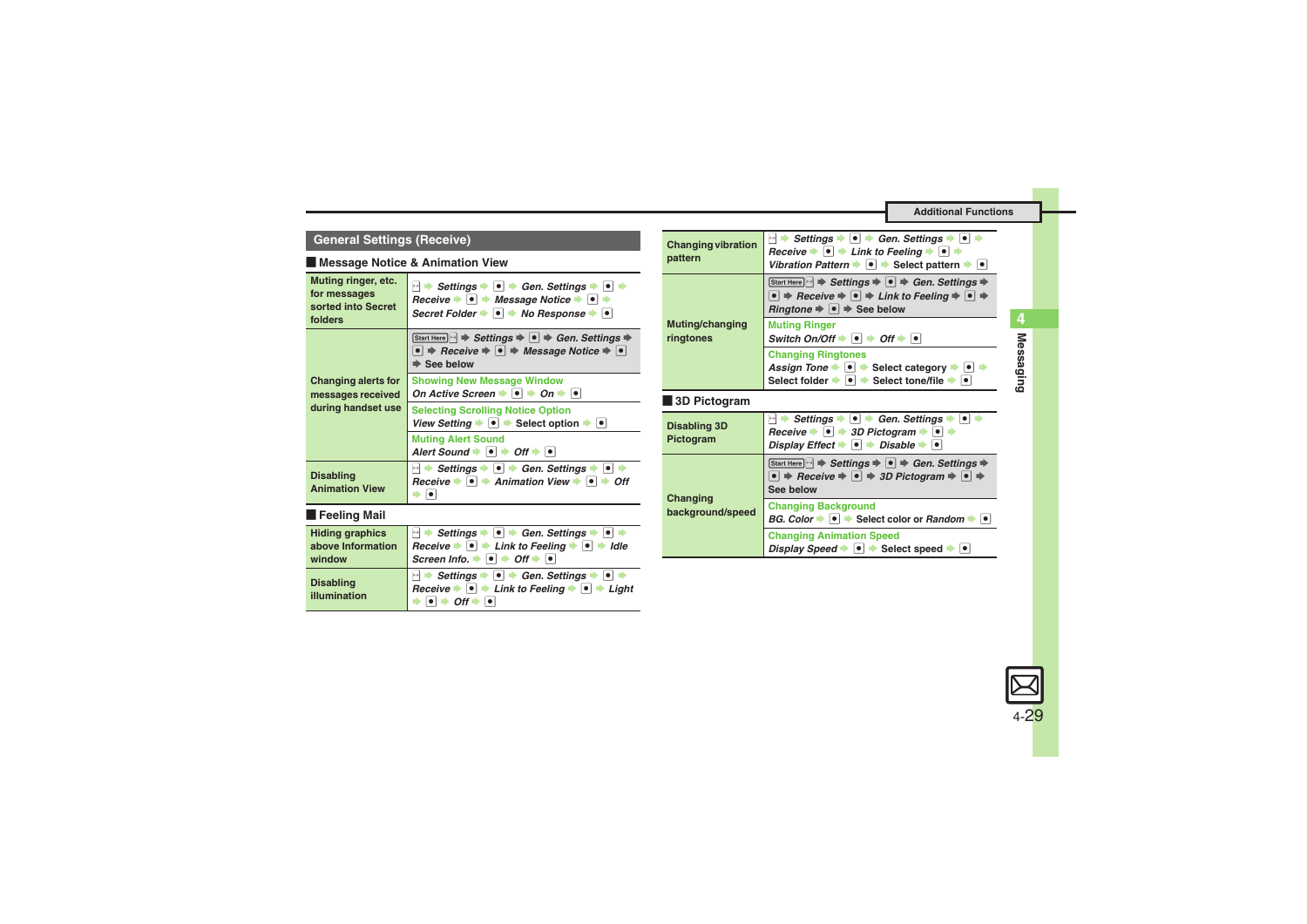### **Attachments S! Mail Settings**

#### **E** Automatic Retrieval

<span id="page-29-4"></span><span id="page-29-3"></span>

| Retrieving<br>complete S! Mail<br>messages manually | Start Here $\ket{\mathbb{M}} \Rightarrow$ Settings $\Rightarrow$ $\ket{\bullet} \Rightarrow$ S! Mail Settings<br>$\Rightarrow$ $\bullet$ $\Rightarrow$ See below                                                                                                                                |
|-----------------------------------------------------|-------------------------------------------------------------------------------------------------------------------------------------------------------------------------------------------------------------------------------------------------------------------------------------------------|
|                                                     | In Japan<br>Msg. DL(Japan) $\rightarrow$ $\bullet$ $\rightarrow$ Manual $\rightarrow$ $\bullet$                                                                                                                                                                                                 |
|                                                     | <b>While Abroad</b><br>Msg. DL(Abroad) $\rightarrow \bullet$ $\rightarrow$ Manual $\rightarrow \bullet$                                                                                                                                                                                         |
| <b>Retrieving specified</b><br>messages             | Start Here $\ket{\cdot}$ $\Rightarrow$ Settings $\Rightarrow$ $\ket{\bullet}$ $\Rightarrow$ S! Mail Settings<br>$\Rightarrow$ $\bullet$ $\Rightarrow$ Msg. DL(Japan) or Msg. DL(Abroad)<br>$\Rightarrow \bullet \Rightarrow$ Auto (Specify) $\Rightarrow \Leftrightarrow \Rightarrow$ See below |
|                                                     | <b>Selecting Sender Types</b><br>Select item $\blacktriangleright$ ( $\Box$ / $\Box$ ) $\blacktriangleright$ [x]                                                                                                                                                                                |
|                                                     | <b>Specifying Numbers/Addresses</b><br>Individual Address $\blacktriangleright$ $\bowtie$ $\blacktriangleright$ Select blank entry<br>$\bullet$ $\bullet$ Select method $\bullet$ $\bullet$ Select/enter<br>number/address → ● → ☆                                                              |
|                                                     | <b>Deleting an Individual Address Entry</b><br>Individual Address → H → Select entry → H<br>$\rightarrow$ Delete $\rightarrow$ $\rightarrow$ Yes $\rightarrow$ $\rightarrow$ $\rightarrow$ $\sim$                                                                                               |
|                                                     | <b>Deleting All Individual Address Entries</b><br>Individual Address $\blacktriangleright$ $\bowtie$ Select entry $\blacktriangleright$ $\bowtie$<br>$\rightarrow$ Clear All $\rightarrow$ $\rightarrow$ Yes $\rightarrow$ $\rightarrow$ $\rightarrow$ $\rightarrow$                            |

### $\blacksquare$  Attachments

<span id="page-29-2"></span><span id="page-29-1"></span><span id="page-29-0"></span>

| <b>Limiting S! Mail</b><br>message size                     | Settings $\bullet \bullet \bullet$ S! Mail Settings $\bullet \bullet$<br>$\mathbf{x} \text{-} \mathbf{a}$<br>Create Msg. Size $\rightarrow$ $\rightarrow$ 300KB or 1MB $\rightarrow$<br>. Images are resized automatically when message<br>size exceeds the limit upon attaching them. |
|-------------------------------------------------------------|----------------------------------------------------------------------------------------------------------------------------------------------------------------------------------------------------------------------------------------------------------------------------------------|
| <b>Enabling image</b><br>auto-resize                        | $\left \cdot\right $ $\rightarrow$ Settings $\rightarrow$ $\left \bullet\right $ $\rightarrow$ S! Mail Settings $\rightarrow$<br>$  \bullet  $<br>Pic.Appearance $\bullet$ $\bullet$ Double-Sized<br>• Setting applies to PC Mail as well.                                             |
| Enabling/disabling<br>image auto-open<br>or sound auto-play | Settings $\rightarrow \bullet$ S! Mail Settings $\rightarrow \bullet$<br><b>x-n</b> 1<br>Auto Play File → $\bullet$ → Pictures or Sounds →<br>$\bullet$ $\bullet$ On or Off $\bullet$ $\bullet$<br>• Setting applies to PC Mail as well.                                               |
| <b>Attaching</b><br>captured/recorded<br>files unsaved      | Settings $\bullet$ $\bullet$ $\bullet$ S! Mail Settings<br><b>84 D</b><br>Set Send File $\rightarrow$ $\mid \bullet \mid$ $\rightarrow$ Attach Only $\rightarrow$ $\mid \bullet \mid$<br>• Setting applies to PC Mail as well.                                                         |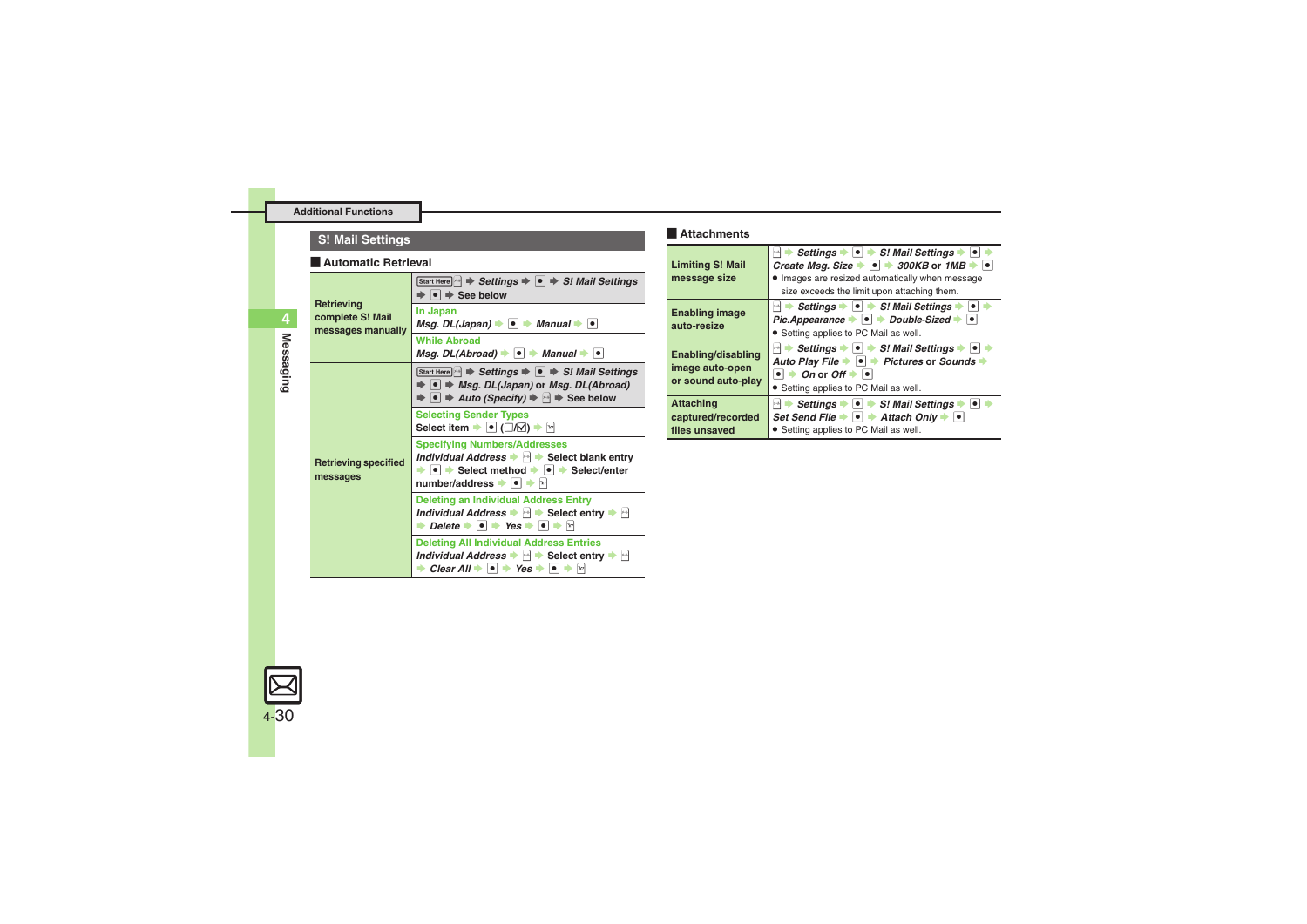<span id="page-30-4"></span><span id="page-30-3"></span><span id="page-30-2"></span><span id="page-30-1"></span><span id="page-30-0"></span>

| <b>PC Mail Settings</b>                            |                                                                                                                                                                                                                                                                                                                                                                                                                                 | <b>Disabling automatic</b><br>word wrap                                                                                           | Settings $\bullet \bullet \bullet \bullet \textsf{PC Mail Settings} \bullet \bullet$<br>$\left\vert \mathbf{v}\right\vert$<br>Word wrap $\rightarrow \bullet$ $\rightarrow$ Off $\rightarrow \bullet$<br>÷                                                                                                                                        |
|----------------------------------------------------|---------------------------------------------------------------------------------------------------------------------------------------------------------------------------------------------------------------------------------------------------------------------------------------------------------------------------------------------------------------------------------------------------------------------------------|-----------------------------------------------------------------------------------------------------------------------------------|---------------------------------------------------------------------------------------------------------------------------------------------------------------------------------------------------------------------------------------------------------------------------------------------------------------------------------------------------|
| Retrieving complete<br><b>PC Mail messages</b>     | $\ket{\cdot}$ Settings $\blacktriangleright$ $\ket{\bullet}$ PC Mail Settings $\blacktriangleright$ $\ket{\bullet}$<br>→ PC Mail DL $\rightarrow \Box$ PC Mail DL $\rightarrow \Box$ All<br>Contents $\bullet$ $\bullet$                                                                                                                                                                                                        | <b>Retrieving complete</b><br>messages from<br>specified addresses<br><b>Restricting</b><br>complete message<br>retrieval by size | Start Here $\mathbb{R}$ $\Rightarrow$ Settings $\Rightarrow$ $\bullet$ $\Rightarrow$ PC Mail Settings<br>$\Rightarrow$ $\bullet$ $\Rightarrow$ PC Mail DL $\Rightarrow$ $\circ$ $\Rightarrow$ PC Mail DL $\Rightarrow$ $\circ$<br><b><math>\Rightarrow</math> DL All From List <math>\Rightarrow</math> Me <math>\Rightarrow</math> See below</b> |
| <b>Retrieving new</b><br>messages<br>automatically | Start Here $\bigcap$ $\Rightarrow$ Settings $\Rightarrow$ $\bigcirc$ $\Rightarrow$ PC Mail Settings<br>$\Rightarrow$ $\bullet$ $\Rightarrow$ Check New Mail $\Rightarrow$ $\bullet$ $\Rightarrow$ See below                                                                                                                                                                                                                     |                                                                                                                                   | <b>Selecting Sender Types</b><br>Select item $\bullet$ ( $\Box/\Box$ ) $\bullet$ $\Box$                                                                                                                                                                                                                                                           |
|                                                    | <b>Enabling Automatic Retrieval</b><br>Check New Mail $\rightarrow \infty$ $\rightarrow$ On $\rightarrow \infty$ Select<br>$\mathsf{account} \rightarrow \bullet (\boxtimes) \rightarrow \boxtimes \bullet \bullet$<br>• Setting Check New Mail to On may incur high<br>charges; checking for new messages may incur<br>transmission fees even when none exists. Remember<br>this, especially when using handset outside Japan. |                                                                                                                                   | <b>Specifying Addresses</b><br>Individual Address $\blacktriangleright$ $\blacktriangleright$ Select blank entry<br>$\rightarrow$ $\bullet$ $\rightarrow$ Select method $\rightarrow$ $\bullet$ $\rightarrow$ Select/enter<br>address $\bullet \bullet$                                                                                           |
|                                                    |                                                                                                                                                                                                                                                                                                                                                                                                                                 |                                                                                                                                   | <b>Deleting an Individual Address Entry</b><br>Individual Address $\blacktriangleright \blacksquare$ Select entry $\blacktriangleright \blacksquare$<br>$\rightarrow$ Delete $\rightarrow$ 0 $\rightarrow$ Yes $\rightarrow$ 0 $\rightarrow$ 2                                                                                                    |
|                                                    | <b>Enabling Automatic Retrieval Abroad</b><br>Abroad $\bullet \bullet \bullet$ Enable $\bullet \bullet \bullet$<br>• Automatically retrieving messages abroad may incur<br>high charges.                                                                                                                                                                                                                                        |                                                                                                                                   | <b>Deleting All Individual Address Entries</b><br>Individual Address $\blacktriangleright$ $\blacksquare$ Select entry $\blacktriangleright$ $\blacksquare$<br>$\rightarrow$ Clear All $\rightarrow$  ●  $\rightarrow$ Yes $\rightarrow$  ●  $\rightarrow$ $\boxed{9}$                                                                            |
|                                                    | <b>Changing Automatic Retrieval Interval</b><br>Interval $\rightarrow \bullet$ $\rightarrow$ Select interval $\rightarrow \bullet$                                                                                                                                                                                                                                                                                              |                                                                                                                                   | $\left  \mathbf{x} \cdot \mathbf{h} \right $<br>Settings $\bullet \bullet \bullet \bullet \bullet$ PC Mail Settings $\bullet \bullet$<br>→ PC Mail DL $\rightarrow \Box$ Max DL Size $\rightarrow \Box$<br>Select account $\bullet \; \bullet \; \bullet$ Select size $\bullet \; \bullet$                                                        |
|                                                    | <b>Disabling Automatic Retrieval during Specified</b><br><b>Time</b>                                                                                                                                                                                                                                                                                                                                                            |                                                                                                                                   | <b>Effective when PC Mail DL is set to All Contents or</b><br><b>DL All From List.</b>                                                                                                                                                                                                                                                            |
|                                                    | Inactivate Time $\blacktriangleright \lceil \bullet \rceil$ $\blacktriangleright$ Switch On/Off $\blacktriangleright \lceil \bullet \rceil$ $\blacktriangleright$<br><i>On</i> $\rightarrow$ $\rightarrow$ <i>Start Time:</i> $\rightarrow$ $\rightarrow$ Finter start<br>time $\rightarrow \rightarrow$ Find Time: $\rightarrow \rightarrow$ Finter end<br>time $\rightarrow$ $\bullet$                                        |                                                                                                                                   |                                                                                                                                                                                                                                                                                                                                                   |
| <b>Retrieving PC Mail</b><br>for specified folder  | In folder list, select PC Mail folder $\blacktriangleright \lvert \cdot \rvert$<br>Retrieve New $\rightarrow$ $\bullet$                                                                                                                                                                                                                                                                                                         |                                                                                                                                   |                                                                                                                                                                                                                                                                                                                                                   |

<span id="page-30-5"></span>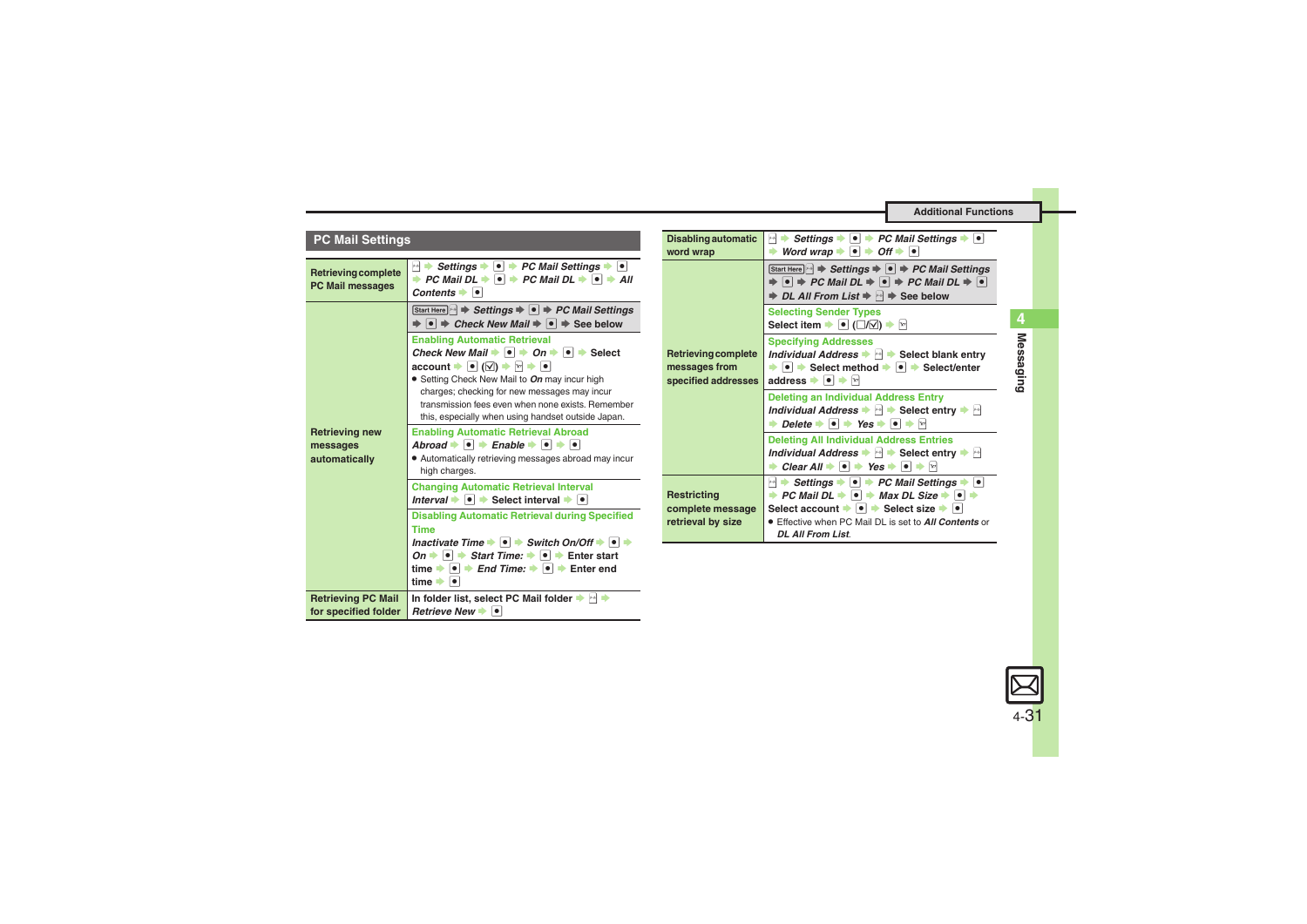### **SMS Settings**

<span id="page-31-2"></span><span id="page-31-1"></span><span id="page-31-0"></span>

| <b>Changing Server</b><br>sent message<br>storage limit     | $\ket{\cdot}$ Settings $\blacktriangleright$ $\ket{\bullet}$ SMS Settings $\blacktriangleright$ $\ket{\bullet}$<br><i>Expiry Time</i> $\rightarrow \bullet$ $\rightarrow$ Select option $\rightarrow \bullet$                |  |  |
|-------------------------------------------------------------|------------------------------------------------------------------------------------------------------------------------------------------------------------------------------------------------------------------------------|--|--|
|                                                             | Start Here $\ket{\cdot}$ $\Rightarrow$ Settings $\Rightarrow$ $\ket{\bullet}$ $\Rightarrow$ SMS Settings $\Rightarrow$<br>$\bullet$ $\Rightarrow$ <i>Message Center</i> $\Rightarrow$ $\bullet$ $\Rightarrow$ See below      |  |  |
| <b>Changing SMS</b>                                         | <b>Editing</b><br>Setting1 to Setting3 $\rightarrow$ $\bullet$ $\rightarrow$ Edit number $\rightarrow$ $\bullet$<br>• Do not change Server number unless instructed to<br>ne oh                                              |  |  |
| <b>Server number</b>                                        | <b>Deleting</b><br>Setting2 or Setting3 $\rightarrow \rightarrow$ Delete $\rightarrow \rightarrow \rightarrow$<br>$Yes \rightarrow \Box$                                                                                     |  |  |
|                                                             | <b>Activating</b><br>Setting2 or Setting3 $\blacktriangleright$ $\blacktriangleright$ Set Default $\blacktriangleright$ $\blacktriangleright$<br>• Activated number moves to <b>Setting1</b> and shifts the<br>others down.  |  |  |
| Changing<br>character encoding<br>for composing<br>messages | $\ket{\cdot}$ Settings $\blacktriangleright$ $\ket{\bullet}$ $\Rightarrow$ SMS Settings $\blacktriangleright$ $\ket{\bullet}$<br>Char-code $\blacktriangleright$ $\blacktriangleright$ Select encoding $\blacktriangleright$ |  |  |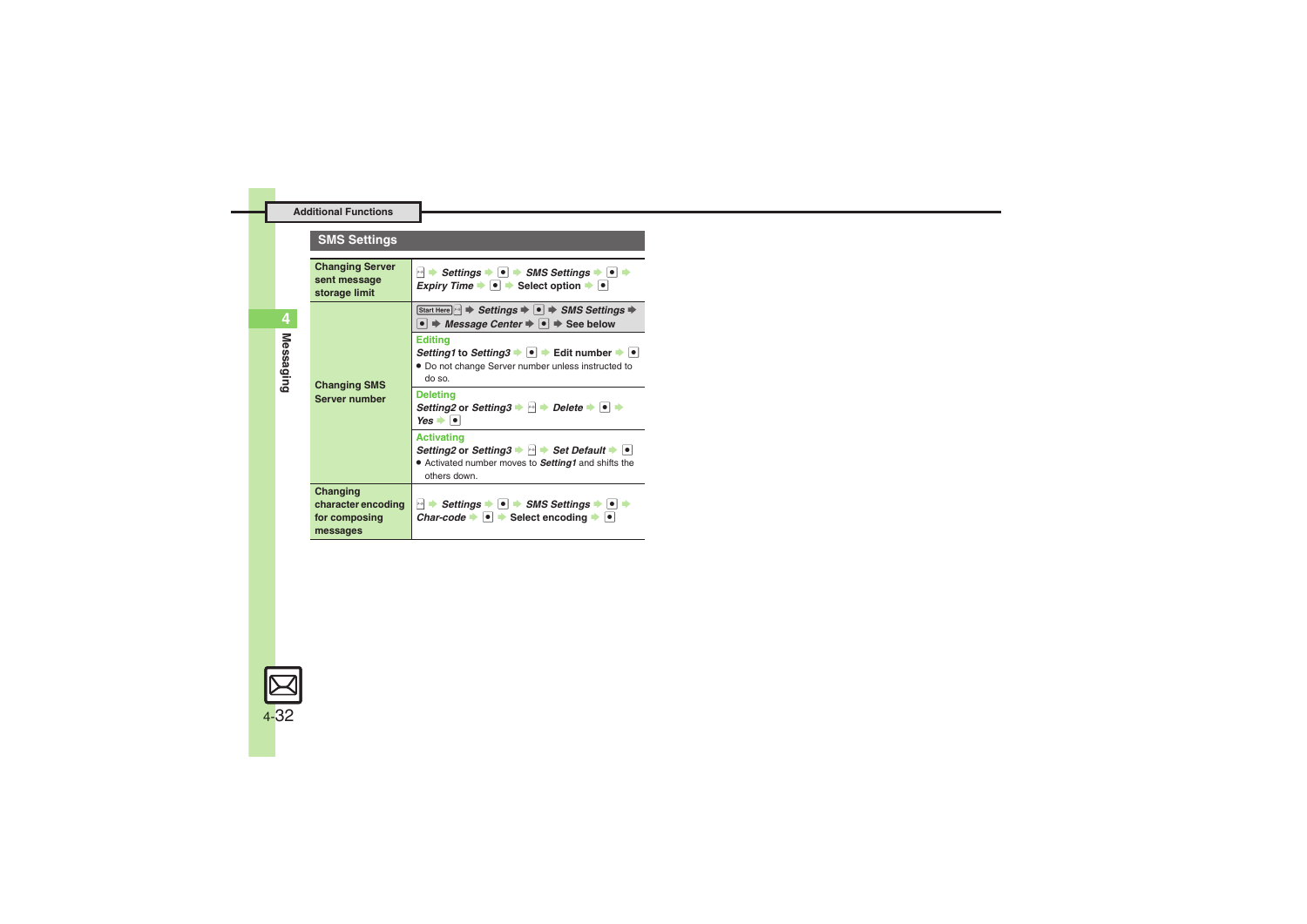### **Troubleshooting**



#### 3 **Messaging Settings are not applied**

- . Settings are valid for one message, and effective when viewed on compatible handsets/applications.
- . Delivery Report/Priority setting may not be effective when sent to mail addresses.
- . Priority setting does not affect delivery speed.

#### 3 **Cannot set Messaging Settings**

. These settings cannot be applied to a message simultaneously (select one): Set Auto Delete, Reply Request, Forward NG, Delete NG, Quiz, Set Auto Play File.

# 3 **Signature is not inserted automatically**

. Auto Insert is available for S! Mail only.



- . Short messages may not be canceled.
- . Set Sent Cancel is available for S! Mail only.



#### <span id="page-32-0"></span>**Cannot send PC Mail**

. Follow these steps to check User Name and Password for SMTP authentication:**B**  $\rightarrow$  *Settings*  $\rightarrow$  **PC** Mail **Settings → ●** *PC Mail Account*  $\bullet$  Select account  $\bullet$  **O**  $\bullet$ **Set Sending**  $\bullet$  **<b>Sender Auth.**  $\rightarrow$  **o**  $\rightarrow$  SMTP Auth.  $\rightarrow$  **P**  $\rightarrow$  User **Name** or *Password*  $\bullet$ . Some ISPs require SMTP authentication

setup in addition to Set Receiving setup.